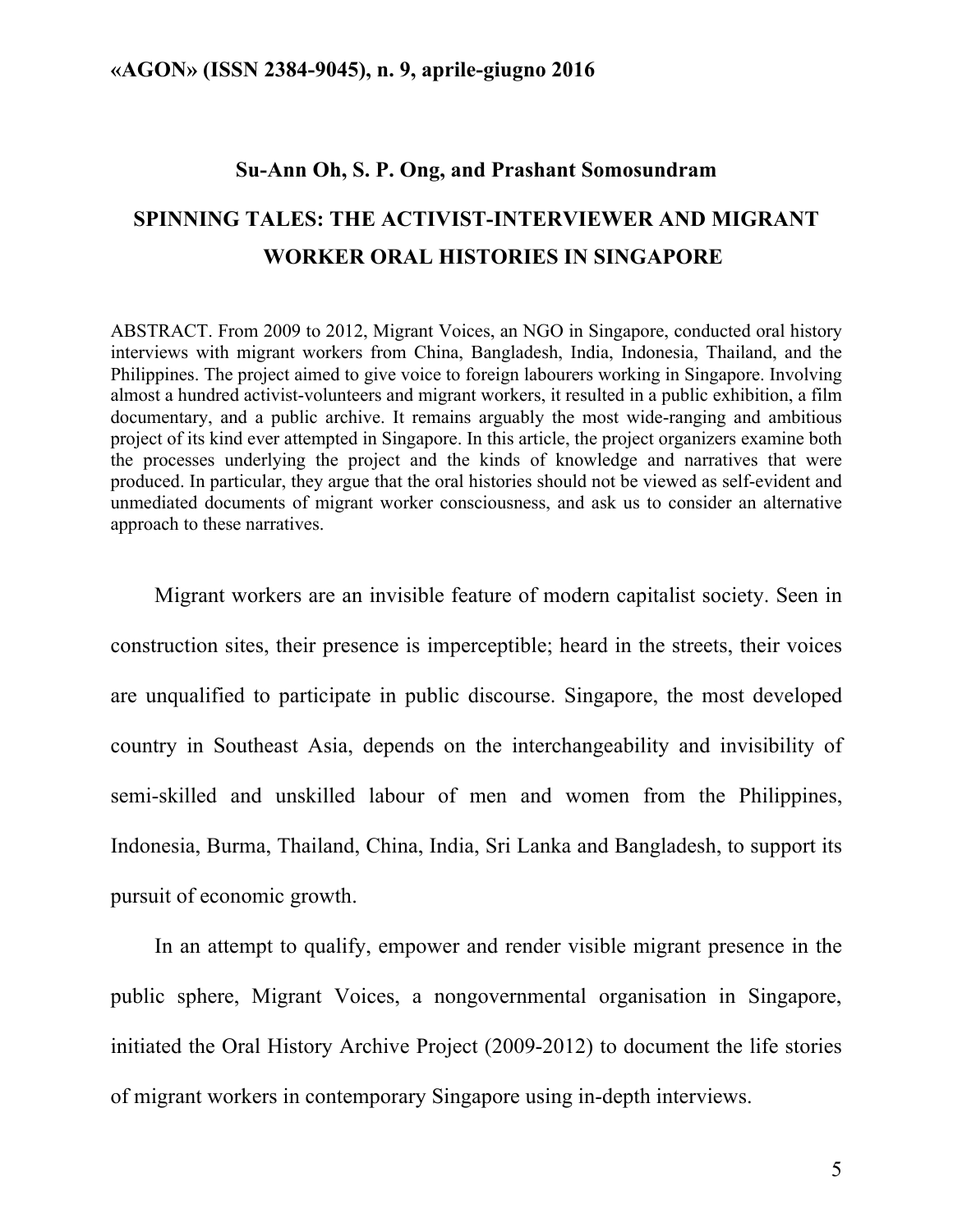The impetus for this lay in the desire to empower low-wage migrant workers by providing a platform for expression and an opportunity to share their stories with interested parties. The other reason was to create a public archive of valuable knowledge of the rich experience of migrant workers in Singapore that would otherwise remain unrecorded and relegated to the margins of Singapore's social consciousness.

The very act of interviewing, recording, analysing and (re)presenting oral life narratives in a public archive is a process by which a body of 'knowledge' comes to be socially established as 'reality' (Berger and Luckmann, 1966). This is the precise intention of the project. However, therein lie methodological and ethical dilemmas. First, the life stories have to be understood in the wider context of NGO activism in Singapore as it structures the discourse, activities and affiliations underlying the Oral History Archive Project. Second, the role and positionality of volunteer activist-interviewers have to be considered. Finally, it is necessary to reflect on the point of view of the interviewees: what were their motivations for being involved in interviews? What points of reference did their narratives spring from? The interplay of these elements is illustrated through two case studies of interviews conducted with Indonesian and Indian migrant workers.

The paper first describes the process by which the life stories and the way they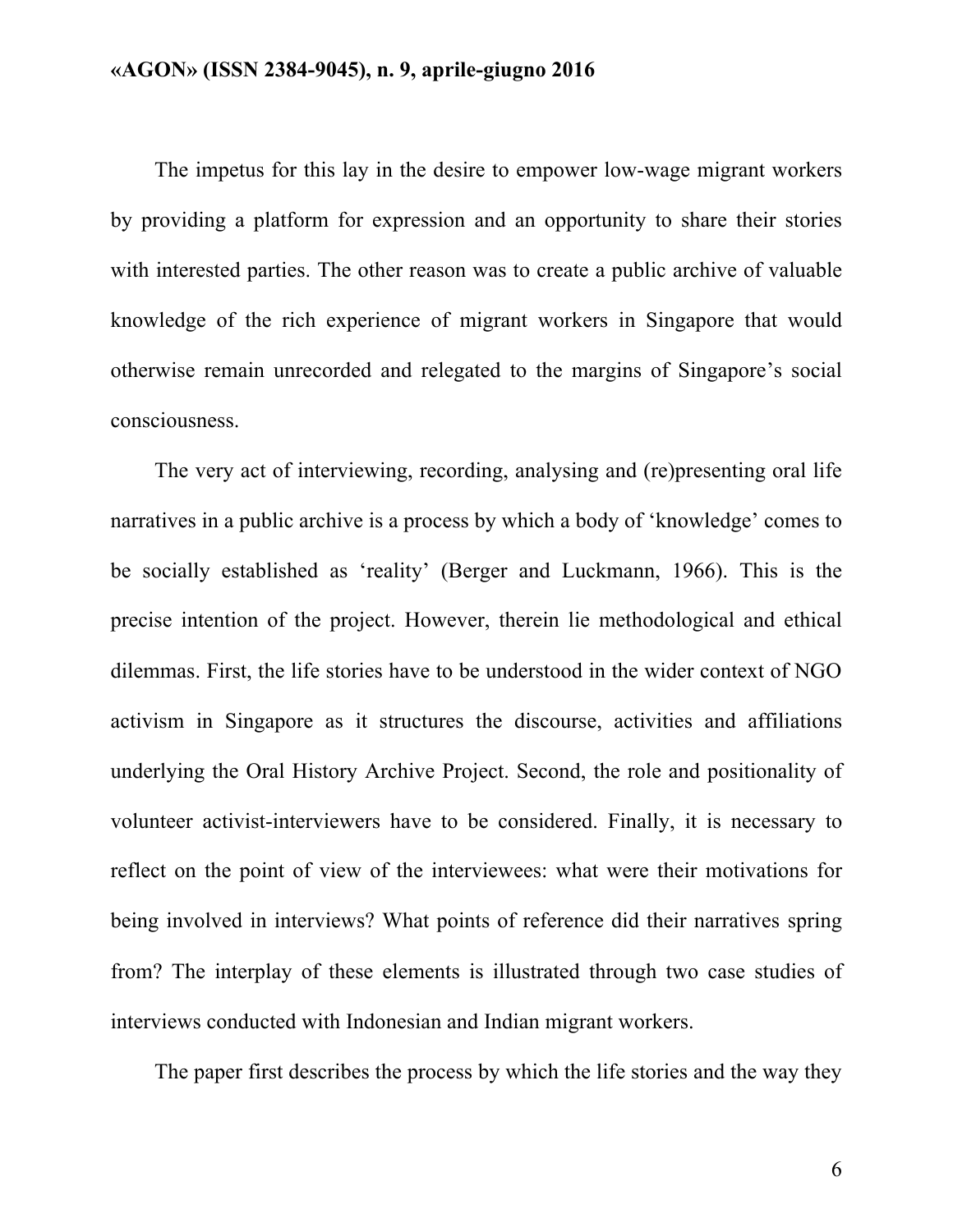were collected were systematically analysed. The research conducted was ethnographic, not in the sense of the micro-observations of daily life, but in the anthropological sense. The narratives given by the migrants can only be fully understood and appreciated if they are situated within the broader political and structural context of institutional relationships (public, NGO, state) and the characterisation of migrant workers in Singapore. Drawing upon the symbolic interactionist tradition, the narratives and the process by which they were collected were analysed in relation to contextual and subjective positionality. Migrants and their interviewers act towards objects, systems and other people based on the meaning those things have for them; these meanings are derived from social interaction and modified through interpretation (Mead, 1934; Becker et al., 1961). Symbolic interactionist methods lend themselves to generating analyses of storytelling: the loosely structured format of intensive biography interview encourages the narrator to recount the past and to elucidate the meanings that she creates from these experiences. In addition, the way that she interacts with the interviewer speaks volumes about the how she interprets her position in relation to her environment (Blumer, 1969).

The paper ends with a discussion of how the analysis generated a better understanding of the advantages and limitations of the methods used and a set of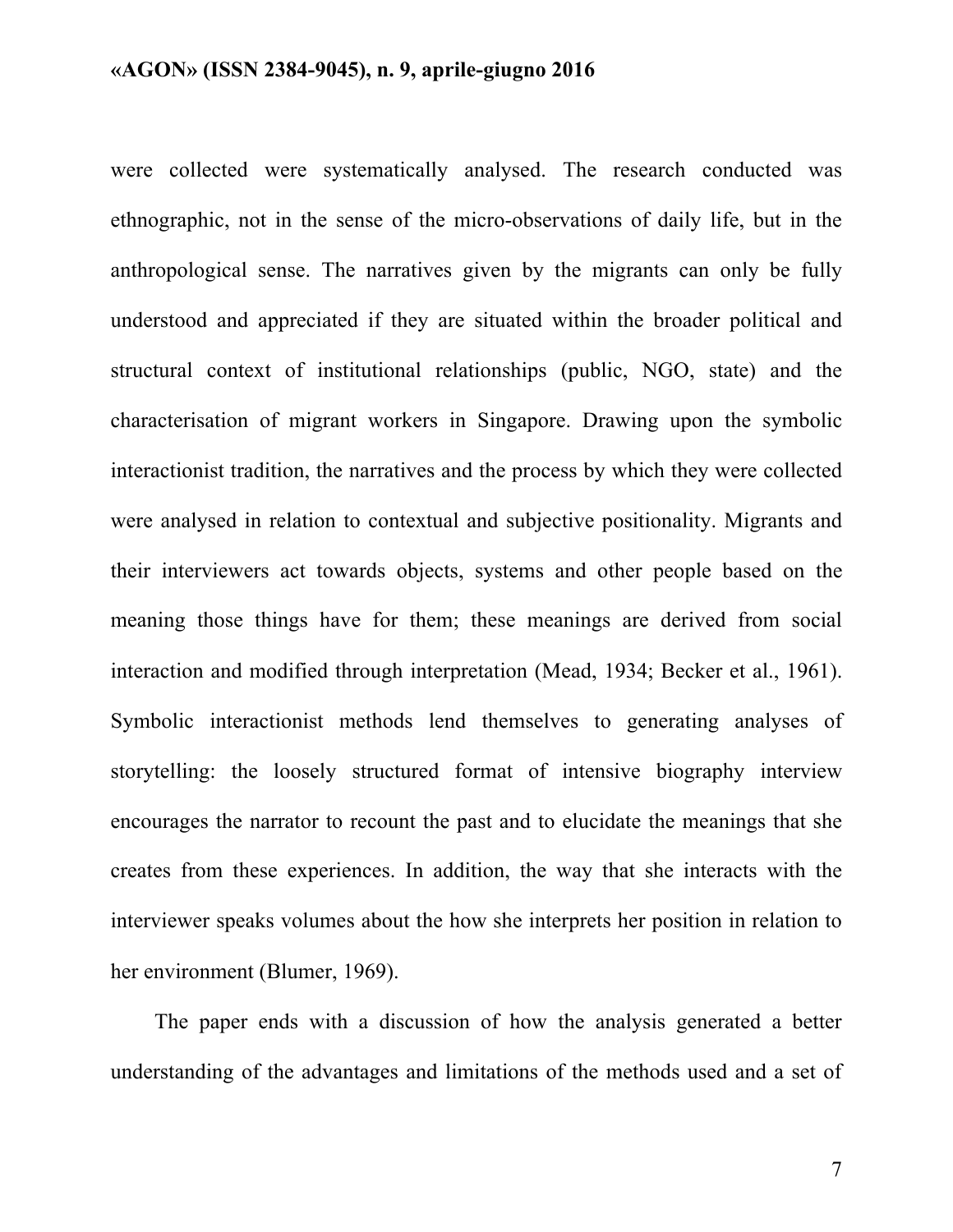recommendations for improving the collection of migrant life stories in Singapore.

#### **Positionality: Role and Identity in Activist Interviewing**

The positivist paradigm for research informs the standards of validity, reliability and generalisability in research in the social sciences. The belief is that scientific enquiry into phenomena must remain detached; the findings are invalidated if the inquiry influences the outcome. Many argue that this is not possible even in the scientific disciplines, and others have created a substantial body of work that carefully counters this claim in the social sciences. Reflexivity has been conceptualised as an awareness of the way in which researchers affect and influence the social settings that they research. The emphasis in such work is to consider the role and identity of the researcher in her interactions with the researched and how that has an impact on the community and on the findings of the research. This has focused on how individual identities and roles – gender, ethnicity, class and so on – colour the lens through which researchers conduct and analyse their fieldwork (Rose, 1997; McLafferty, 1995; Nagar, 2003). This perspective recognises that research is a social activity, that all social interactions are inter-subjectively negotiated and, by extension, will influence the very social phenomenon that is being investigated. In addition, knowledge is contextual and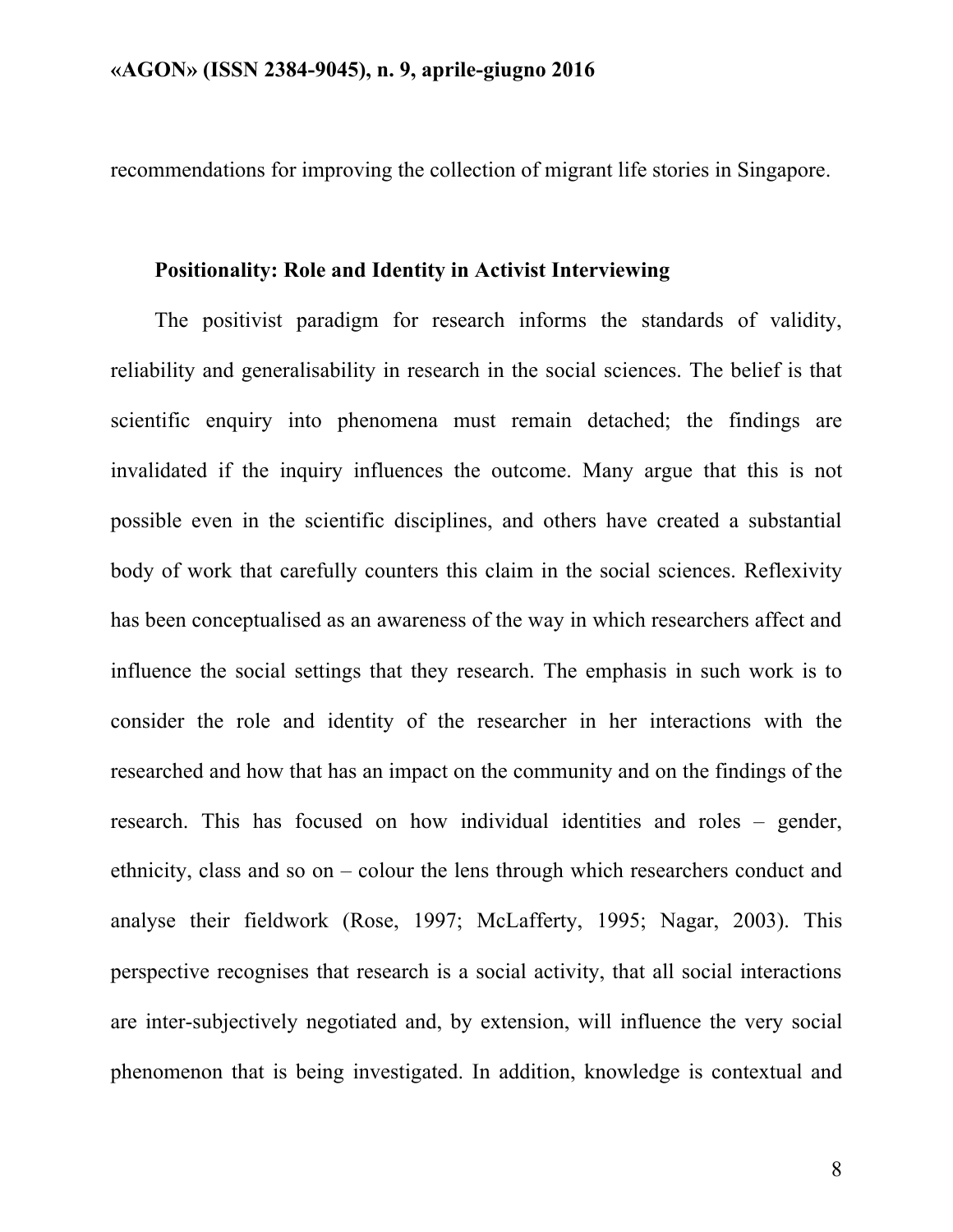circumscribed by space, time and social structures. As Rose (1997) points out, 'all knowledge is produced in specific circumstances and […] those circumstances shape it in some way' (p. 305).

In assessing and analysing the methods used in collecting oral life narratives from migrant workers in Singapore, we wondered if the 'activist' inclinations and motivations of the interviewers had had a significant influence on the stories recounted by the migrant interviewees – this highlights the role and identity of the interviewers in the process of narration creation. For the purpose of this paper, we define the activist-interviewer as someone with some knowledge of Migrant Voices as an arts advocacy group raising awareness on migrant worker issues and who volunteered with the intent of raising social awareness of migrant workers and to effect social change, directly or indirectly. This definition led us to reflect on the positionality of the interviewers. We considered the interrelatedness of interviewer identities with the political, ideological and institutional frameworks in which the researcher and the researched reside and interact (Nagar, 2003). Positionality takes the notion of 'role' further, to encompass the wider social networks and institutional affiliations of those involved in the research.

What is particularly important to consider in this analysis is the interplay of power structures embedded within an activist interviewer/project/NGO in its work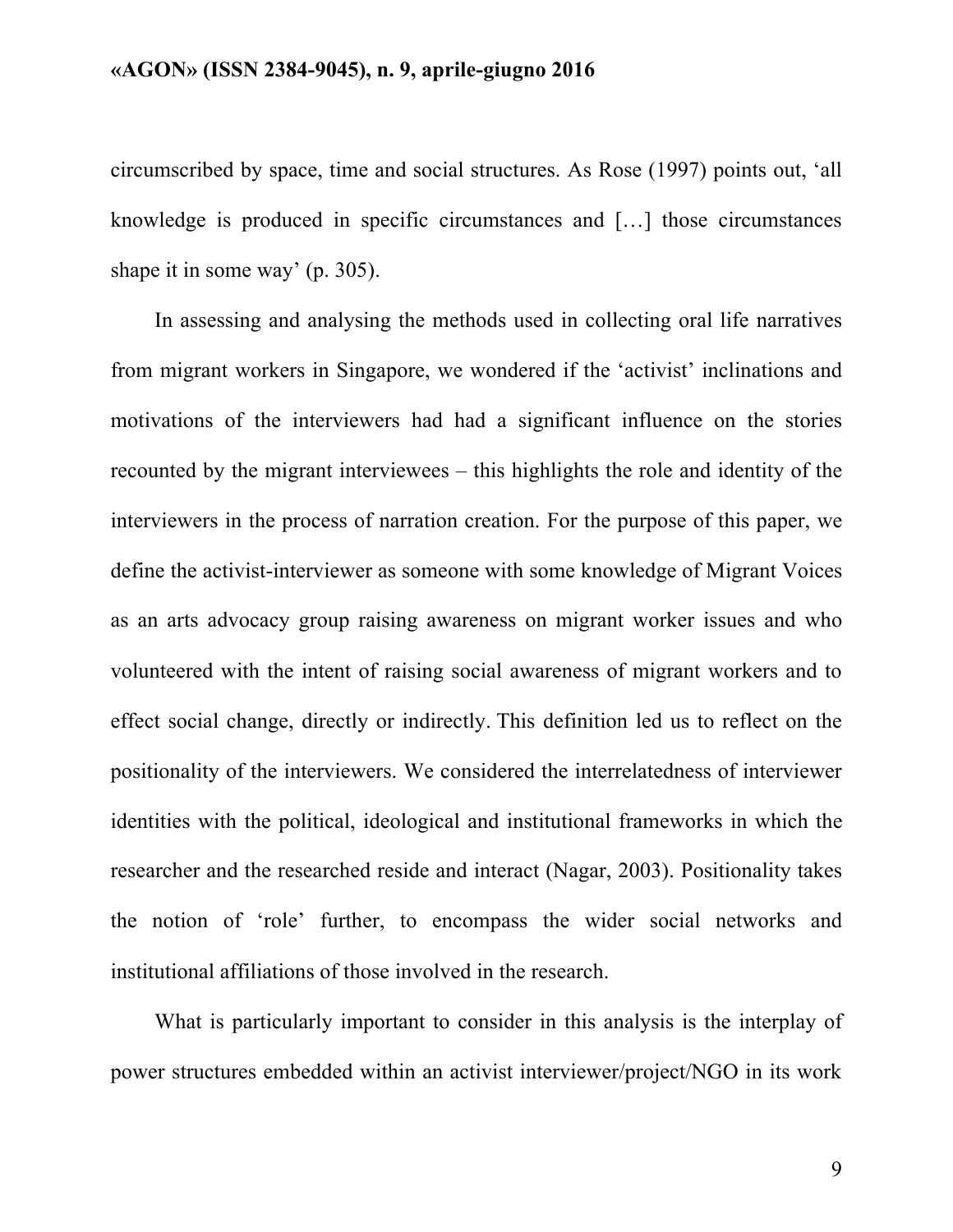with migrant workers. This intersects with notions of role, identity and positionality in complex and nuanced ways. As Rose (1997) writes, 'facets of the self – institutional privilege, for example, as well as aspects of social identity – are articulated as 'positions' in a multidimensional geography of power relations' (p. 5). Consequently, how do we situate an activist-interviewer within the context of narration creation, knowing full well that they will have an impact on the narrative produced? The conventional argument is that activist-interviewers come with a set of characteristics and political leanings, and that is what makes them 'activist'. It can be argued from the other way around. In reflecting on the interviews, making sense of the issues to explore and acting upon this condition, the Oral History interviewer *becomes* an activist-interviewer, similar to Maxey's conception of the activist-academic (Maxey, 1999, p. 201). In fact, Benmayor and Skotnes (1994) argue that the activist-interviewer plays an important 'role for the processes of personal testimony: that not only reports on, but actively participates in the process of identity construction' (p. 15 as quoted in Thomson, 1999; Rose, pp. 315-317).

In a further development to our analysis, we began to consider the agency and activism, and by extension, the roles, identities and positionality of the *interviewees* in setting the content, scope and limits of the narrative. This revealed remarkable insights into our own thinking about interviewees' motivations and perceptions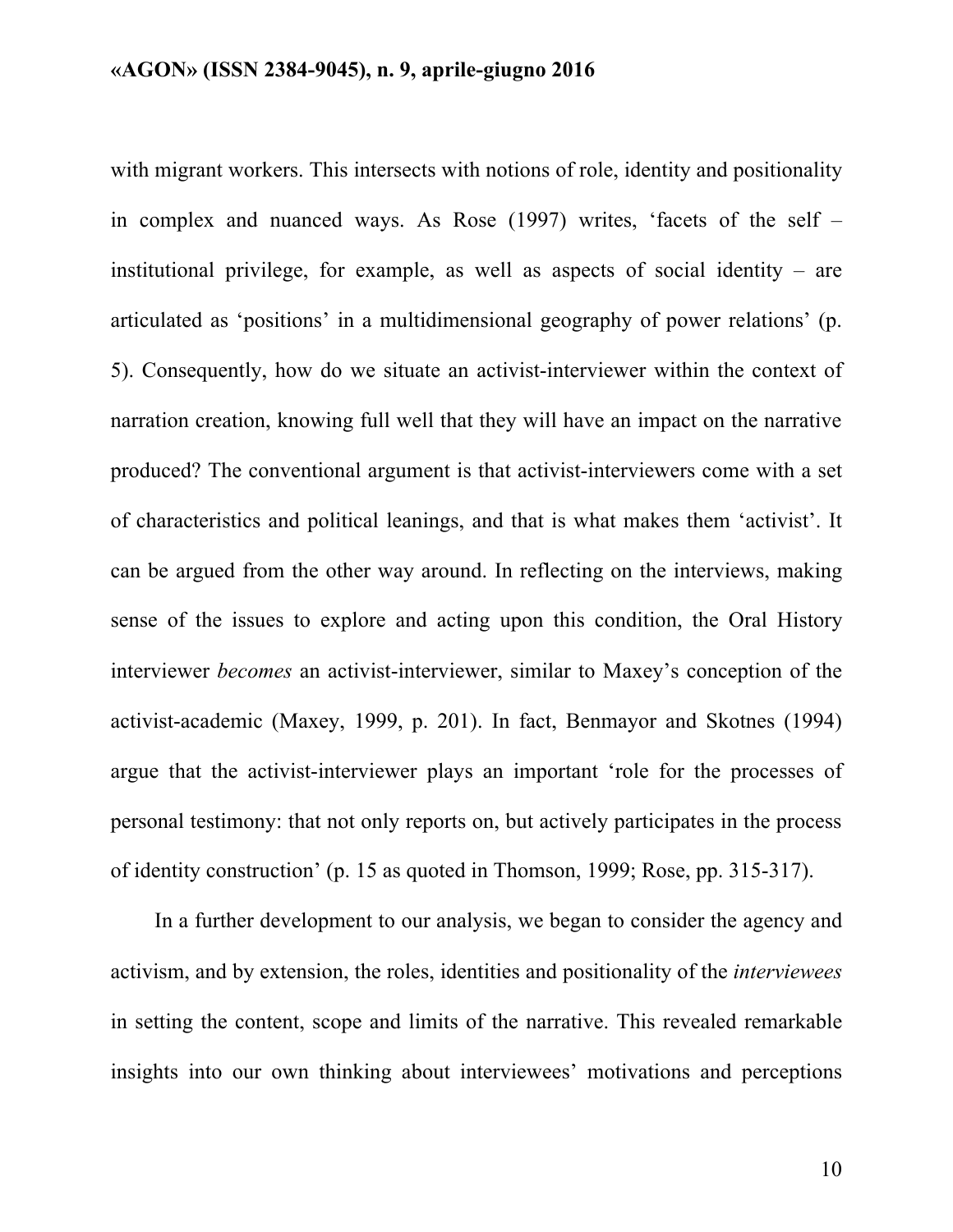about the purpose and context of the interview.

The academic literature on reflexivity has invariably focused on the identity and positionality of the researcher. Since the mid 1990s, anthropologists have considered how researchers analyse their own positions—in terms of gender, race, class, and other categories—and how these affect their individual relationships with their subjects in the field (Appadurai, 1996; Marcus and Fisher, 1996; Behar, 1997; Salzman, 2002; Bourdieu, 2004). However, as Gershon (2006a) rightly points out 'scholars have largely remained silent about the role of non-anthropological reflexivity in local understanding' (p. 445). While it is necessarily the case that we can only account for our own positions, we attempt to piece together the indicators, fragments and clues of the role, identity and positionality of the workers involved in the project so as to situate the oral life narratives within a micro and macro understanding of NGO activism vis-à-vis migrant workers in Singapore. The objective is to examine 'the ways in which people view themselves as social strategists engaged with a social order that both limits and enables their efficacy' (Gershon, 2006b, p. 540). As Gershon suggests,

> An interrelated form of reflexivity, a second-order reflexivity, also comes into play here, involving how one construes others as social strategists. In the moments when system-carriers and culture-bearers interact, not only are people explicit about their relationships to a social order, be it culture or system, they also openly acknowledge that the other person is engaged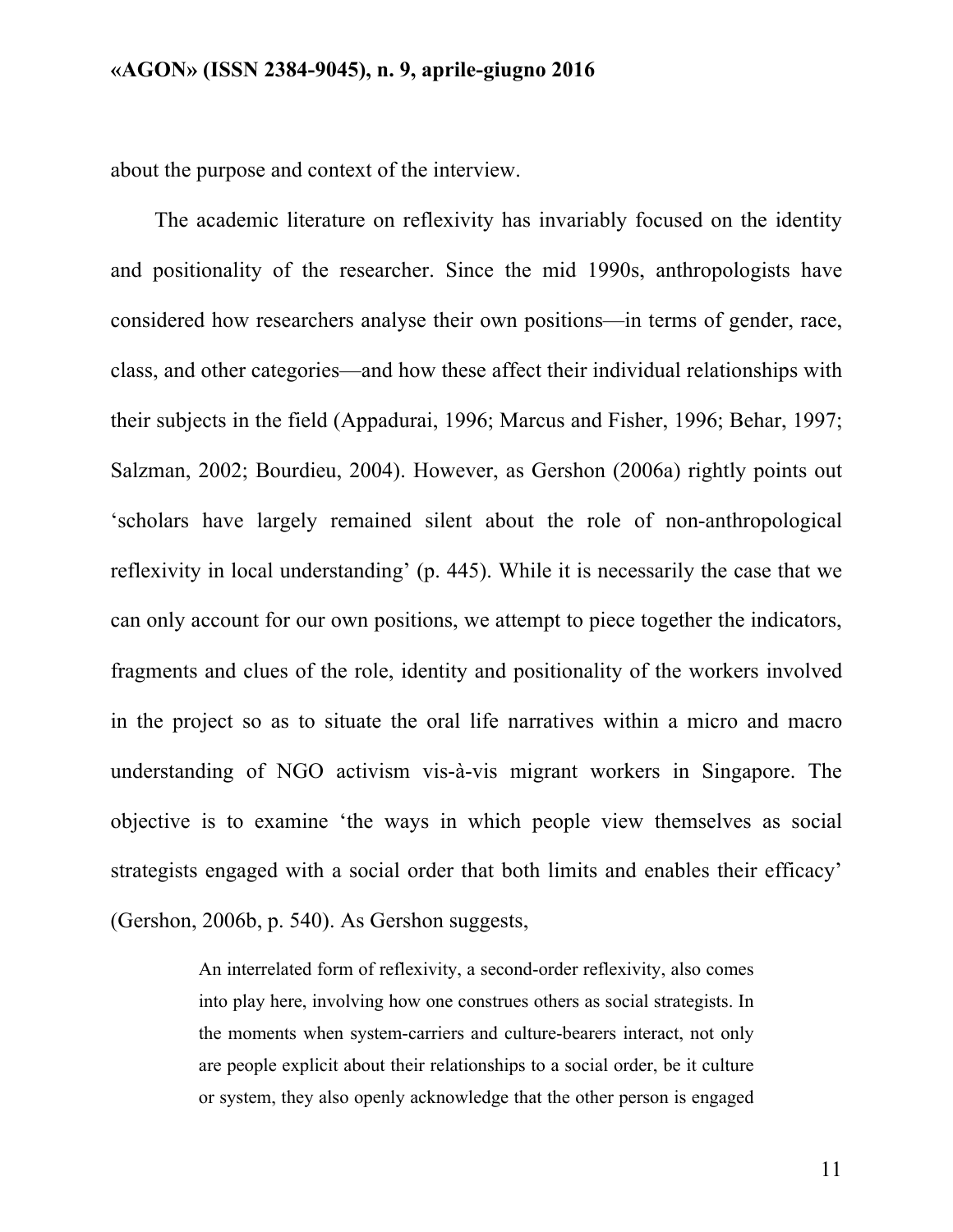with a different social order'. (2006b, p. 540)

Genuine understanding of the interviews requires us to view the workernarrator as a self-reflexive actor in and of herself; it requires us to understand the concrete constellation of power and interests within which the workers and their narratives are embedded. With this frame in mind, we foreground our analysis by describing the reasons for using oral history to collect life narratives. This is followed by a discussion on methods used, where questions on reflexivity emerge, and are used to conceptualise issues of role, identity and positionality as a means of guiding our analysis. Our findings present and describe the wider context of NGO activism in Singapore, an important element to understanding positionality, as it structures the discourse, activities and affiliations underlying the Oral History Archive Project. Next, we consider the role and positionality of volunteer activistinterviewers: do their own assumptions about migrant experiences, interrogation styles and foci, and their assumed role as symbolic representatives of an advocacy group influence the life narratives collected from migrant workers? Our analysis led us to contemplate these issues from the point of view of the interviewees: what were their motivations for being involved in interviews? What points of reference did their narratives spring from? How were they recruited? The interplay of all these elements is illustrated through two case studies of interviews conducted with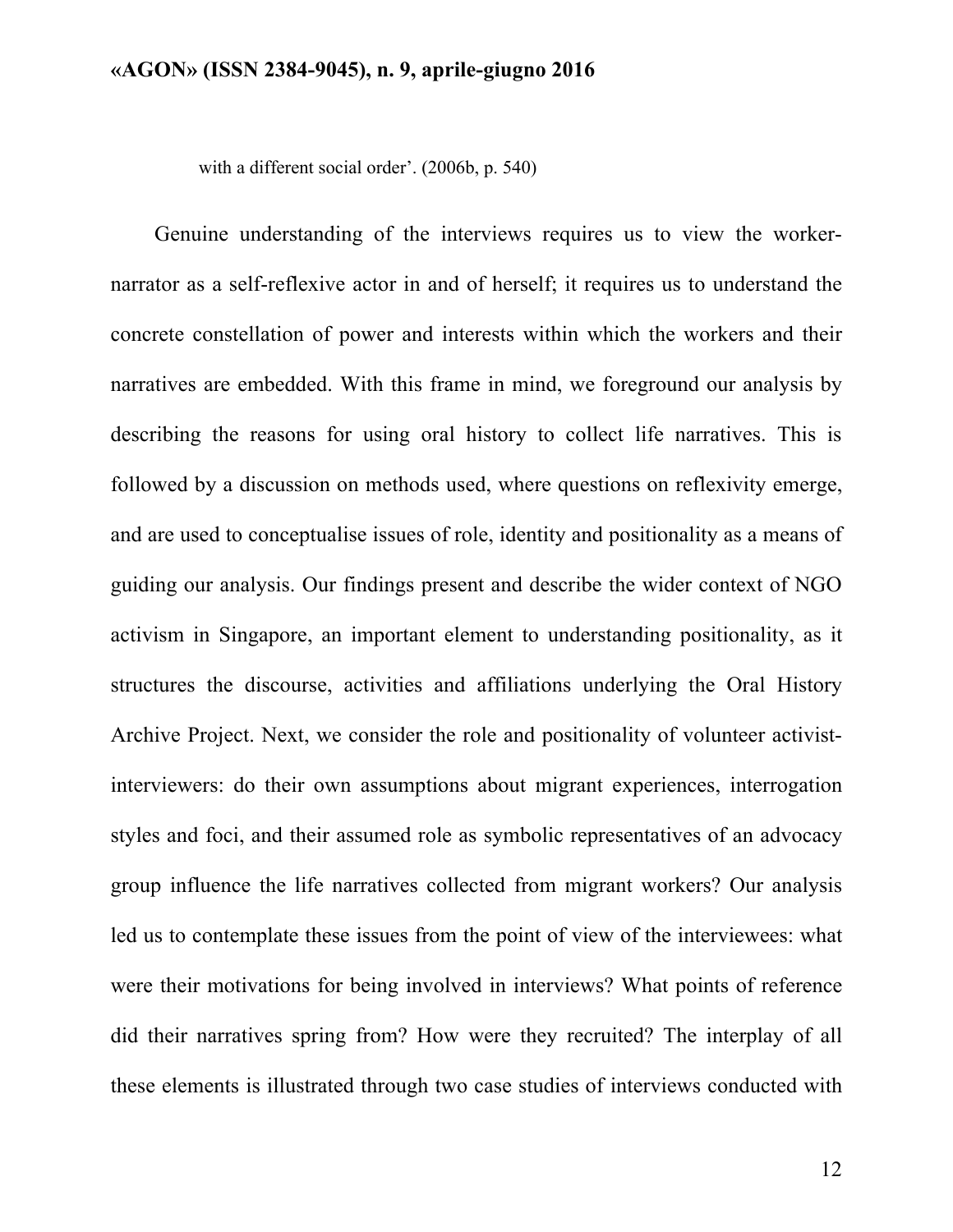Indonesian and Indian migrant workers.

Before we present the findings of our exercise in reflexivity, it is necessary to describe the way in which we conducted our analysis. We analysed the 16 transcripts of interviews conducted with the interviewees, email interviews with interviewers and a face-to-face interview with two interviewees using questions such as:

What trajectories of personal experience are privileged in the narratives? What were the more prominent narratives and what were the kind of common references that interviewees fell back on?

What were the power dynamics in the interview? How were they discerned? How were they negotiated?

How were the framing of the interviews influenced by the identities and role of activist-interviewers and interviewees?

How were the narratives shaped by affiliations, networks, knowledge and motivations on the choice and access to sample groups, the effectiveness of interview methods?

How, and to what extent, does the nationality, class, and gender status of the interviewer and translator find their way into the narrator's expressions of consciousness and social identity?

In addition, we examined the recruitment methods and profile of the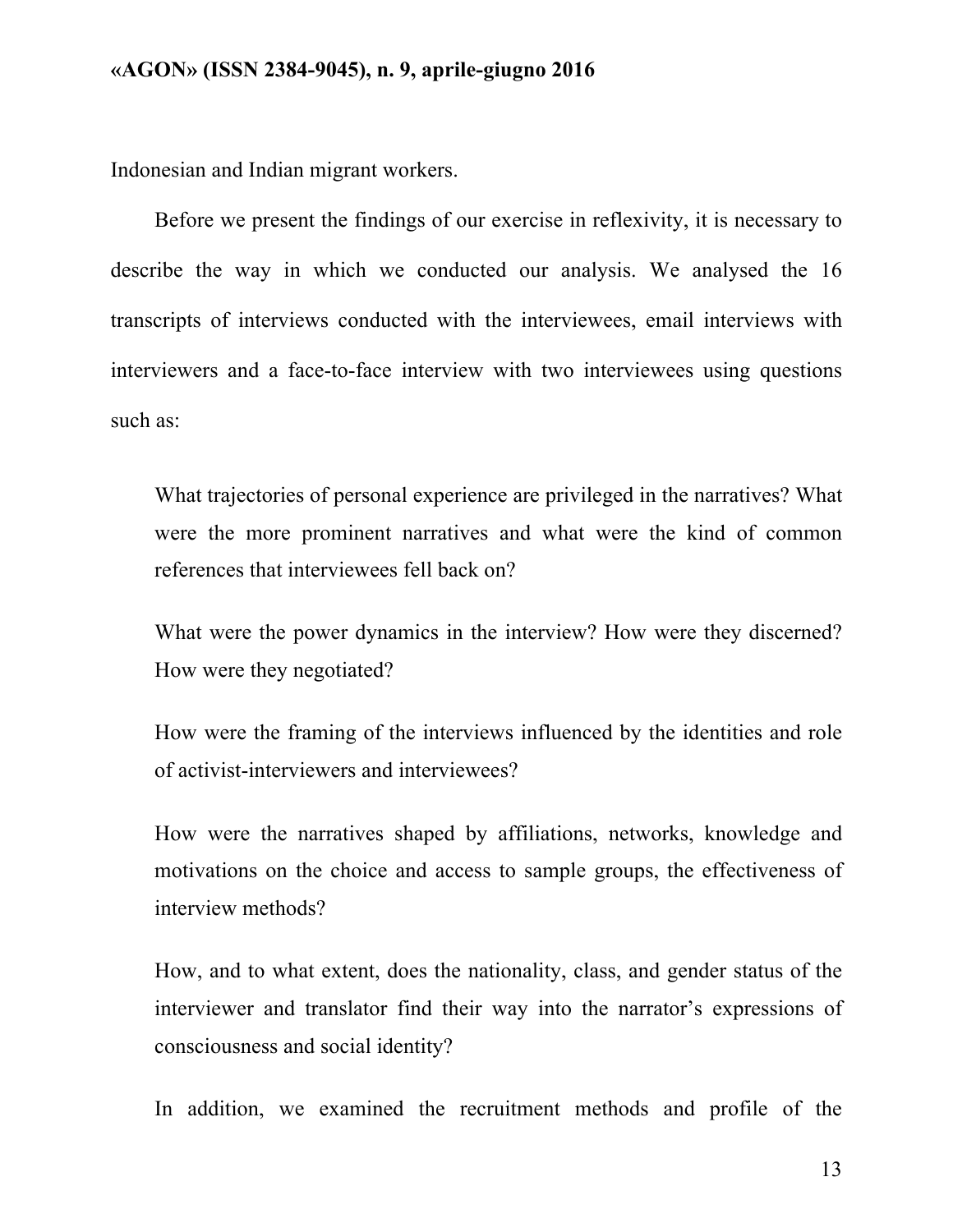interviewers, the sample and selection of interviewees, the way in which interviewers were matched to interviewees and the location of interviews. This, in turn, led us to reflect on the positionality of both the interviewers and the interviewees within the broader institutional and ideological framework of activism and NGO positioning in Singapore. The questions that emerged were: what is the shape of Singaporean NGO activism concerned with migrant workers? How does it legitimise or delegitimise certain types of migrant workers and certain life experiences? How did this influence the content, scope and purpose of the oral life narratives produced?

#### **The Research Context**

### *Migrant Workers and the Wider Context of Activist NGO Work in Singapore*

In examining the content of the narratives produced, it is necessary to situate the Oral History Archive Project in the landscape of migrant worker NGO organisations in Singapore as well as in the political and social environment that produces the discourse, policy and action surrounding migrant worker issues. We must recognise that it is not just about the individual roles and identities of the interviewers and the interviewees that influence the life narratives, but also how they perceive and operate within the context of their institutional relationships and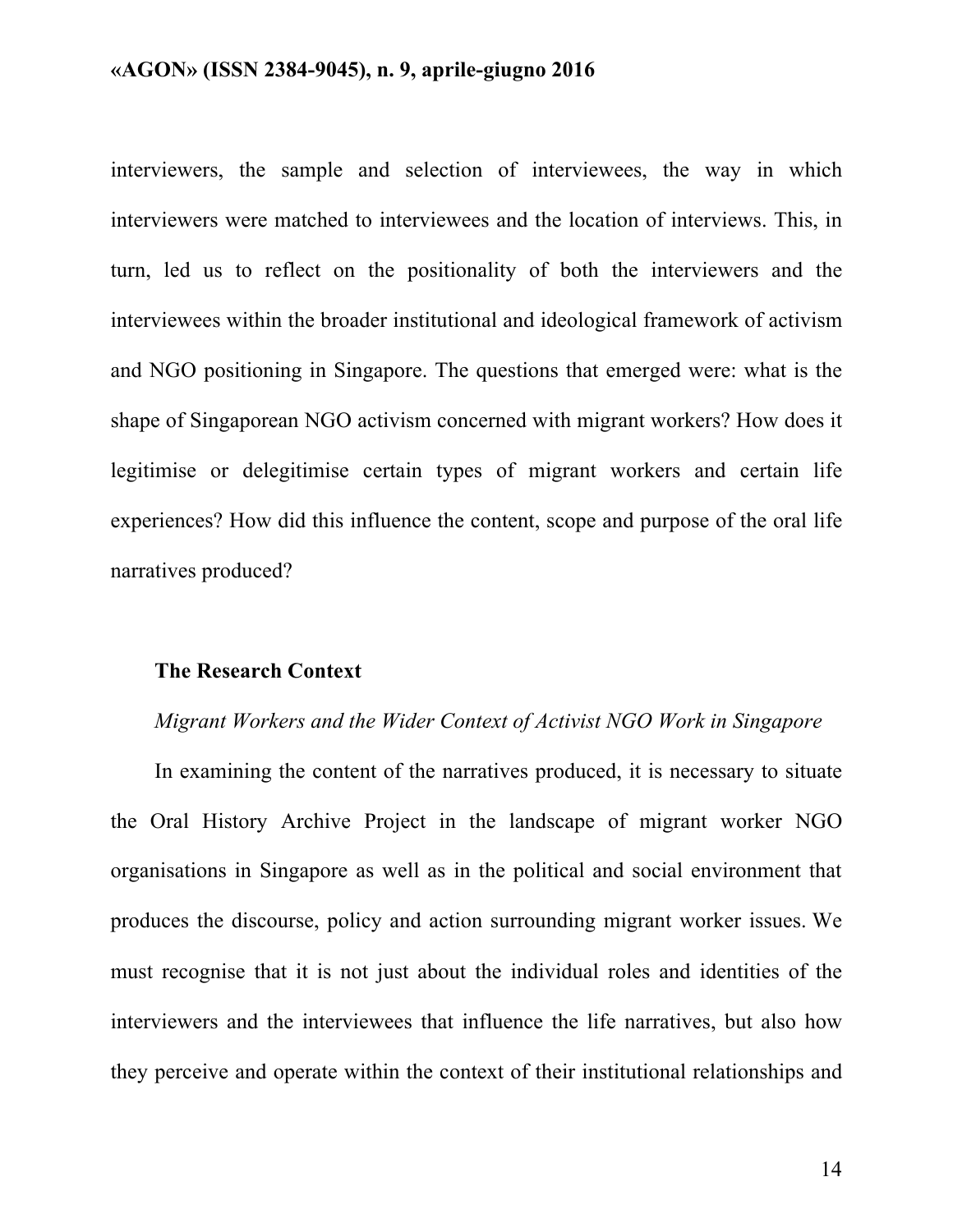wider social milieu vis-à-vis migrant worker issues. The narrative that is produced in the interviews is bound within this broader context. Importantly, the limits of activism in Singapore need to be highlighted – what actors say is conditioned by their understanding of the boundaries within which they may manoeuvre. Their inclination to speak rubs up against the question of what they can actually gain from doing so. It must be acknowledged that the scope of activism finds expression within the interviews.

The Oral History Archive Project fell under the aegis of Migrant Voices which was a registered arts charity that engaged with low-wage migrant workers in Singapore through the arts and provided them with a platform for expression, using community theatre, and the visual and performing arts. MV sought to promote interaction and integration between migrant workers and Singaporeans. When MV formed in 2006, there was considerable discussion by its leadership on its role and place in the landscape of migrant worker organisations in Singapore. The decision then was to position itself purely as an arts society rather than an activist/advocacy group for migrant worker issues. MV's desired separation of arts and activism became more tenuous and in 2009, the society embraced its role as an arts advocacy group. This was marked by the creation of Solidarity for Migrant Workers, a formalised resource-sharing and support network comprising TWC2,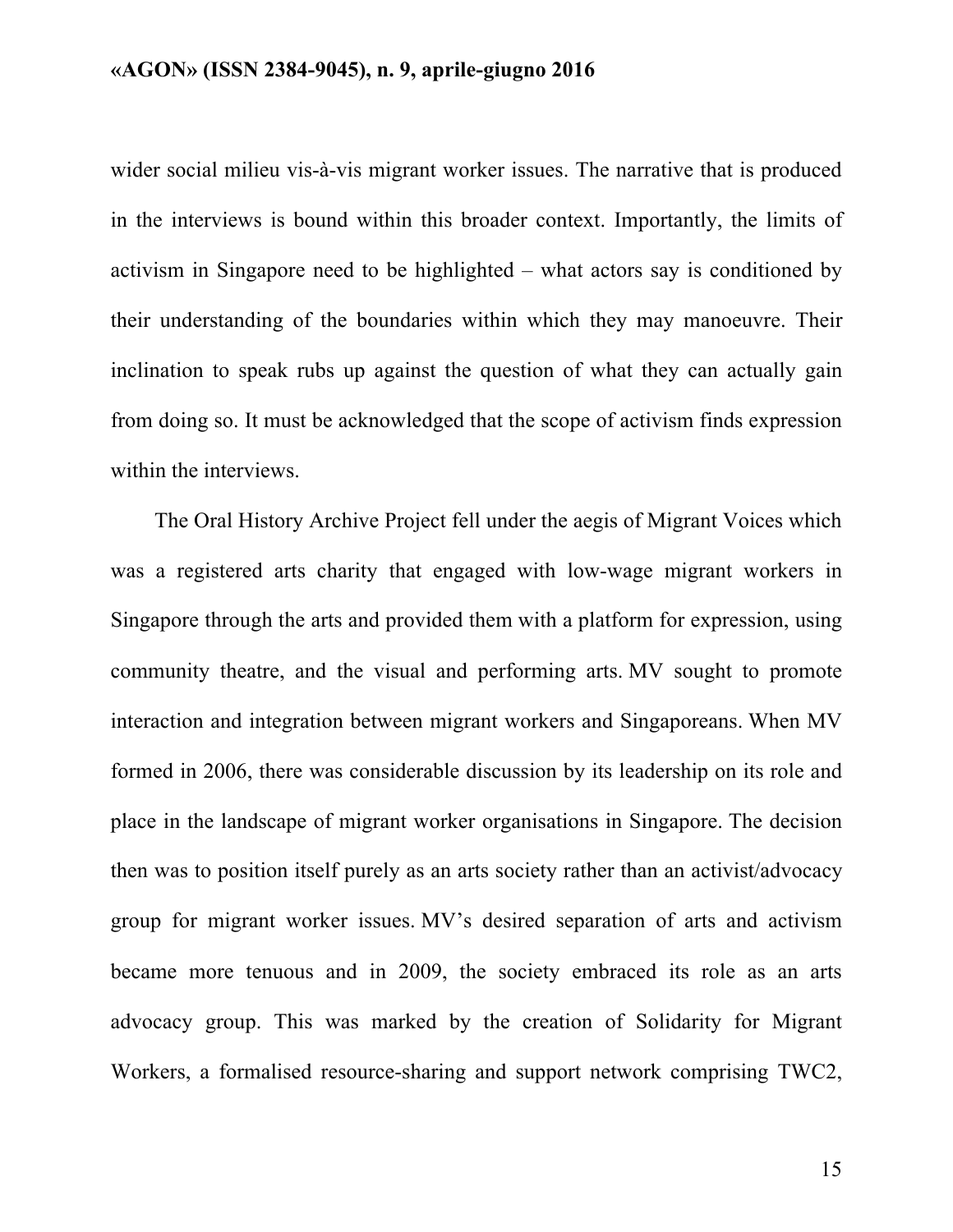### HOME and MV.

Transient Workers Count 2 (TWC2) and Humanitarian Organisation of Migration Economics (HOME) are two prominent organisations in Singapore. TWC2, formed in 2003, is focused on promoting the rights and welfare of workers and good relations between migrant workers and employers through research, advocacy and direct services such as running helplines and providing free meals to distressed migrant workers. Similarly, HOME, formed in 2004 conducts research, advocacy and runs helplines, skills upgrading courses and shelters for homeless migrant workers. This network of NGOs forms the core of organisations working on migrant worker issues. The background to this NGO activity is the state of migrant worker living and working conditions, political discourse and government policy in Singapore. Singapore is heavily reliant on foreigners in its labour force. As of 2014, 1.4 million foreigners were legally working in Singapore (MFA, 2011, p. 2). This accounts for slightly more than one third of the total labour force. The Singapore government has long pursued an open policy towards immigration. Despite this, there are tensions in relation to the social and economic position of low-wage migrant workers, and their place in a capitalist economy that relies on them as cheap, replaceable labour. In the words of the current Prime Minister of Singapore: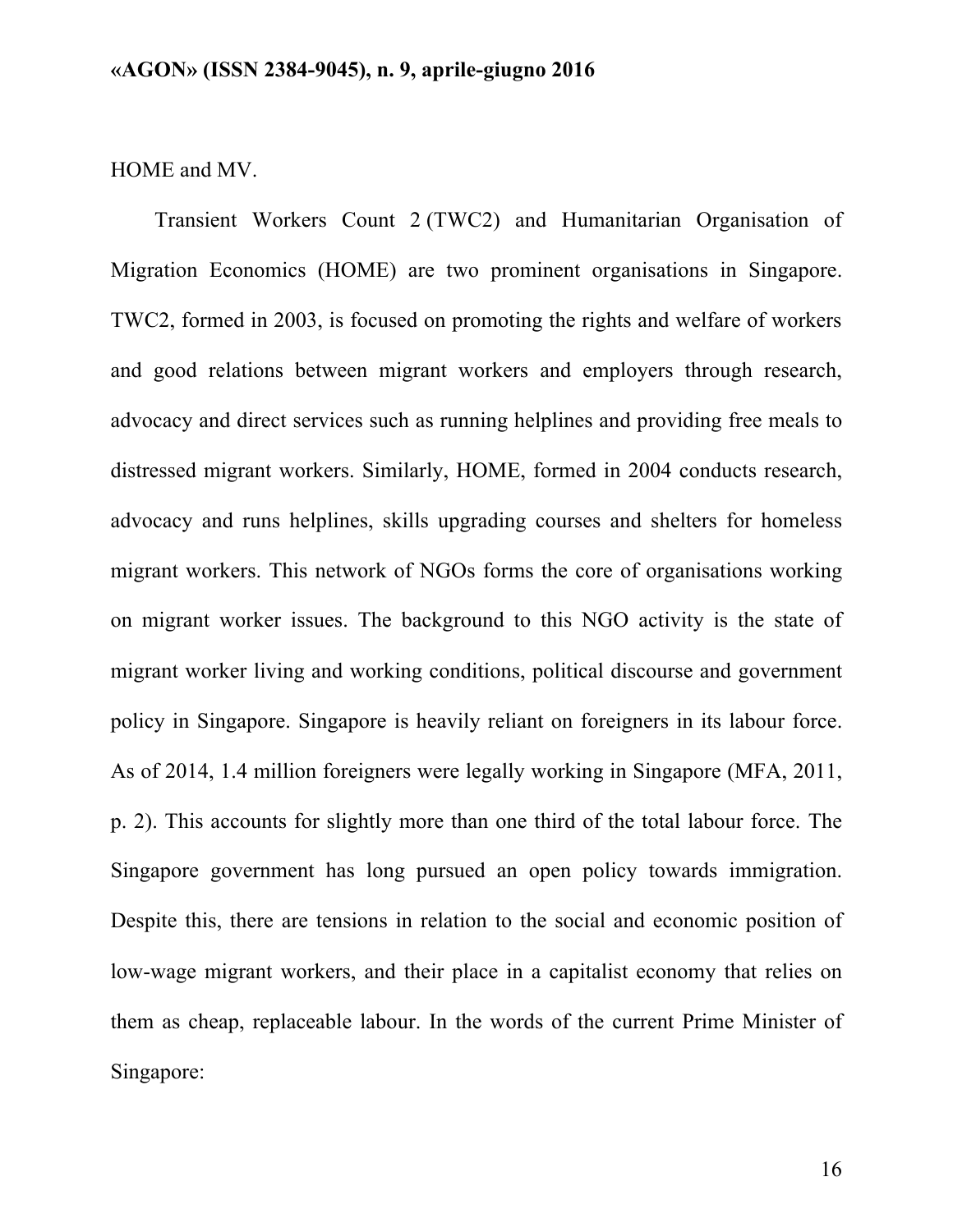They are not here to steal our jobs but to enlarge our economic pie…Because they are hard-working and willing to work long hours, coffeeshops can stay open late or even round the clock. The airport, seaport, factories, offices, hotels, restaurants and retail outlets here can offer better service and business hours. Even smaller businesses, such as neighbourhood shops, can reduce business costs and stay afloat if they hire some foreign workers on top of locals (PM Lee Hsien Loong, ST, 2/5/2008).

While the Singapore government has pursued an open policy towards foreign labour, it also tightly manages them through administrative regulation. There are four different types of permits that regulate the quantity and quality of foreign workers in Singapore. Permits are issued based on the nature of industry, skills required, country of origin and allowable length of stay in Singapore Skilled foreigners earning more than \$2500 are eligible for the Employment Pass while mid-level skilled foreigners earning more than \$1800 in professional, specialist and technical fields are eligible for the S Pass. A large proportion of foreign labour in Singapore is semi-skilled or unskilled labour (Piper, 2005/6, p. 4). Work Permit (Foreign Worker) applies to the semi- or unskilled foreign labour that are specific to each sector, from construction, manufacturing, services, marine and Work Permit (Foreign Domestic Worker) applies to females working in domestic households. Driven by socio-economic conditions such as poverty, unemployment and limited job opportunities, men and women leave their homes in sending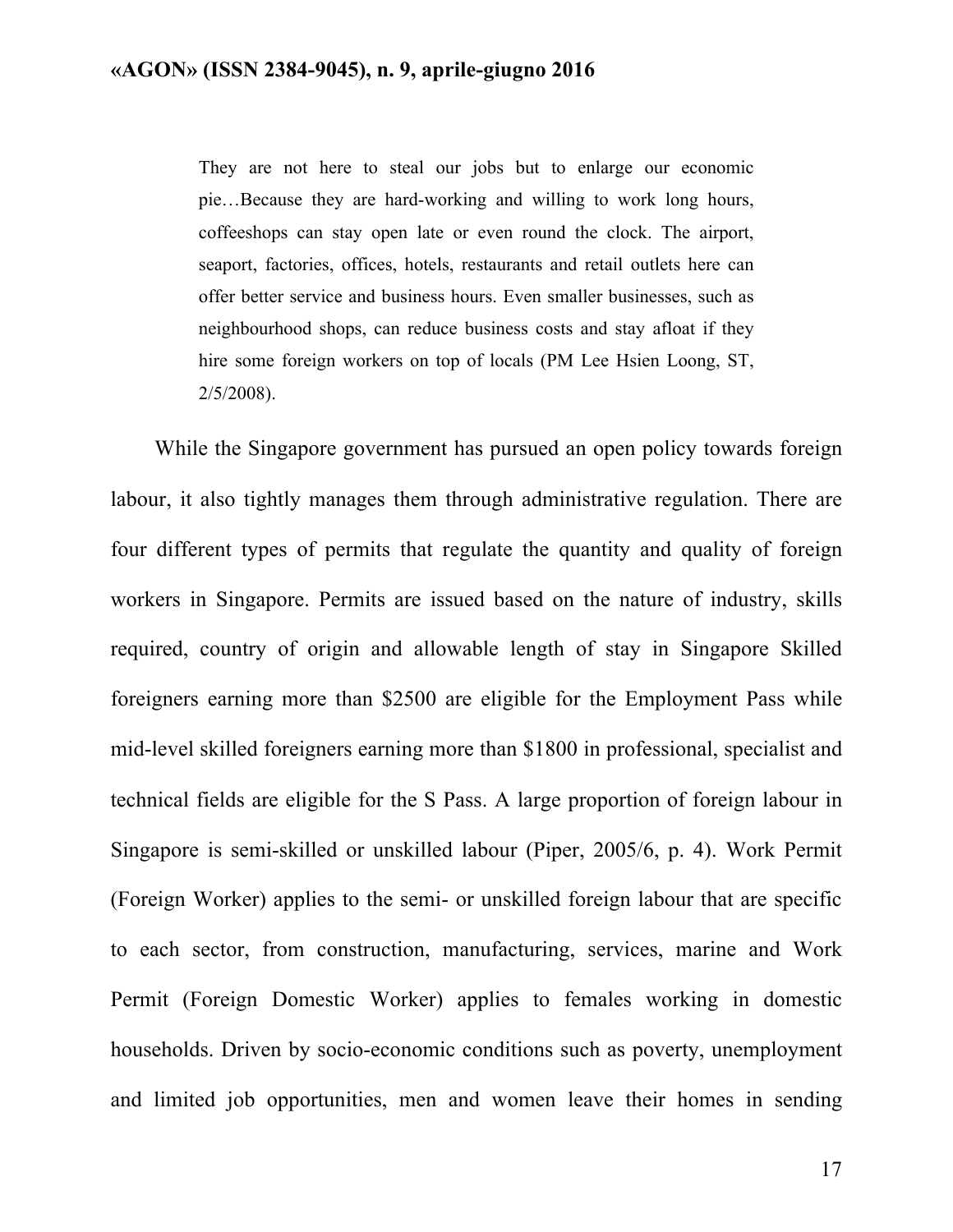countries such as the Philippines, Indonesia, Myanmar, Thailand, China, India, Sri Lanka and Bangladesh to pursue unskilled employment as Work Permit holders in Singapore. However, due to their poor education, financial indebtedness, unfamiliarity with the local environment and fear of authority, unskilled, low-wage migrant workers tend to be easy victims of abuse and manipulation. Such instances include withholding payment of wages, unauthorised deductions from wages, poor living conditions, overcrowding and physical and sexual abuse (Piper, 2005/6, p. 8; HOME, 2015).

### **Oral History, Life Stories, and Migrant Worker Narratives**

Oral history is conventionally used to provide rich and textured personal narratives to supplement and/or enhance documentary evidence and understanding(s) of the past. In the Oral History Archive Project, the purpose is to understand the past only in so much as it informs the understanding of the life stories of existing individuals. This form of data is often referred to as 'life history'. It is the 'account of a life, completed or ongoing' (Mandelbaum, 1982, p. 146) and often combines written and oral evidence.

In this project, it may be most appropriate to call the method used oral life narratives as it is based solely on the audio recording and transcription of the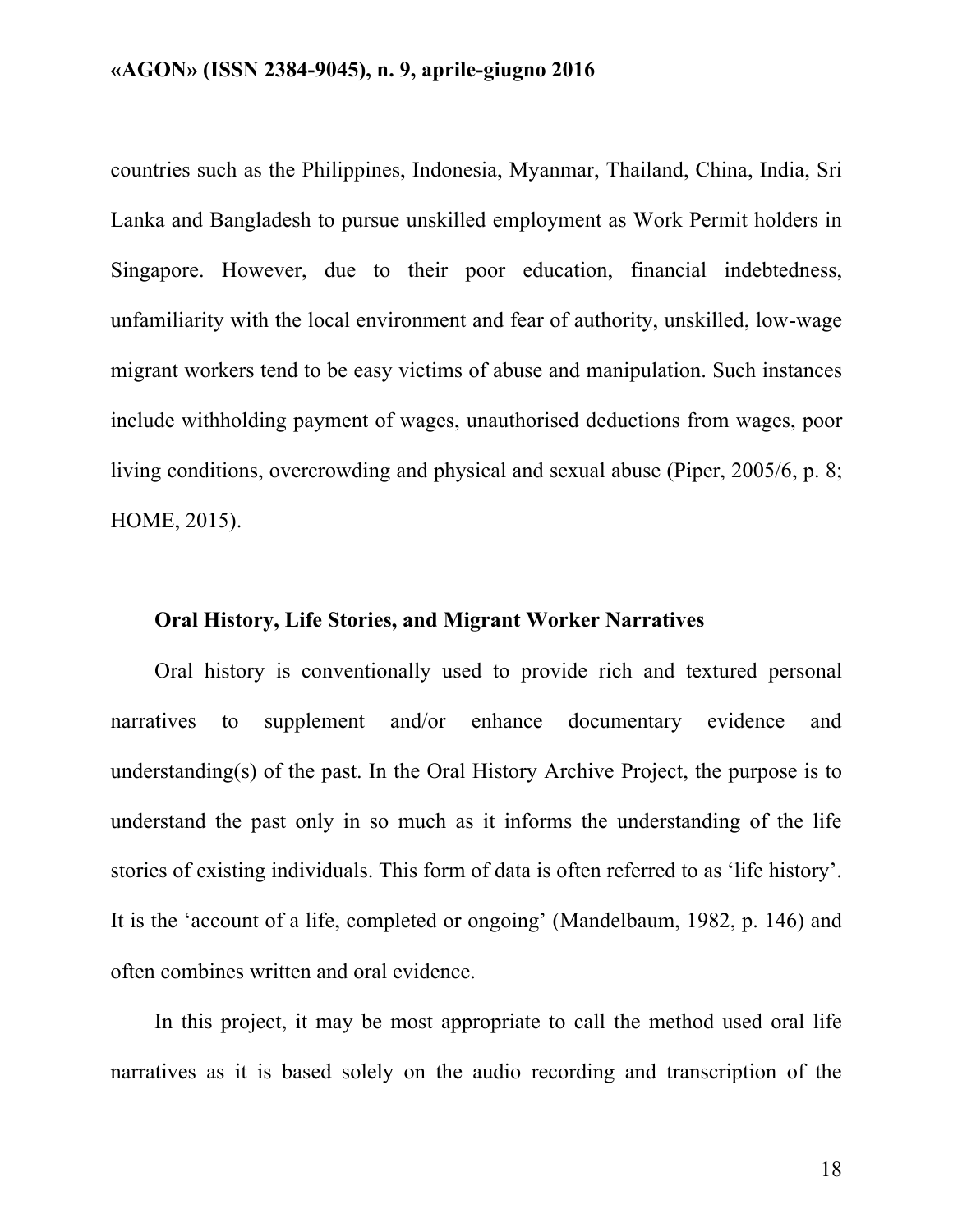accounts related by migrant workers. The reason for employing methods used in recording oral history was to fully exploit the nature of storytelling. There are moments of realisation, awareness, and, ideally, education and empowerment during the narrative process. The loosely structured format of intensive biography interview leads the narrator to look back and give voice, not only to what she is currently experiencing and her perspective on that, but more crucially to the process that led her there. Having to narrate her own past requires her to make implicit decisions and judgements about it — where she creates meaning, what she deems important, her feelings and attitudes, the relationship between different life experiences or different times in her life. This positions the use of oral narrative in this project as both a method for collecting meaningful information about people's lives as well as a means for assisting narrators to make better sense of their own experiences.

While this was unique in the context of Singapore at the time, it is not unique to this type of project. In a review on the use of oral history in migration studies, Thomson (1999) observed that oral history can facilitate the historical understanding of the migrant experience (de Roche, 1996), foster personal empowerment by generating public recognition of collective experiences which have been ignored or silenced (Thomson, 1999), provide therapeutic benefits of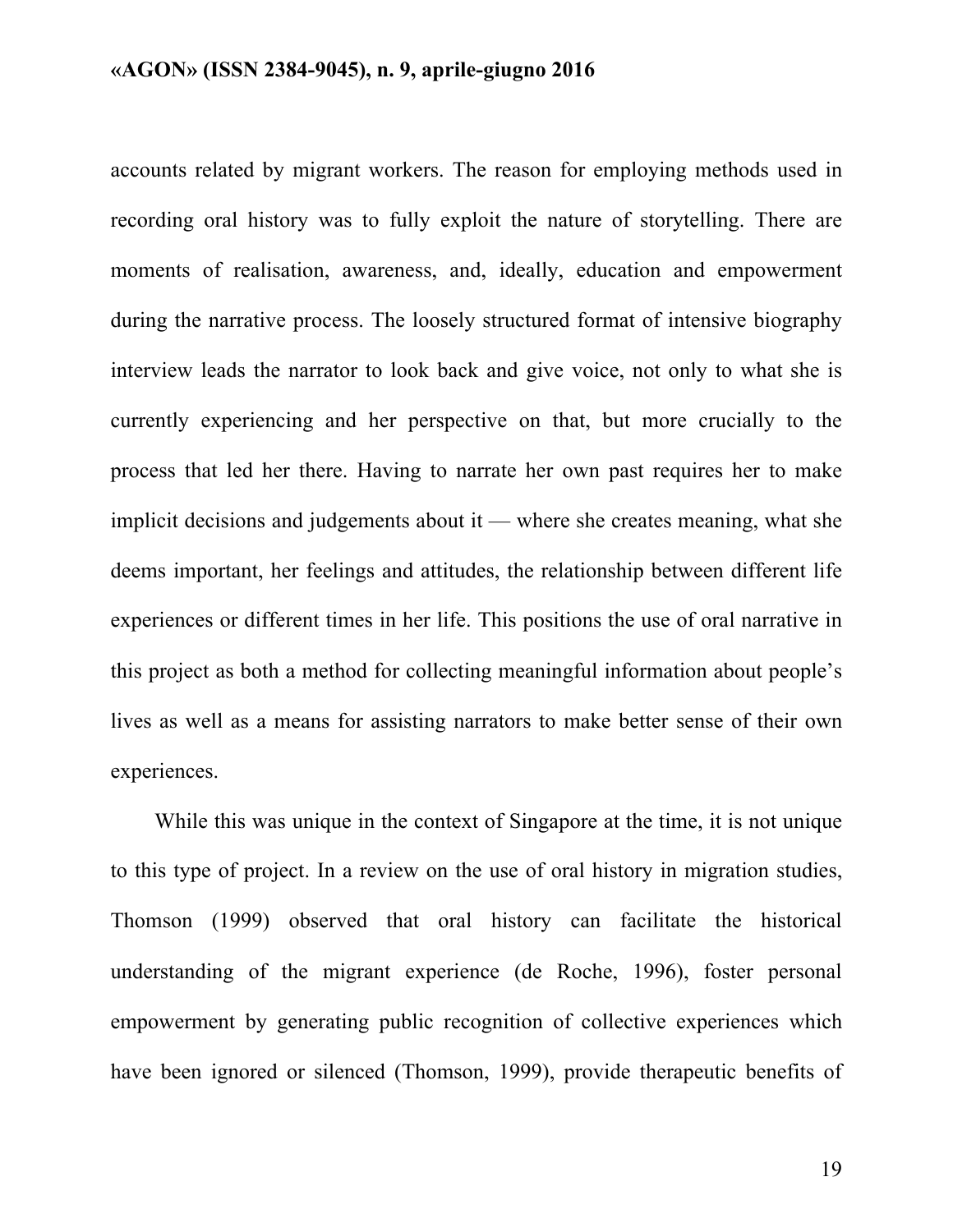public affirmation through the sharing and validation of personal stories (Serikaku, 1989), and collect content for advocacy and effecting social change (Perks and Thomson, 1998).

The other reason for using oral history methods in this project was to produce an archive of valuable knowledge and rich life experiences of persons and groups in Singapore that would otherwise remain untapped. Oral history provides material on individuals from whom or for whom very little written documentary evidence is available, supplies accounts of everyday life and work (Thompson, 1978 in Burgess, 1982), supplements documentary evidence, acts as a check against other sources of data, and exposes the 'silences and deficiency of the written record' (Samuel, 1982, p. 144). These reasons are particularly salient in the context of Singapore, where migrant workers form a significant but invisible part of the labour and capital equation which underpins the infrastructural and economic development of Singapore. Statistical data on the numbers of migrant workers entering and leaving the country are available. However, there is little in the way of publicly available narratives articulated by migrants themselves. As Morrison writes,

> The history of the colonized, of the powerless, of labour, of women, of ethnic minorities, and of children had rarely appeared in documents. With the growth of oral research and its use by historians, the inarticulate have been given a voice and therefore a say in their past (Morrison, 1998, p. 1).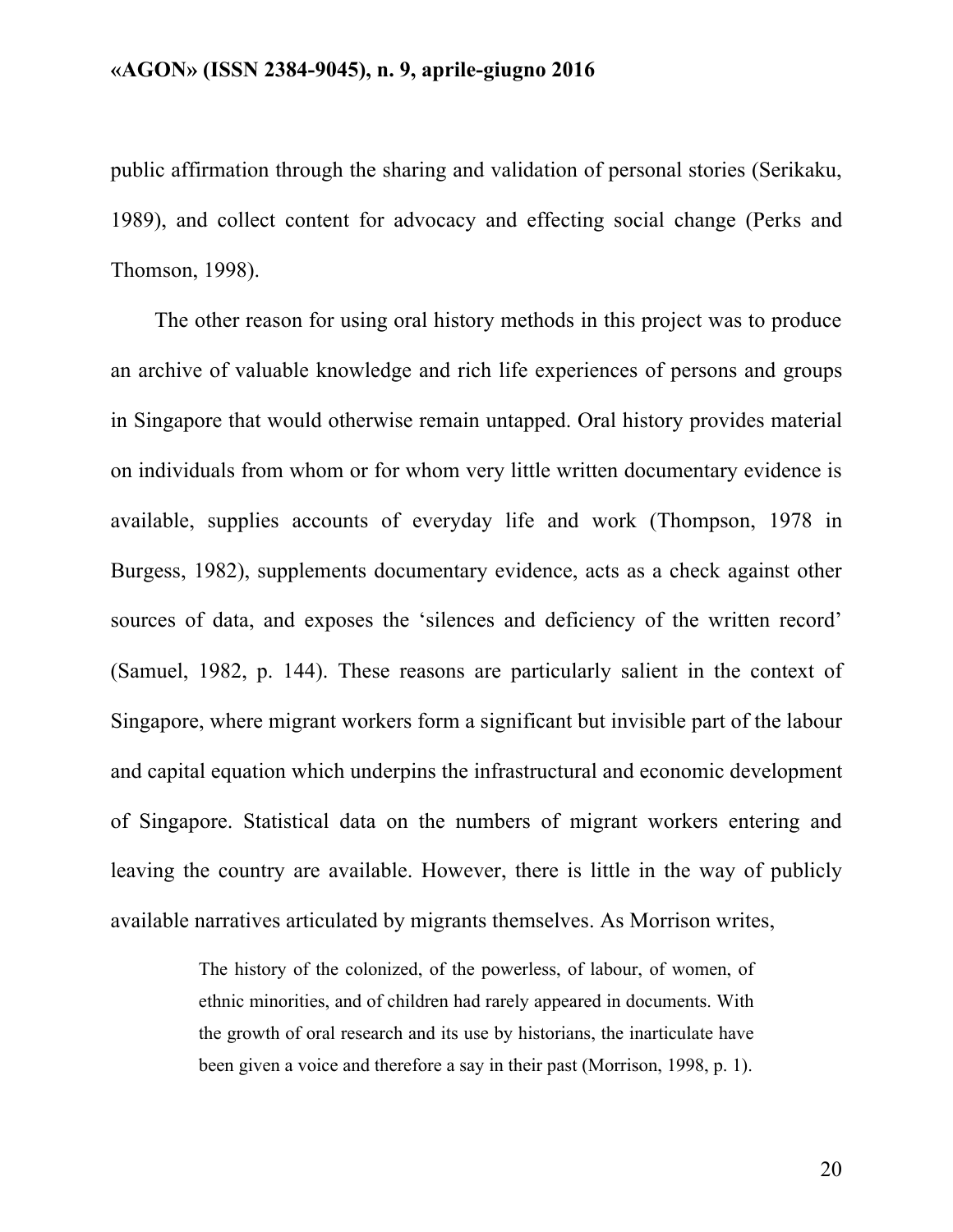Oral narratives have been invaluable in migration studies in demonstrating the complexity of the migration process, in illuminating the way in which policies and migration patterns are played out and in assisting scholars to generate theory out of intricate personal histories and experiences. In Singapore, migrant workers are perceived by the general populace as a singular commodified entity, without regard to individual experience, thought or opinion. Oral narratives offer 'unique glimpses into the lived-in interior of migration processes' (Thomson, 1999, p. 26).

### *Methods Used in Eliciting Oral Life Narratives*

The most common technique used to elicit oral life narrative is the narrative interview (Bauer, 1996; Purushotam, 1998). Essentially, the aim is to encourage the interviewee to tell the story of her life, in her own words. Different researchers propose distinct ways of eliciting an account but there is some disagreement over whether there needs to be an explicit framework for selecting a narrative. Consequently, the type of questioning and the questions used flow from the position taken on this.

The initial method considered for eliciting oral life narratives from migrant workers in the Oral History Archive Project was that devised by Nirmala Purushotam, following her fieldwork with Sharon Siddique on Indians in Singapore (Purushotam, 1998). This involved no explicit selection criteria and was based on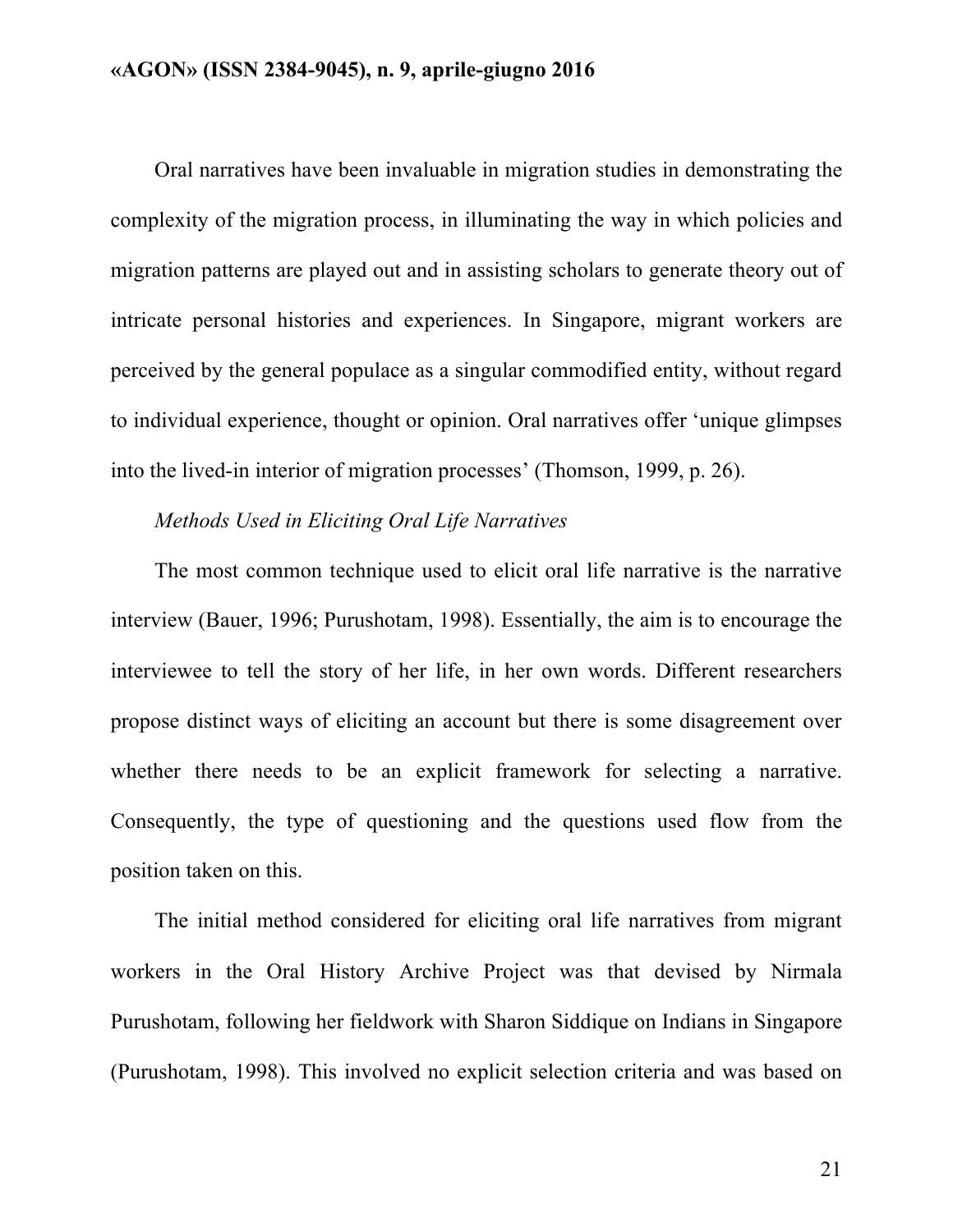the frame of reference provided by the interviewees' implicit understanding of their and interviewers' roles, position in society, gender etc. The person is approached for a life story, with no reference to any particular interests on our part. The underlying theory is of how knowledge constructs social order, and how that knowledge is embedded in the taken for granted but not noticed stock of common sense we all use in our everyday life. Our aim in the interviews was to minimize our structures of relevance that would otherwise constrain the story; and in doing so expand the space for the accessing of a narration that is more her/his than ours. Its value, as Nirmala put it, 'lies in the a-ha moment of people who told their stories. In this way the individual-as-member actually can come to grasp his or her situation more profoundly and the knowledge is potentially more useable and power giving.'

Four practical features were central to the interview technique:

The interviewer starts the interview with the general request to narrate one's life story;

The interviewer refrains from actually asking any questions;

Pauses are dealth with by repeating the narrator's last sentence (repeating it if necessary; compelling the narrator to choose his/her own trajectory);

The interviewer had to learn to let pauses grow and become uncomfortable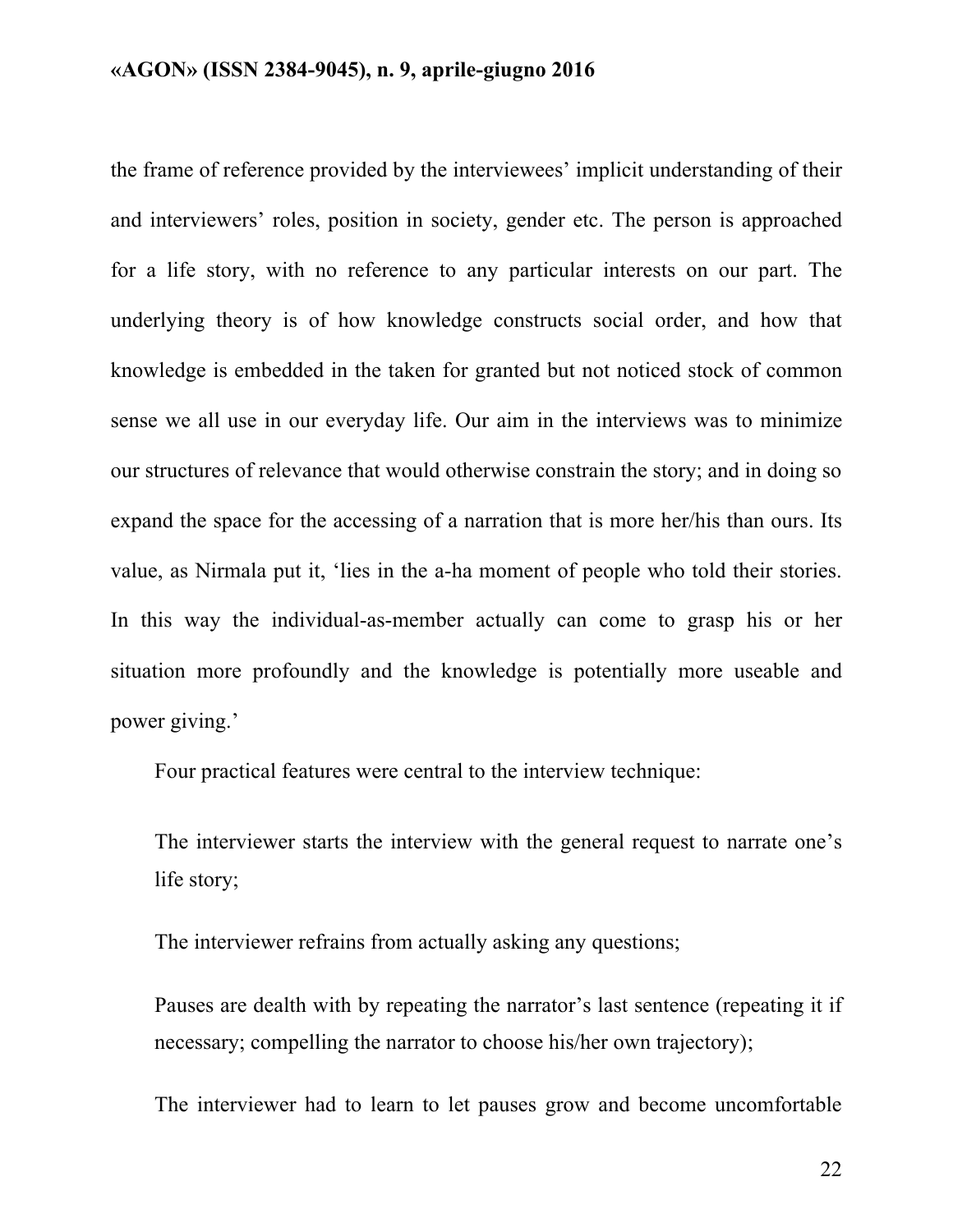(Purushotam, 1998).

To prepare our interviewers and to assess the feasibility of these techniqes in the field, we drew up a series of training workshops. The first was a workshop aimed at eliciting awareness and self-reflexivity about shared meanings and perceptions. She asked participants to write down on a piece of paper five separate words describing the thoughts that came to our head when she named an object for instance, 'man', 'woman', 'father', 'mother', 'foreign worker'. She then retrieved the sheets of paper and read aloud our responses to each category. That normative assumptions were implicit and embedded in our shared construction of social reality was quickly grasped by all who were present.

The second were two test interviews conducted by Nirmala using her narrational method; we videotaped the interviews to use as training material for interviewers. The subjects in this instance were two women: a volunteer interviewer in the Oral History Project; and a member of Migrant Voices. Unfortunately, what emerged from the test interviews were not life 'stories', but life 'problems'. Without prompting, and even after having taken part in the earlier workshop, both interviewees remained firmly rooted to the assumption that we were interested in only their problems. It became apparent that the framework of interviewing—practised in the context of migrant workers and life stories—needed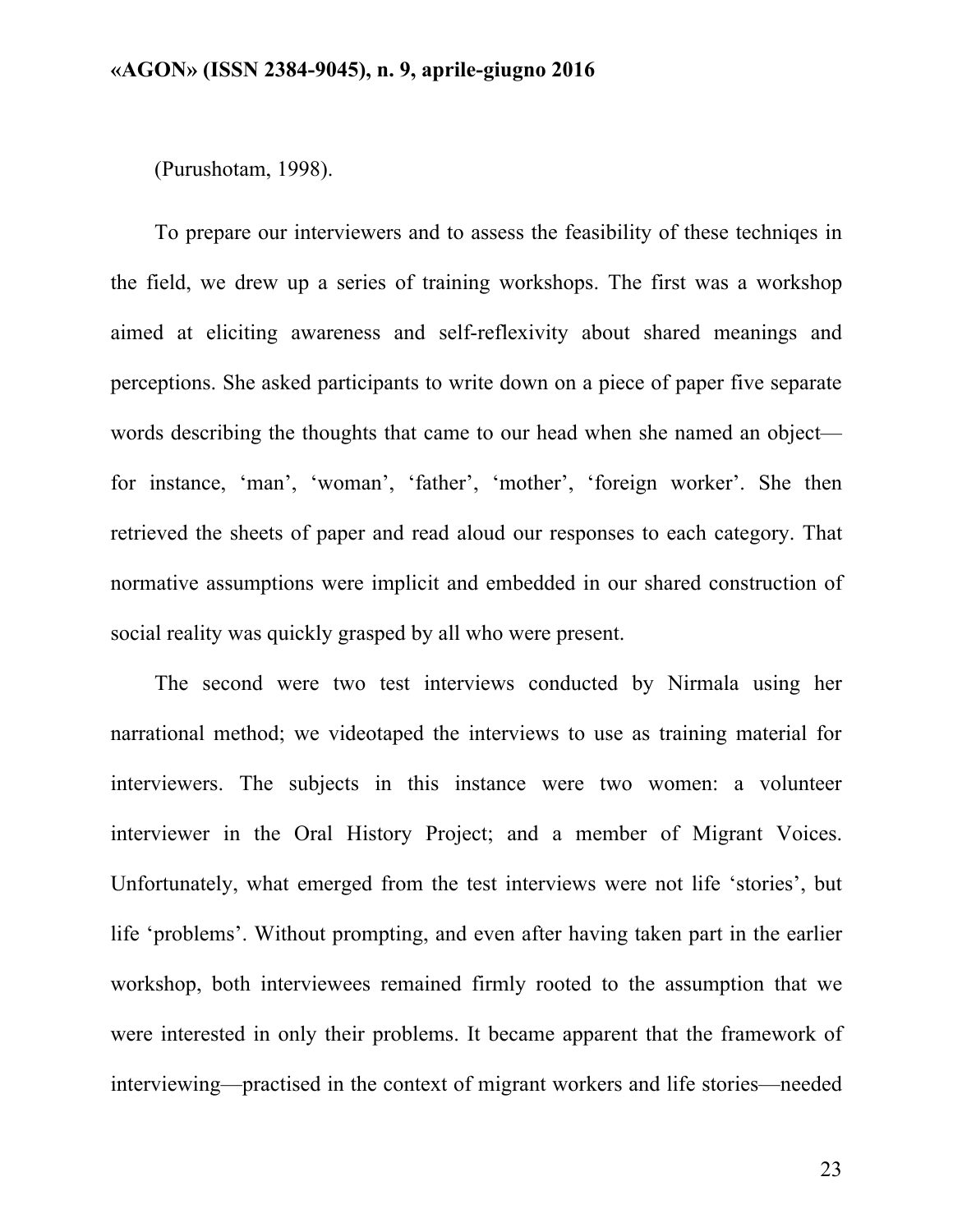more decisive strategies of loosing it from the moorings of problem-solving.

As a result, a different method was devised. Interviewers were asked to bring objects from three different categories to elicit narrations about different aspects of their lives. The categories were: i. objects brought from homeland; ii. objects imported from their homeland which they often purchased and used in Singapore; and iii. objects that made them feel part of or marginalised in Singapore. The first phase involved a series of 'interaction' sessions where interviewers and interviewees were introduced to one another and given the opportunity to get to know one another informally. The second phase took place in a more formal interview setting where interviewees were asked specific questions and the interview was recorded on audio devices.

#### *Recruitment Methods and Profile of Volunteer Interviewers*

Volunteer interviewers were sourced through Migrant Voices' online networks and through an open call on the Arts Community Listserve.

With the focus on the role of the interviewer in shaping the narrative, it is necessary to scrutinise the recruitment outreach as it could lead to a specific and dominant demographic of volunteer interviewers with a particular predisposition to migrant issues, which would then influence and shape the narrative.

We had 14 interviewers: four of whom were students, one artist, three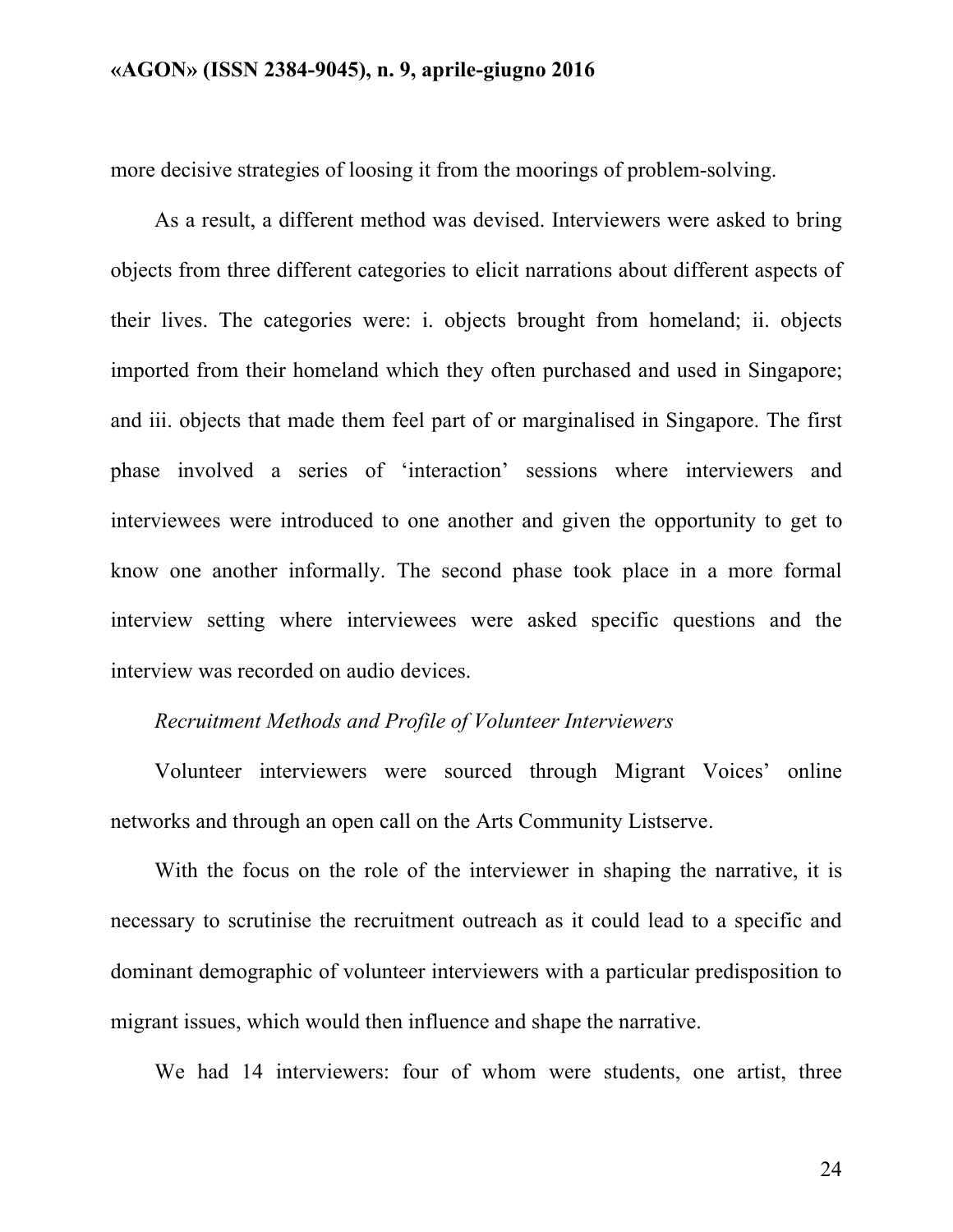academics, two lawyers, three from the corporate sector and one from the military. They were all from middle-class backgrounds, and all but one were below the age of 40. It seemed that the interviewers viewed this as a learning opportunity, to find out more about the lives of migrant workers, and in some cases, they stated explicitly that they wanted to know more about the difficult circumstances that migrant workers find themselves in Singapore. Several of the interviewers were more skilled in interviewing and this made their motivations for being involved less explicit. For others, the type of question and the line of questioning revealed their more 'activist' reasons for conducting the interview.

## *Choice of Interviewees*

The project recruited interviewees through the familiar networks of partner NGOs involved in local work on migrant workers' welfare. Undoubtedly, this skewed the sample of interviewees to exclude migrant workers who were not involved in or part of this network.

All the interviewees were members of various migrant worker NGOs. The four Tamil men interviewed came from the shelter run by HOME at Desker Road; the three male Chinese interviewees came from the Healthserve, which runs a clinic, pro bono legal consultation and other welfare services in Geylang; the four female Indonesians joined us from the Indonesian Family Network (IFN); the two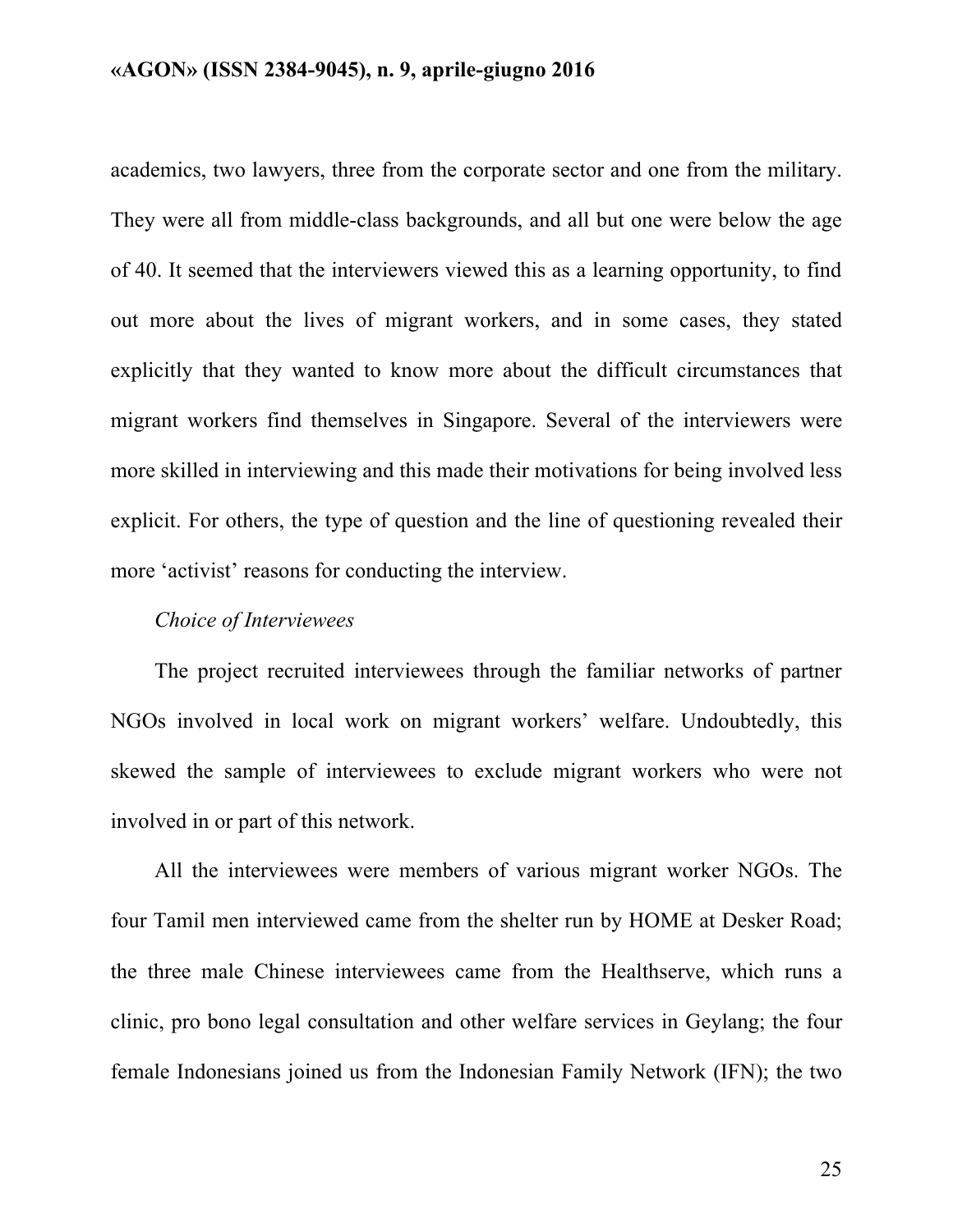Filipina interviewees were already volunteers at Migrant Voices; the three male Thai interviewees were recruited from the Friends of Thai Workers (FTOW) which runs free English classes every Sunday.

As the above shows, we relied heavily on MV's existing migrant worker networks and NGOs, such as the residents of the HOME shelters, HealthServe and IFN. In particular, the residents of the shelters had negative working or living experiences in Singapore and their primary concerns were about their rehabilitation and compensation. These dominated their narrative. There was a second level of selection which was outside the control of the project: the way in which the message about the purpose of the interviews was mediated by the several organisations and their gatekeepers who had privileged access to the interviewees. For instance, the managers of the partner NGOs chose interviewees based on their own understanding of what an interesting and relevant migrant life story would be.

# *Matching interviewers and interviewees*

The interviewers were assigned to potential interviewees based on their language ability. We arranged for the interviewers to take part in NGO activities and to develop rapport with members of NGO groups and potential interviewees. Even though there were regular meetings with the project leader to assess their progress in establishing relationships, the matching of interviewer to interviewee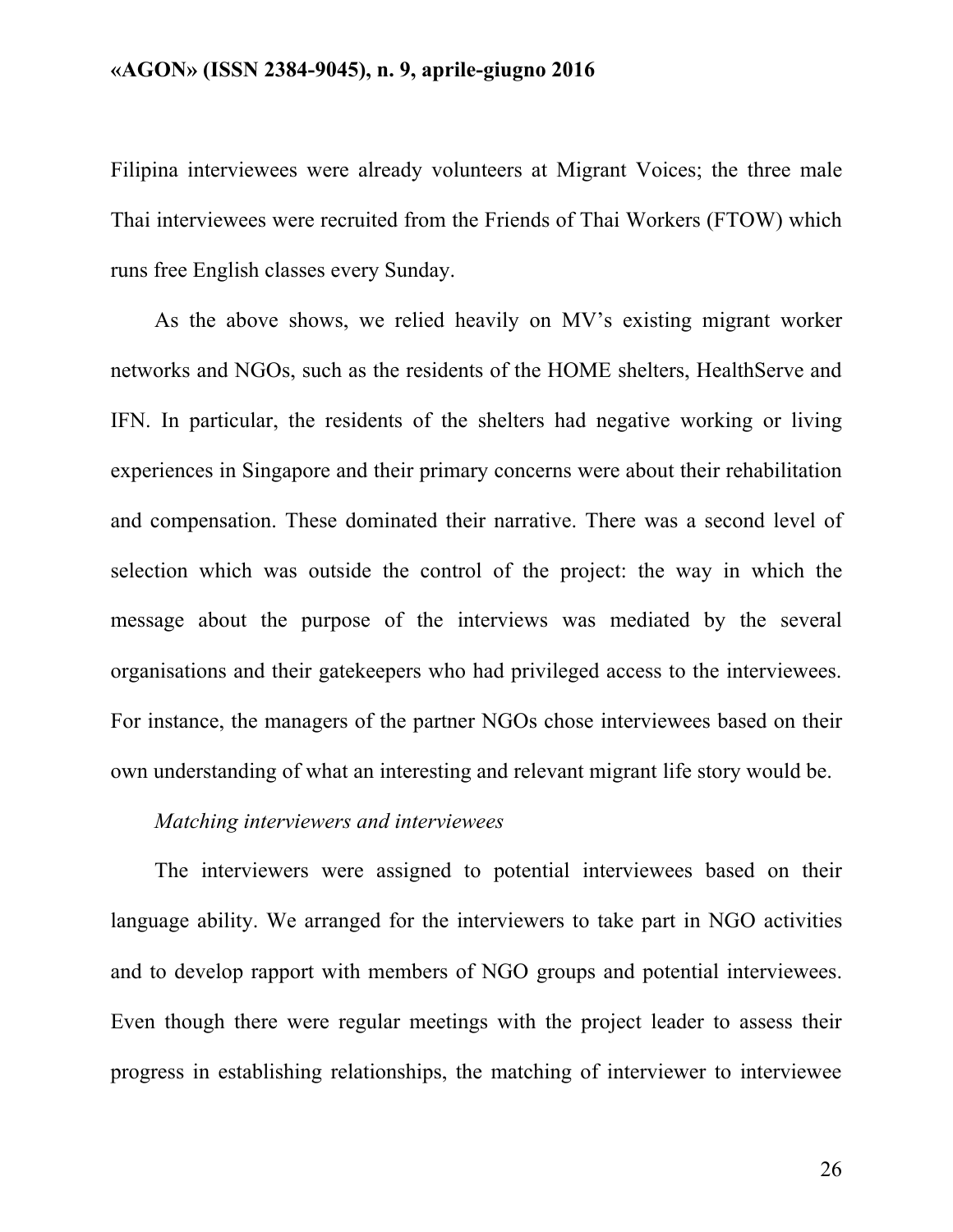was a relatively fluid affair.

#### *The Interview Process*

The interviews were shaped first and foremost by the character of transnational gendered division of labour in Southeast Asia. The male interviewees—the Thais, PRCs, and South Asians—worked in construction and ship-building; and both sets of female interviewees—Filipino and Indonesian were domestic helpers.

In querying the interview narratives, we found that certain trajectories of personal experience were privileged over others. In the case of the male interviews, both interviewees and interviewers pursued avenues of inquiry on work-related injuries and contractual disputes—these were dominant themes in the narratives. Because of the nature of our recruitment channels (the NGO-run aid and shelter centres; HOME and Healthserve), the majority of male interviewees were mired in contractual disputes and struggling with work injuries. Many had been jobless for quite a while and a minority even homeless. The Thai interviewees were comparatively well-off, but even so there were tremendous restrictions of time and freedom of movement where it was not possible for the interviewers to get to know the men better—a prerequisite for more meaningful conversations. Indeed, the fact that these men went for English lessons on their only day off in the week suggested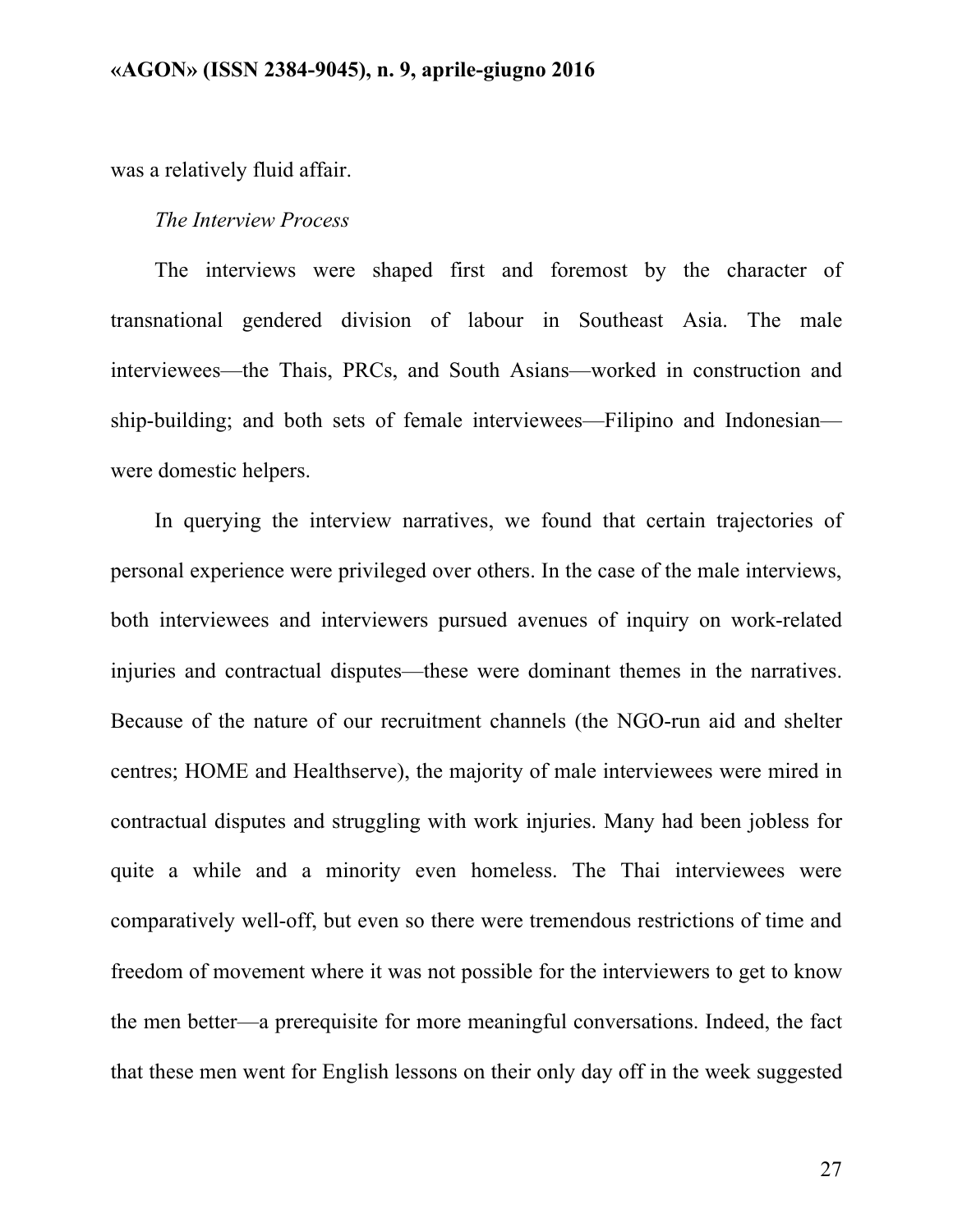that they were perhaps the exception rather than the norm.

The interviews left several kinds of impressions. The Chinese interviewees were more politicised than the other male interviewers, and they eagerly discussed mainland Chinese and Singaporean politics and social affairs. Indeed, they were less formal with their interviewers, and at the risk of over-statement or overgeneralisation, we must observe that there was a rather less rigid adherence to the life trajectory of 'studying, saving up, and living disciplined lives', which was more keenly felt in the Tamil and Thai interviews. The women we interviewed were all domestic helpers and enjoyed relative privileges in comparison with their peers – mobility (day off); and able to take part in NGO community activities. In comparison, the female narratives were more diverse. It is perhaps reflective of their situation and position within their respective NGO groups and community support networks. Theirs was the more confident outlook of someone involved as an activist—as opposed to someone being helped by an activist.

### **Findings: Talking freely vs Talking without an agenda**

#### **Case Study I: Interviews with Indonesian domestic workers**

In the previous sections, we present the findings of our investigation, starting with a description of the wider context of NGO activism in Singapore and how this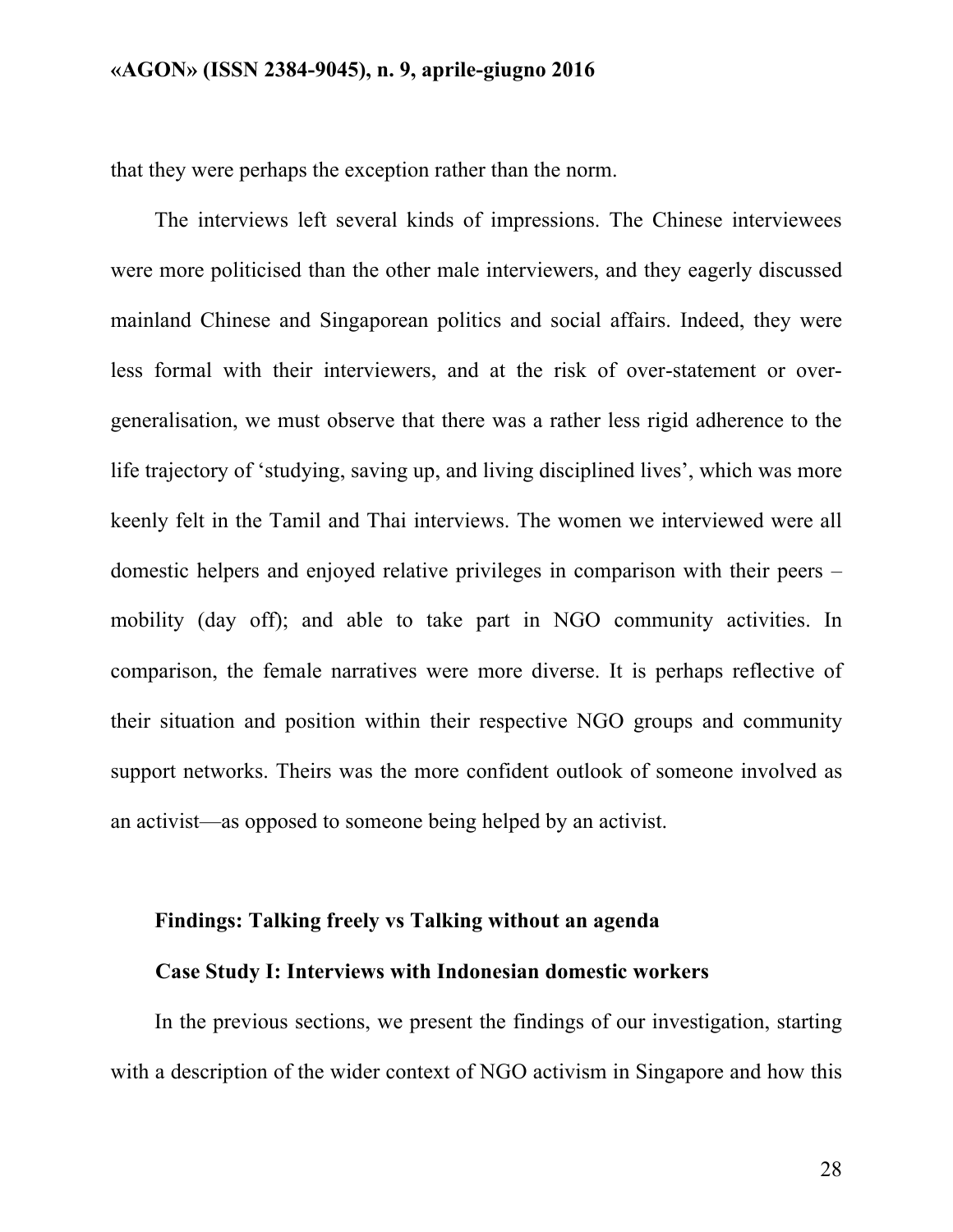grounds, pervades and frames the networks, institutions, and actors in a particular context and background that is unique to Singapore. Next, we consider the more micro aspects of role, identity and positionality in relation to the recruitment of interviewers, the sample of interviewees and the matching of the two for interview sessions. Finally, the interplay of all these elements is illustrated through two case studies of interviews conducted with Indonesian and Indian migrant workers.

#### *The Interviewees: The Indonesian Family Network (IFN)*

It is no exaggeration to say that the Indonesian interviews would not have taken place without the involvement of the IFN. The IFN is the only NGOconnected network in Singapore run by Indonesian women for Indonesian women; it is an informal group operating an emergency helpline and counselling aid for housekeepers, run on a volunteer basis. The IFN has been one of MV's closest partners since MV's inception in 2006, and its members constitute a critical base of volunteers for most of MV's artistic and cultural projects. The project leader was introduced to about 10 of their members after his project proposal was accepted. Many of these IFN members were at the time already working with MV on an exhibition of photography by migrant workers called InsideOut II, held at the LaSalle College of the Arts. The process of explaining the project to them and listening to their views about it was the first step he had to take in establishing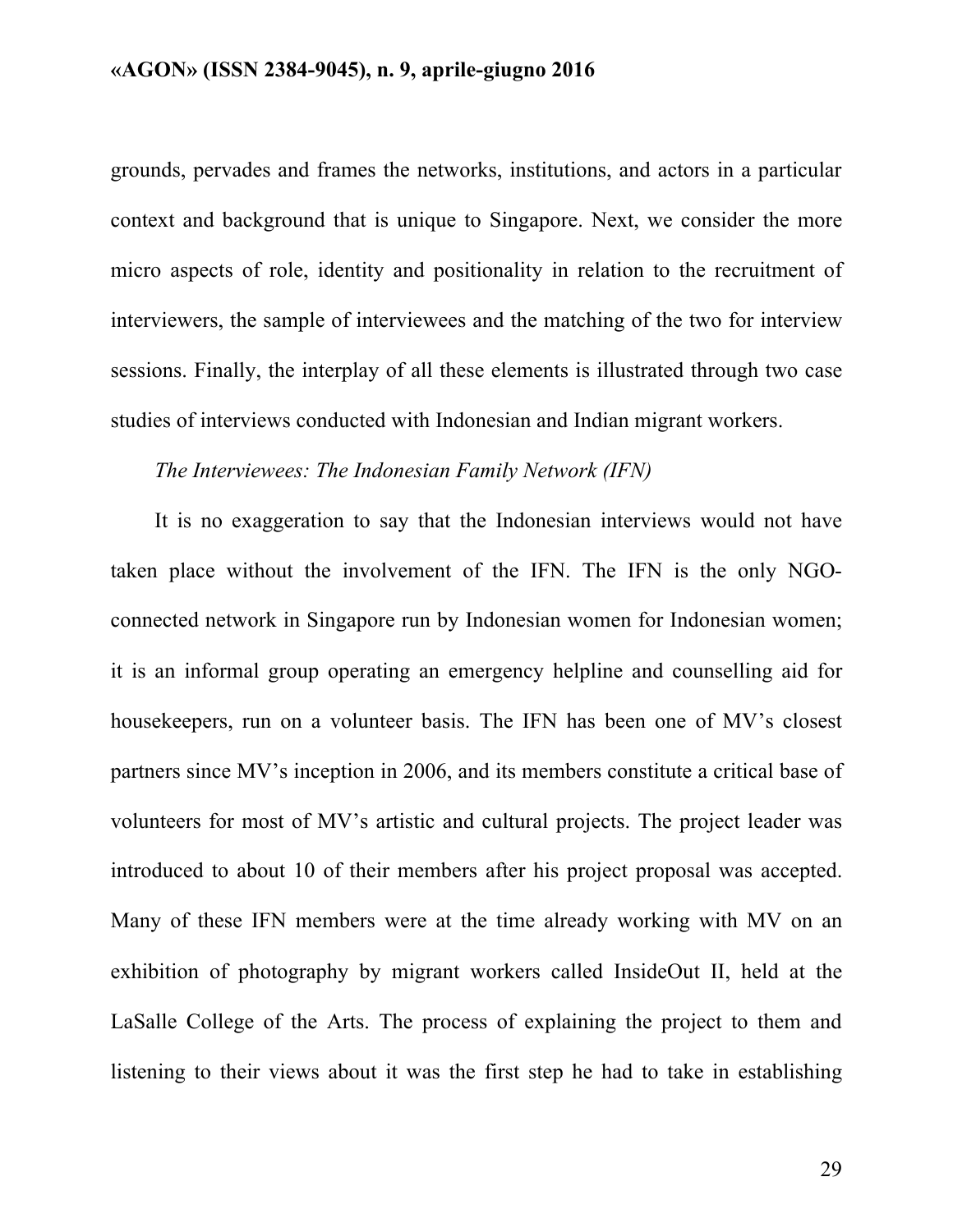relevance, interest and trust.

Four things stood out at the meeting. First, that these women could take part in IFN activities on Sundays meant that they enjoyed a weekly day off: a relative privilege for domestic helpers. Second, because the project leader was new to MV, the credibility of the project for these Indonesian women hinged upon its endorsement by MV's President, and a handful of veteran IFN members who saw an intrinsic value in it. Third, there was an almost immediate agreement amongst the women that their life stories were to educate Singaporeans (though what exactly people needed to learn about them was not openly discussed). Fourth, the women were keenly aware of and keen to assert their own position as collaborators, and not just interview subjects; as one of them put it to him at the meeting, 'If you help us, we will help you.' That we would advance the concerns of the community, and the very limited (and self-selective) profile of potential interviewees, was readily apparent and assumed. In short, what enabled the involvement of the women from IFN was a combination of their relative privileges (e.g. of mobility and resources), the personal involvement and enthusiasm of leaders within the group, and the prior history of sustained and intimate collaboration between the two organizations.

We must point out that while we did not intend the IFN to be the sole source of interviewees, it was the only viable one at that juncture. There were problems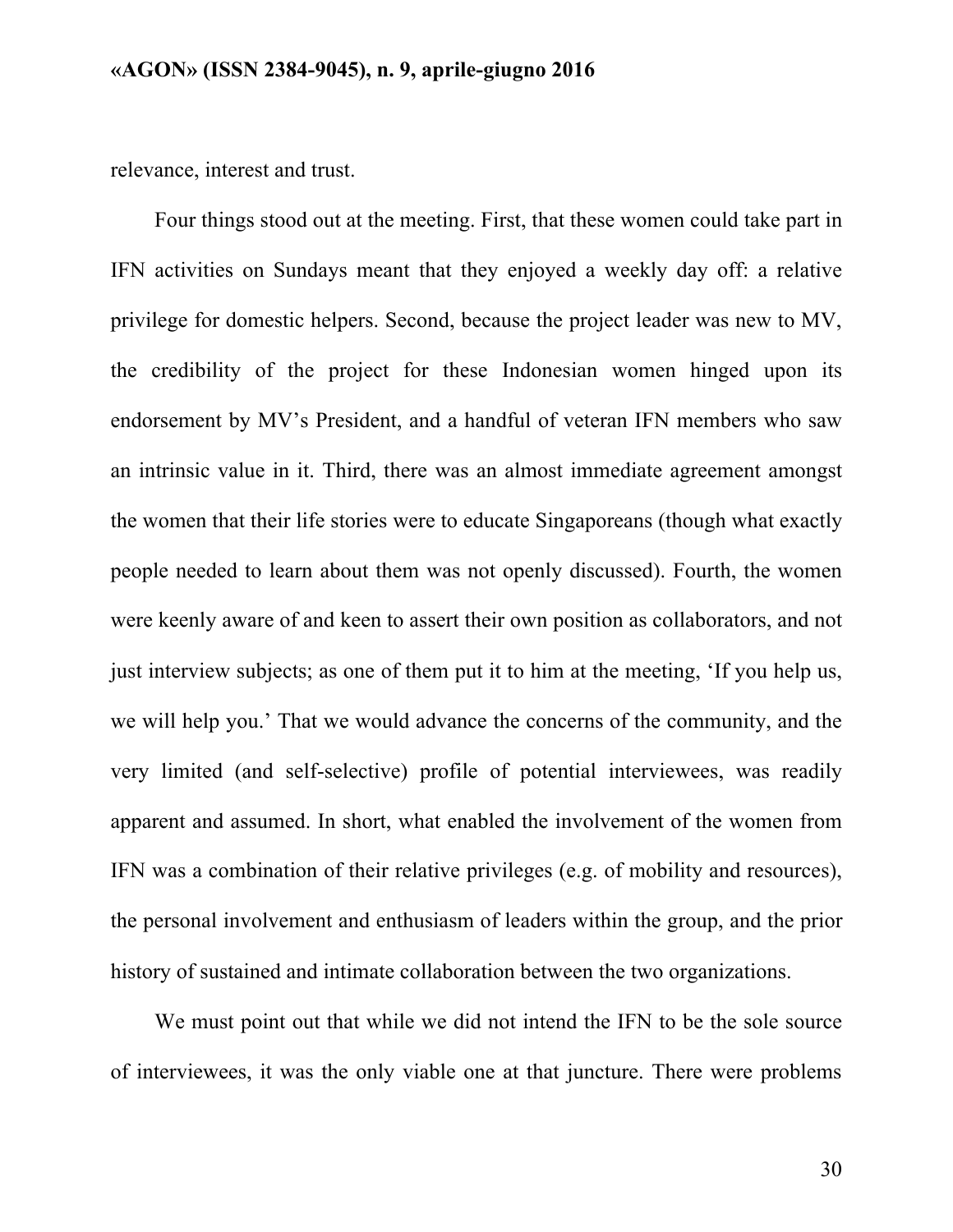with other sources which we were unable to address. In the case of a partner NGO which operated a shelter for instance, there were concerns about the emotional and psychological frailties of the women in their care and how they would respond to being interviewed. There was also the question, which was repeatedly posed to us by groups and gatekeepers who did not share IFN's close working relationship with MV, of how these interviews could benefit participants materially and further the welfare of foreign domestic helpers in concrete and tangible ways. These doubts could not be easily assuaged with rhetorical assurances and abstract theories of social change and self-empowerment. Indeed, the pressures of material constraint and physical isolation meant that many domestic helpers could not commit to a long-term project; and that they would remain indifferent as long as it had little immediate bearing on their personal lives. There were certainly profound anxieties from the outset about these limitations: how they would shape and constrain the narratives we would get; and what they meant for the feasibility in the longer term of a more comprehensive archive project.

#### *The Interviewers*

The interview team comprised of three female third-year mass-communication students from the National Technological University of Singapore. All three are very good friends. They are Singaporean citizens and are of Malay ethnicity.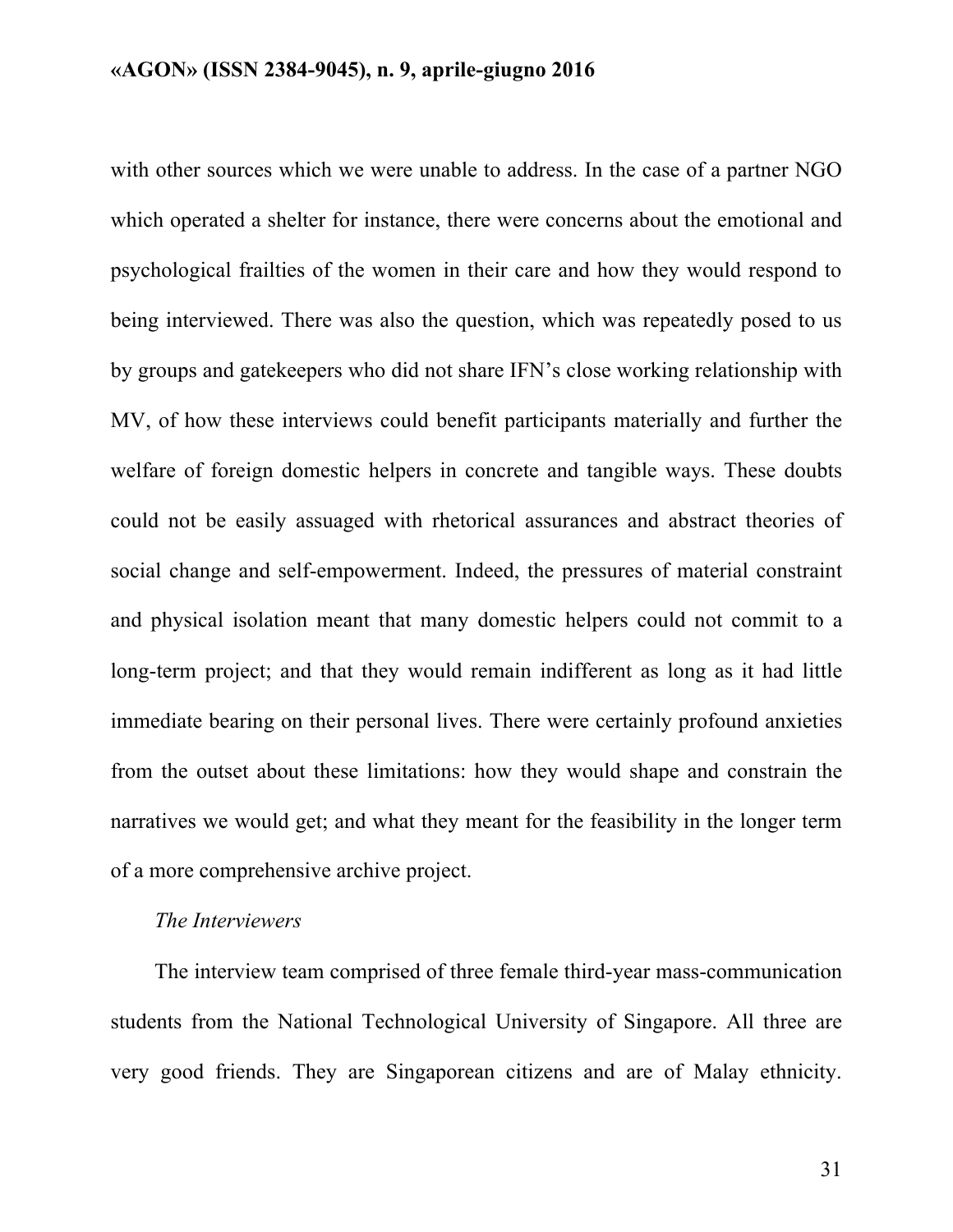Rasyida initiated an email correspondence after seeing a call for volunteers placed by Migrant Voices on http://www.we-are-aware.sg (this is a website and forum page formed in 2009 in response to the perceived appropriation of the NGO AWARE by a Protestant group; it mobilised a large groundswell of interest in local civil society during the height of the intense media scrutiny). In response to the project leader's request, Rasyida recruited her friends who formed the rest of the interview team. Two in the group have had prior experience in voluntary welfare and social work. However, none of them had any experience in NGO work involving domestic helpers and migrant workers.

### *Matching Interviewer and Interviewee: The Process*

Part of the methodology entailed getting the interviewers and interviewees to interact. Two sessions were conducted on different Sunday afternoons in MV's shophouse, which was a familiar and sympathetic space for the IFN women. The meetings aimed to be as informal and fluid as possible: they took place in a living room layout and drinks were provided; there was no facilitation and the women formed their own groups and chatted amongst themselves. The project leader discreetly observed the meeting from a table in a separate section of the room.

The first hurdle encountered at the meeting was language. It soon became obvious that despite the avowals of ethnolinguistic affinity from both parties in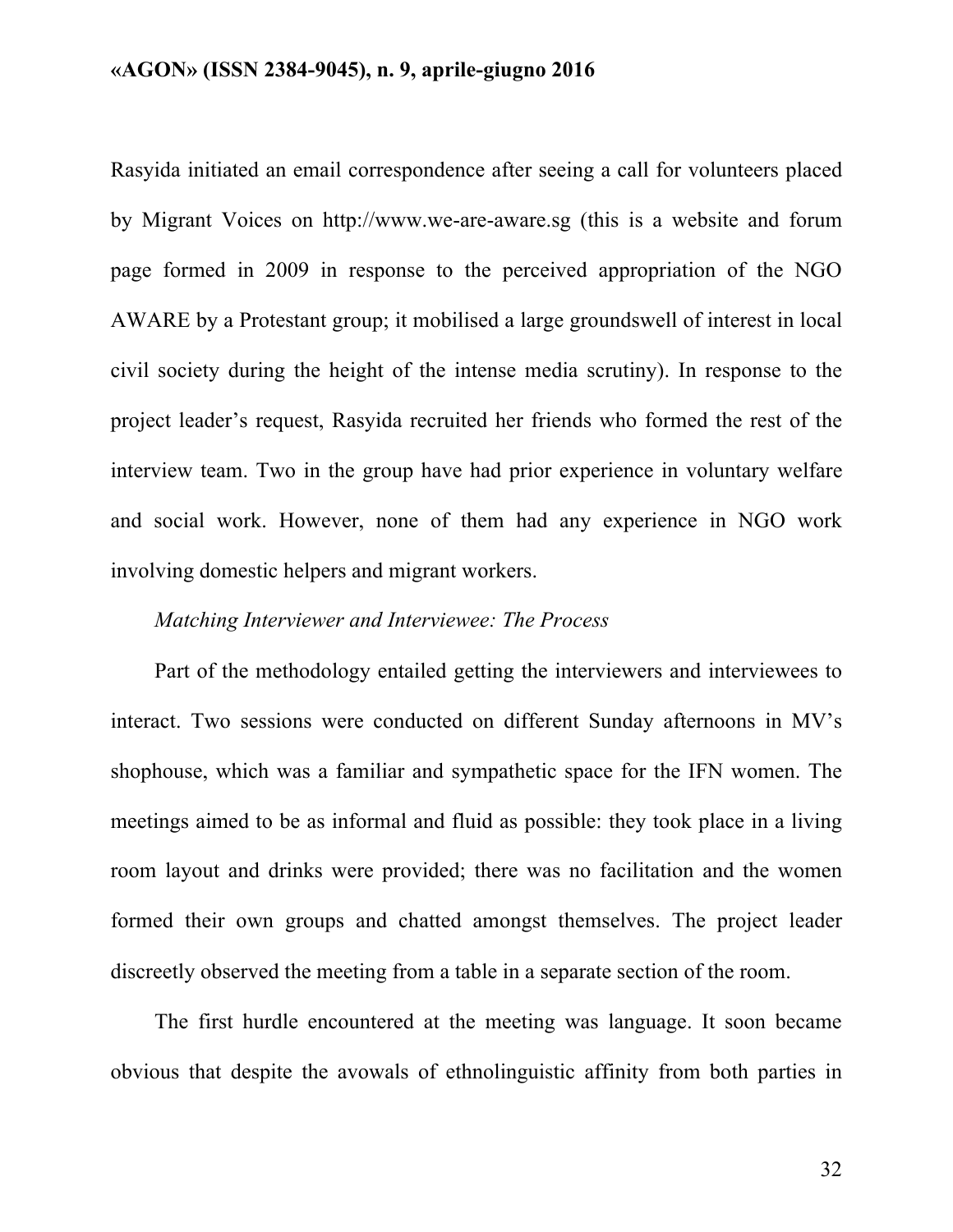advance of the meeting, an elaborate performance of cultural differentiation and prestige was being enacted. The interviewees were called upon during the conversation to come up with a litany of Bahasa Malay equivalents of Bahasa Indonesian words. The Indonesian women amused themselves with the contrast, occasionally voicing the longer and more intricate units of their own language in unison with the truncated Malay equivalents. The interviewers had to apologise for their lack of fluency in the language. There was an implicit assertion of cultural prestige, a position as poorer cultural cousins, that the Indonesian women were keen to emphasise to their Malay interlocutors; a point unwittingly underscored by one of the interviewers who told the project leader after the first meeting that 'our language is a *diluted* version of Bahasa.'

It should be said, however, that one of the striking features of this intercultural positioning was its double aspect: the Malay interviewers were marked simultaneously as both insiders and outsiders. As one of the IFN women put it in a recent interview with the authors of the paper,

> if the interviewer can speak Bahasa Indonesia, it would have been a much better interview… the two languages are like different dialects. It would be more comfortable to have someone who could speak Bahasa Indonesia (notes from interview with Lily and Maznah, 2 March 2010).

Nevertheless, she could claim in the same interview that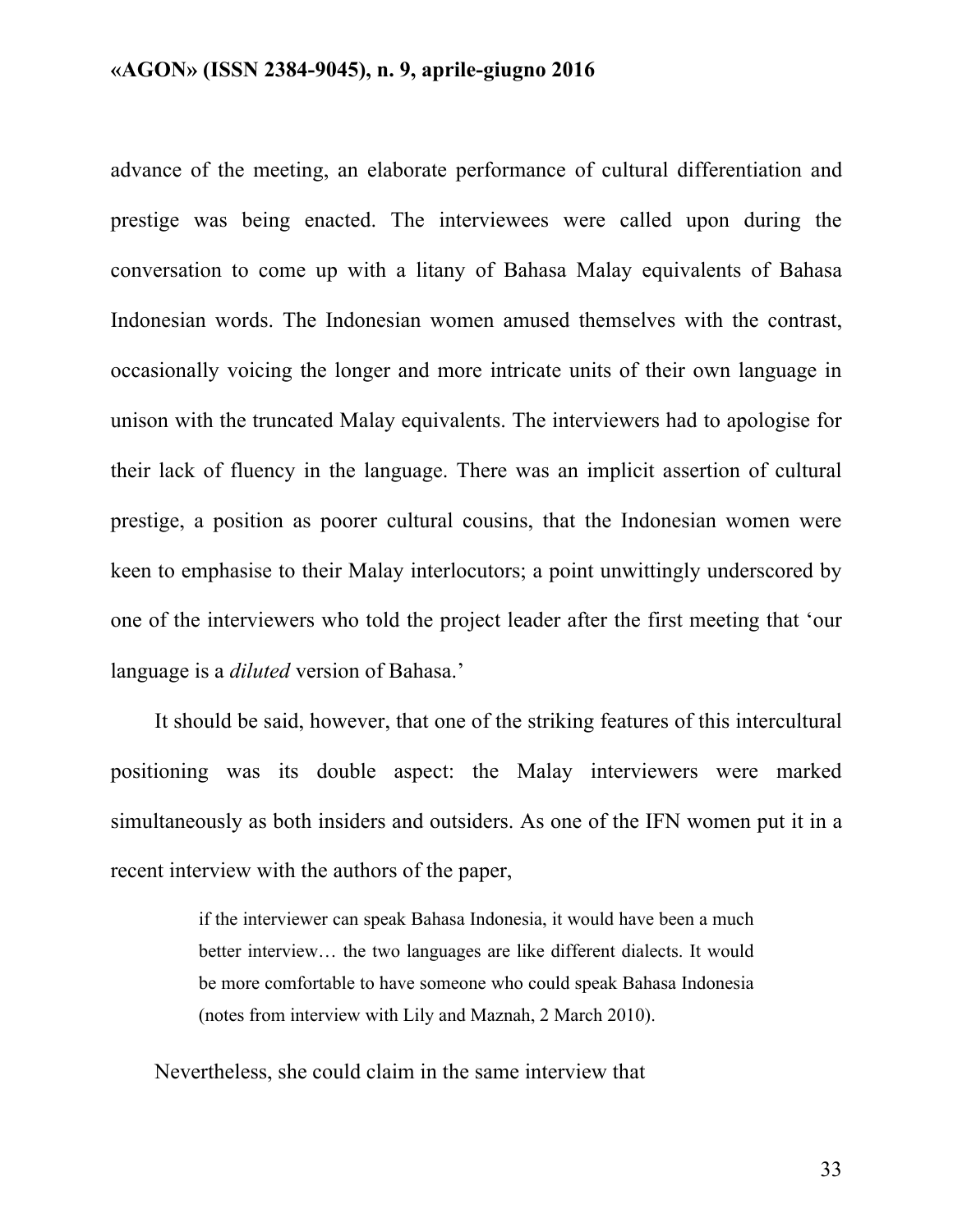She felt comfortable with Rasyida because she was Malay and so the race is almost the same (notes from interview with Lily and Maznah, 2 March 2010).

The second and more intractable difference was in age and life experience. It was hard to miss the homogeneity of the interviewers who belong to a singular demographic: they were all young female varsity students from local middle-class backgrounds. The disparity in age and life experience between the two groups was compounded by the fact that, for all their experience with local community welfare organizations, the interviewers had no prior experience with domestic helpers and migrant worker NGOs. This absence of prior knowledge about the specificities of the migrant condition was not an issue in the meetings, but would create crucial asymmetries and faultlines in the subsequent interviews.

*Bahasa Positionality. Talking without an Agenda: Power Relations and the Politics of Representation*

As we observed earlier, the central aim in our pre-planned interview technique was to ensure that the structures of relevance were not ours but of those whose voices we sought. To achieve this, we hoped to reduce the 'contaminating' influence of the interviewer and to cut through to the different slices of migrant worker life by focussing the interviews on three object categories (i. objects brought from homeland; ii. objects imported from their homeland which they often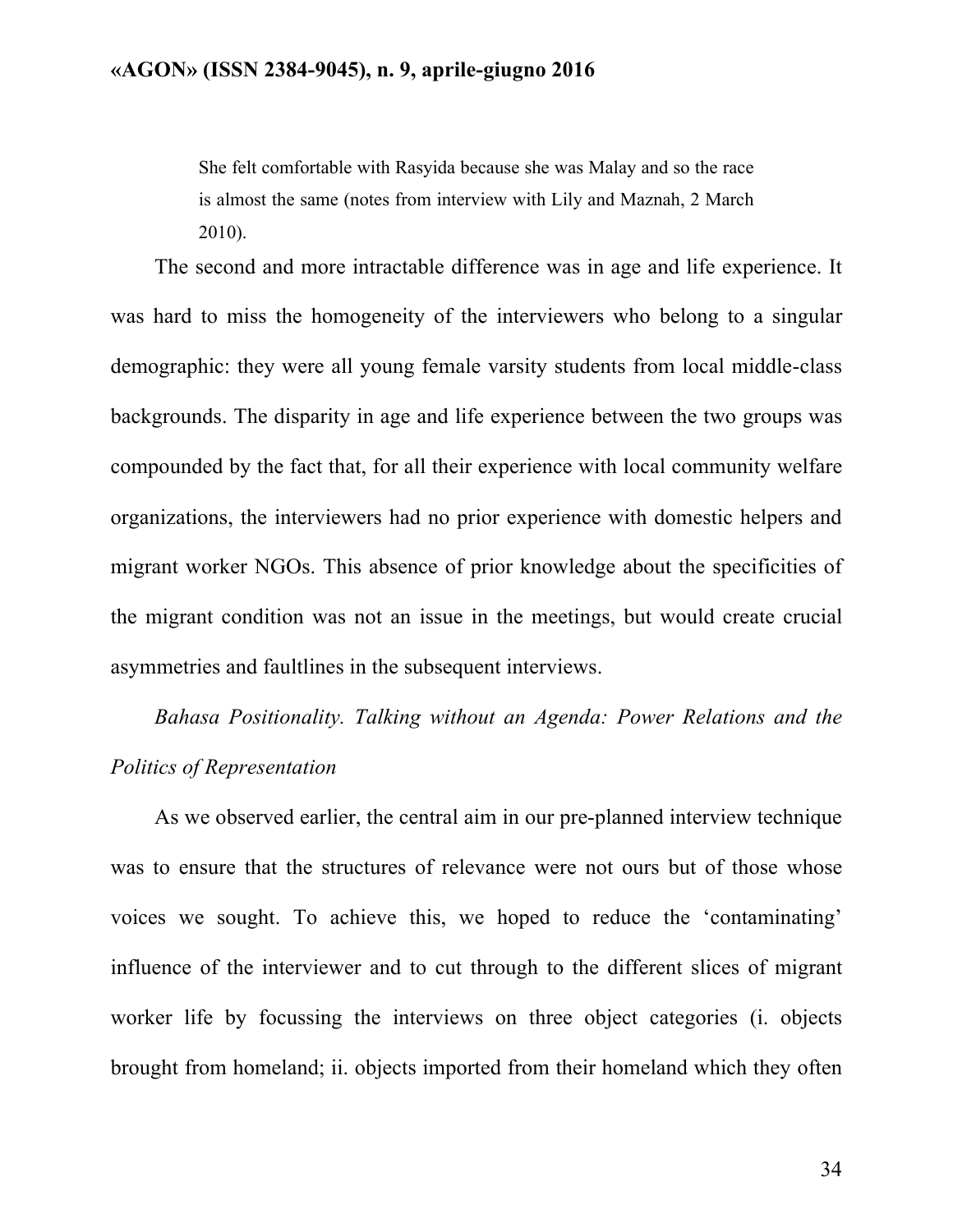purchased and used in Singapore; and iii. objects that made them feel part of or marginalised in Singapore). However, within the activist framework of the Indonesian interviews, this device was now a problem. The notion of talking about life vaguely without an agenda collided starkly with their notion of what the interview was for. Two issues rendered the interview technique particularly ineffective with two interviewees,

i. The power relations between interviewers and interviewees.

i. The narrators' acute awareness of the interview as a struggle over how foreign domestic helpers are understood and portrayed to the public.

In the first instance, precisely where we sought to minimise the interviewers' presence, Lily and Maznah demanded evidence of their commitment to their cause—which they constantly assessed in the interviews by observing the questions asked and the kind of responses elicited. They had situated power and authority specifically in knowledge about migrant worker problems. They had sophisticated ways of gauging the level of knowledge and calibrating the parameters of their relationships with interviewers. Questions to which answers were self-evident, insufficient responses, or a constant stream of mute assent, were quickly perceived as gaps in knowledge. Maznah suggested in a recent interview with the authors of the paper that Rasyida's interview did not make for a good interviewing experience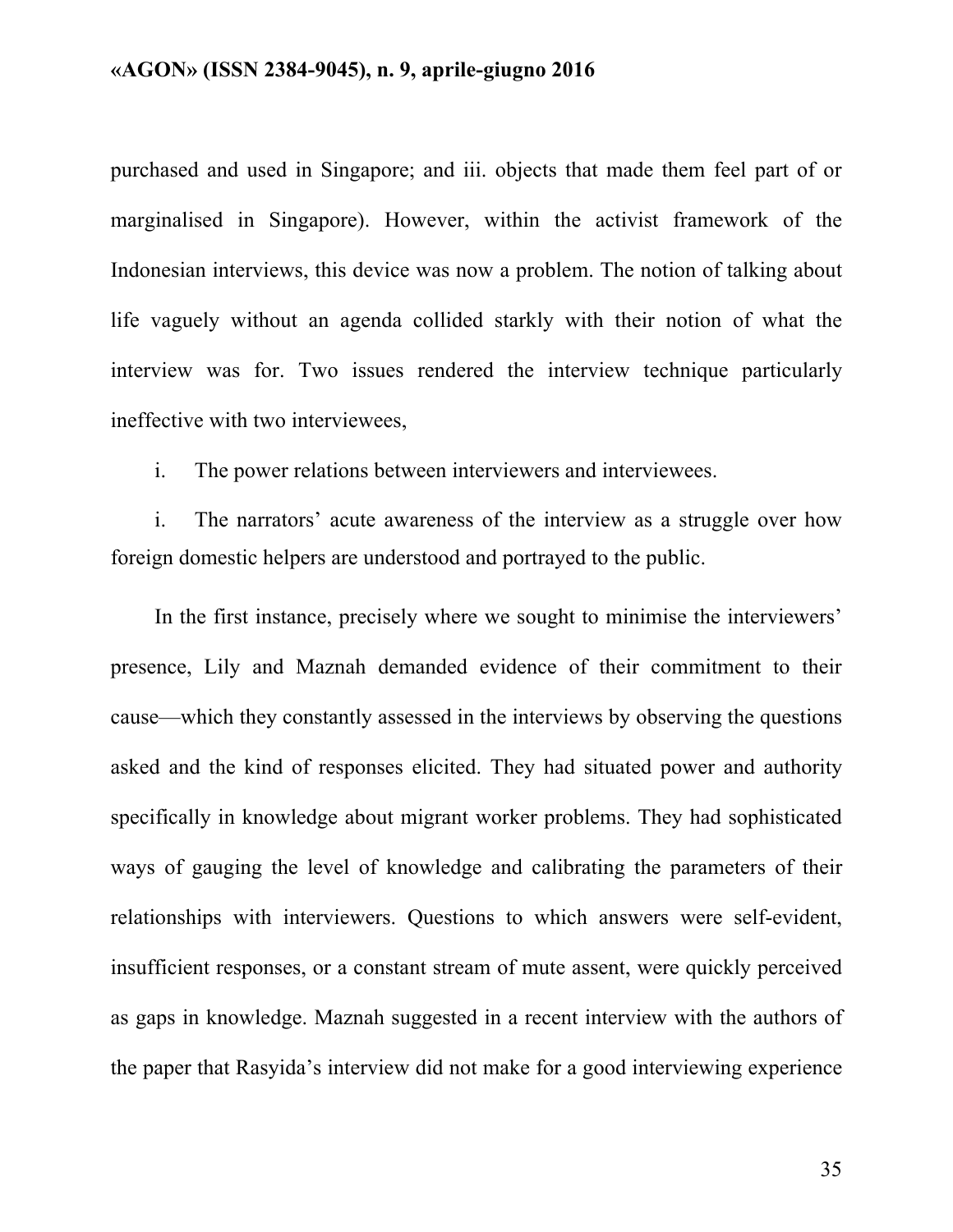because she did not have a lot of experience about migrant workers. She felt that Rasyida asked many questions that required herself and Lily to provide basic information about Indonesian domestic workers and that this was quite tedious. In her view, age was not an issue; what was more important was having someone who understands the situation that migrant workers find themselves in in Singapore. In her view, the value of the dialogue was inextricable from the larger agenda of advocacy and counselling for the migrant worker cause. She wanted to share different cases presented by domestic workers, and to get advice on how to deal with these cases, and Rasyida was not able to provide that dialogue.

Beyond these acute positionings of knowledge and power lay another trickier engagement: the test of solidarity. In the interview Lily and Maznah tried on several attempts to sound Rasyida out on the issue of Malay employers and their behaviour toward Indonesian domestic helpers. (A note on this subject: Lily and Maznah claimed in the interviews with the authors that Malays are the worst employers out of all ethnic groups; common complaints range from customary arrears in salary payment, mistreatment, and mistrust; these observations were attributed to experience on the IFN helpline). Unfortunately all Rasyida did was to agree. It is not clear to the authors whether she felt uncomfortable, or if she did not know enough to hold an opinion. What concerned us more was why Lily and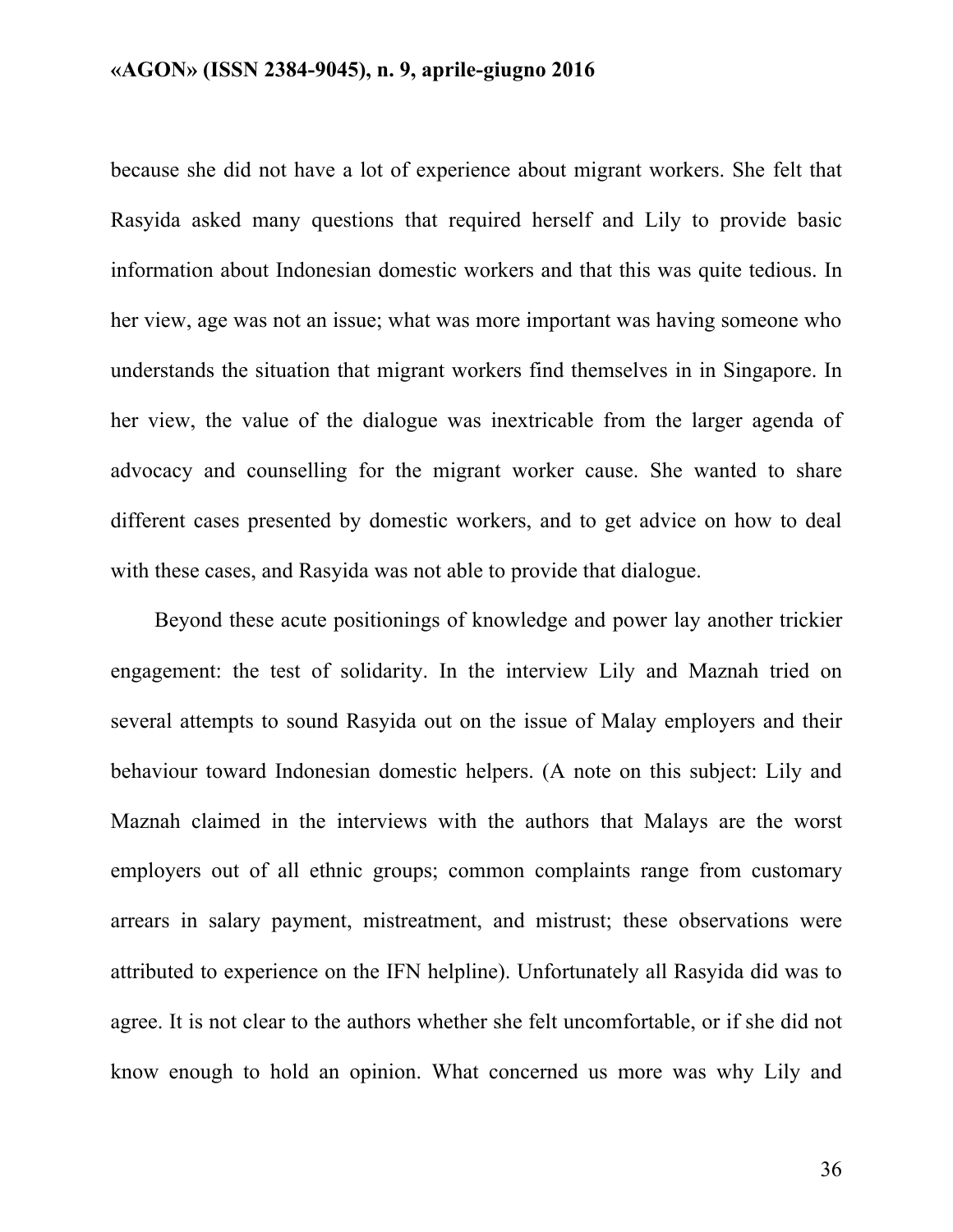Maznah felt they had to draw Rasyida out on the subject of Malay employers by virtue of the fact that she was Malay. If it was already evident from the start that she had no experience with migrant problems, what was to be gained by making her answer for other people? Could that be fairly expected of her? What was at stake? In our interviews with them Lily and Maznah suggested that they wanted to have a conversation with her to see if Rasyida could illuminate, explain or add to the topic—and they were disappointed that all she did was to agree. But this response seems to us to elide a more salient prerogative: that getting Rasyida to speak dispassionately about the 'Malay-Indonesian Problem' was a way of testing her solidarity with the Indonesian foreign domestic workers' cause —'knowledge', in this instance, was merely perceived as a function of a critical attitude and reflexivity.

On hindsight, the contest over the types of narration and knowledge to be produced by the interviews and the methods used to elicit them was already enjoined from the outset by Maznah—who refused to bring an object to the interview. When the authors of the paper asked her recently if she thought the interview technique of bringing objects was necessary to the interview, she declared it impractical and ridiculous. Lily, on the other hand, said that it was useful to have the object because some people, even Indonesians themselves,would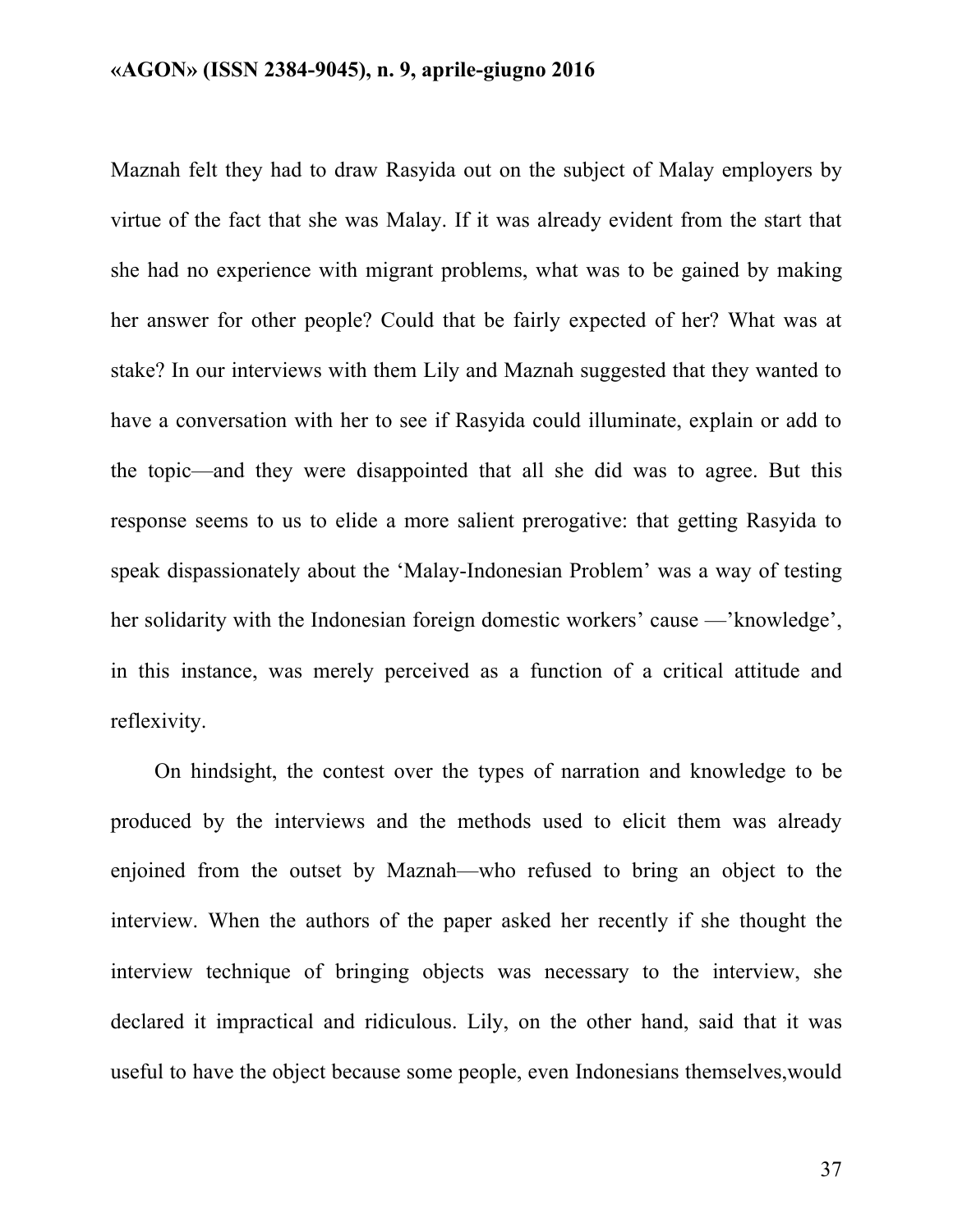not know about her city. Her reason for talking about her city was to show that her city has a 'good side'.

The purpose of the interview was clear to both interviewees—to talk about the circumstances that Indonesian domestic workers in Singapore find themselves in so that the interviewers and Singaporeans in general would become aware of the pressures and hardships they face. In addition, the interview was seen as a way of redressing attitudes that Singaporeans have towards Indonesian domestic workers. However, they were also conscious of the representativeness (or lack thereof) of their own stories, the way in which the stories of other domestic workers they recounted are portrayed to Singaporeans by these interviews, and what should be portrayed.

The role and identity of both Lily and Maznah, as represented by them, are firmly rooted within the context of the Indonesian domestic worker community in Singapore, where they are perceived as leaders and role models. They approached the interview in this vein, using it as an opportunity to advocate for others, not as an opportunity to speak about their own personal experiences. Moreover, both Maznah and Lily were aware of portrayals that could potentially affirm the cliché of the 'good migrant'. They appreciated the complexities of the lives of other Indonesian women here and did not see themselves as being representative. In that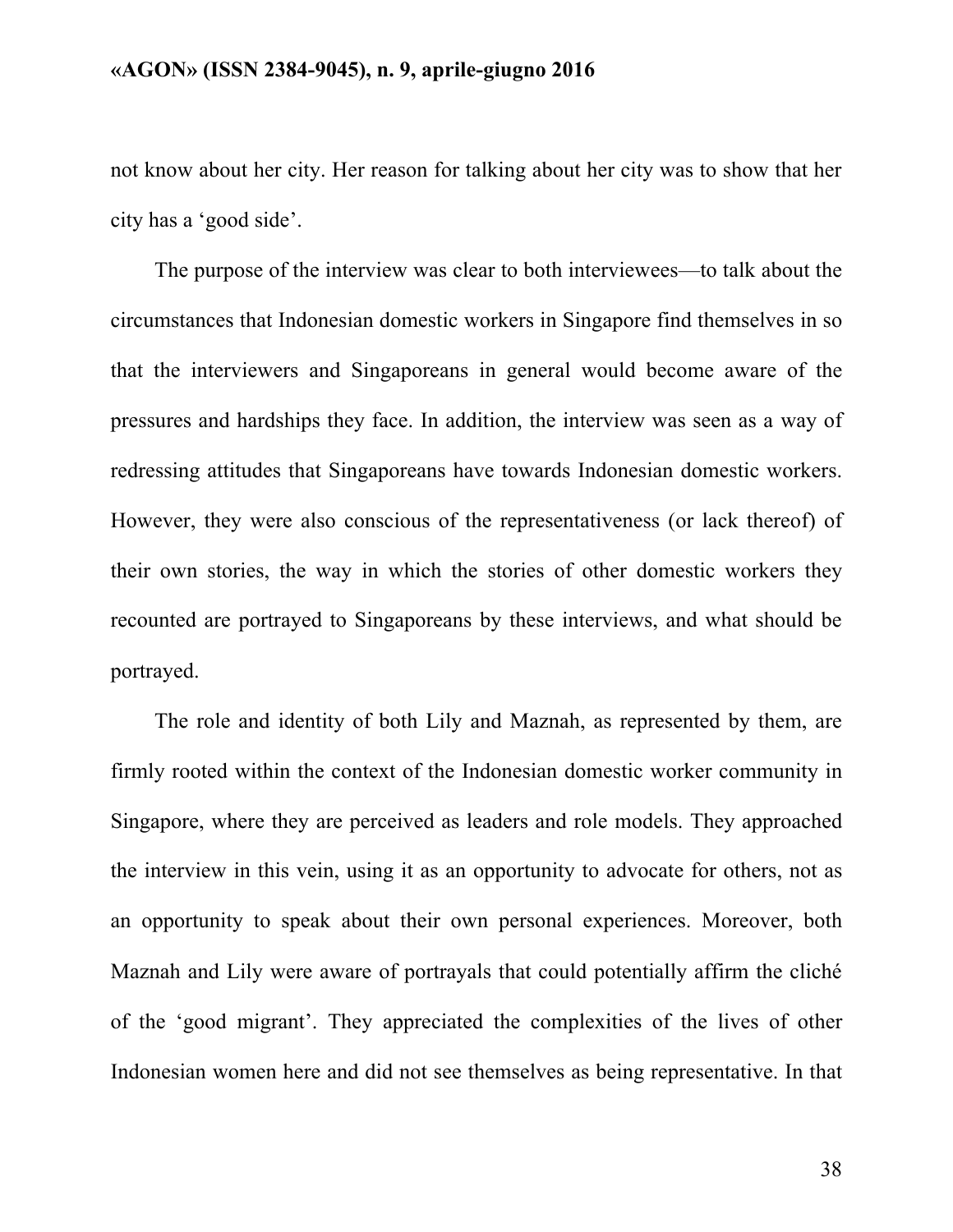light, they felt that there was no point in telling their story as it was not representative.

> Maznah: 'My story is funny', 'successful'. There are other stories that are sad. (notes from an interview with Lily and Maznah, 2 March 2010).

#### **Case Study II: Interviews with Indian construction workers**

#### *Choice of Interviewees*

The Tamil interviewees were residents of the HOME Men's shelter. The Humanitarian Organisation for Migration Economics (HOME) is a registered society formed in 2004 to provide direct services and assistance for the special needs of the low-wage migrant worker community. In addition to running advisory helpdesks, telephone helplines and skills upgrading courses for migrant workers, HOME also operates a men and womens' shelter for homeless migrant workers embroiled in contract disputes with their employers or are awaiting insurance settlements for work-related injuries. HOME, along with TWC2 and Migrant Voices, is a co-signatory of the 'Solidarity for Migrant Workers' MOU, facilitating the sharing of resources and collaboration between the three organisations. Leveraging on this framework, the Migrant Voices project leader approached the welfare executive of HOME, to source for volunteers for the Oral History Archive project.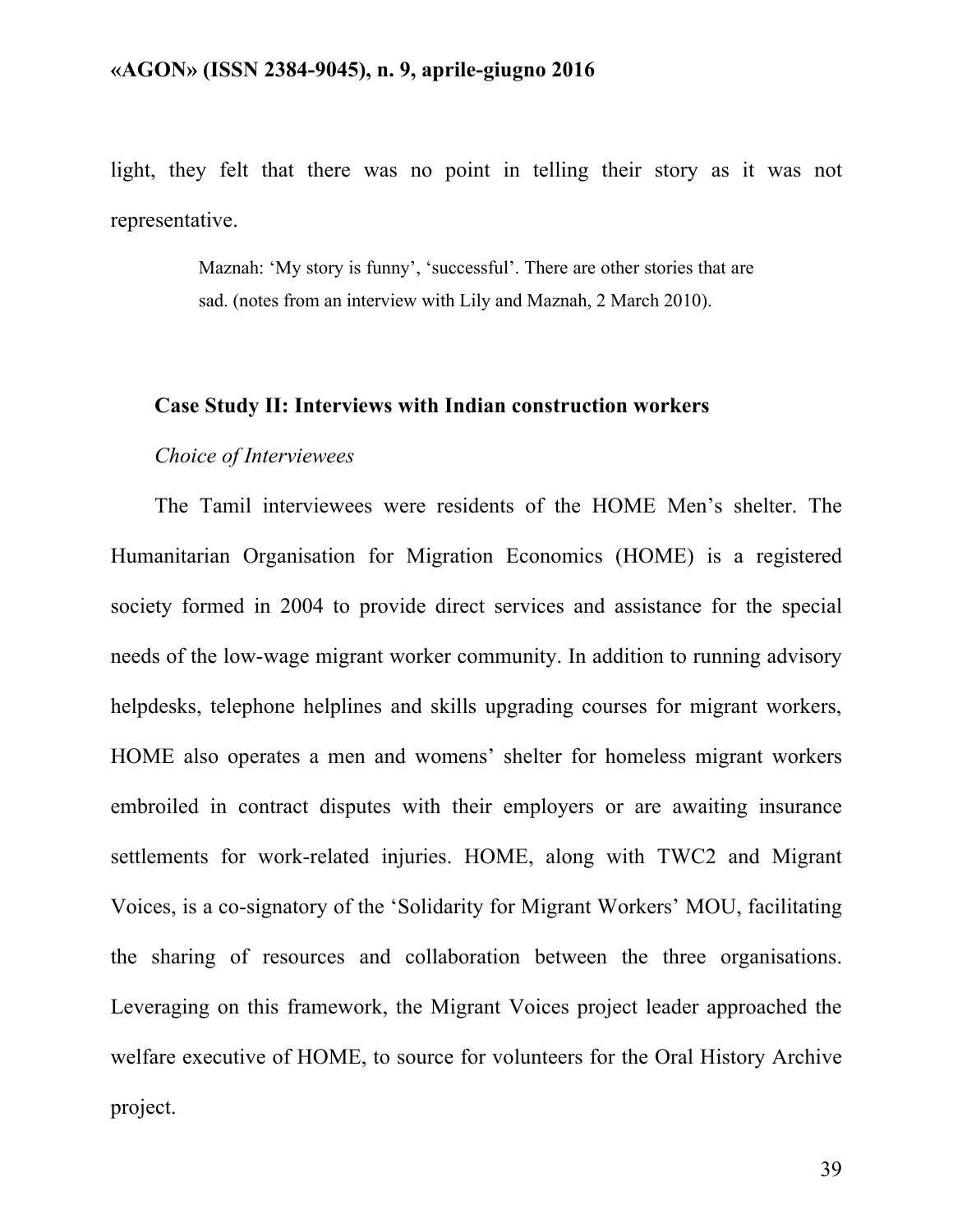The welfare executive, familiar with MV's role as an arts advocacy group, chose the interviewees for the novelty of their contractual disputes, often resulting from work-related injuries. She felt that these unprecedented cases needed public airing in order to sway policy and effect public education on the complexities and vagaries of migrant worker vulnerability in Singapore. Once she chose the interviewees, she briefed them about MV and she described the Oral History Archive Project as a 'research project' that sought to increase public awareness about migrant workers. She also told them explicitly why she had chosen them for the interviews: that it was because she felt that theirs were unusual cases of contractual disputes arising from work-related injuries; and that she wanted their stories to serve as examples and case studies for future reference.

#### *Choosing the Interviewers*

The Tamil interviewer team comprised of Shubhashree, Varun and Prashant. Shubhashree, in her thirties, was born in India, speaks Tamil and lives in Singapore. She worked in the IT sector. She responded to the call for volunteers on the Arts Community listserve as she found the project interesting and felt that she could contribute with her Tamil language skills. Varun was also born in India and speaks Tamil. He responded to a call for volunteers on the Arts Community listserve as he was aware of negative public perception of migrant workers and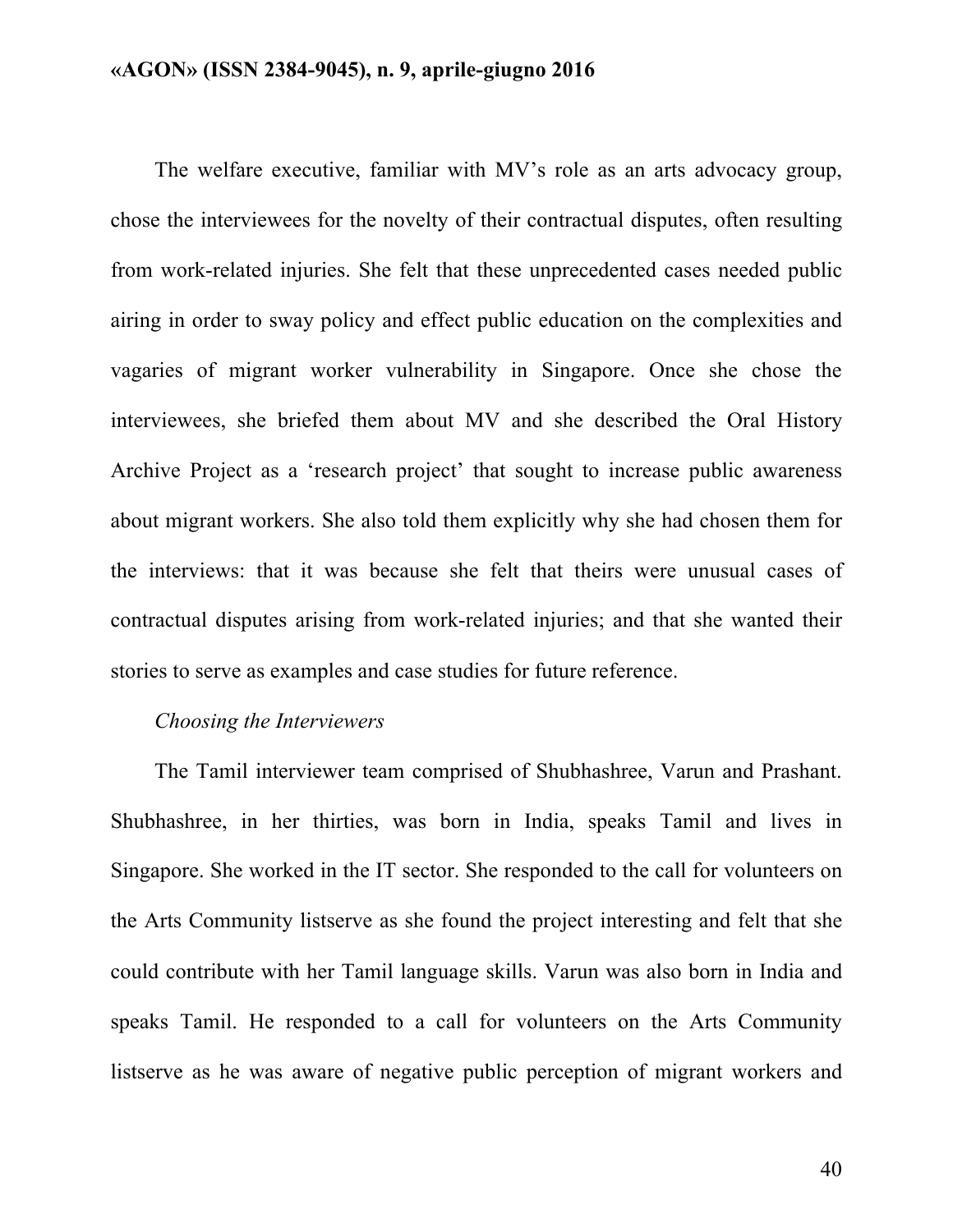wanted to discover more of the real migrant experience and help change public perception. Prashant is a Singapore-born Tamil speaking male in his thirties working in the arts and catering industry. He was a committee member of Migrant Voices and was familiar with the issues that some migrant workers had to contend with. He participated in the project as it was a novel way of reaching out to more migrant workers to understand their emotions and experience.

In terms of dynamics within the team, although Prashant had most experience in engaging migrant workers, he initially took a back seat during the interview. This was due to the fact that he joined the team late and wanted to observe the methodology prior to taking an active role in the interview process. During the interviews, Varun would take the lead in asking the questions, with Shubhashree and Prashant interjecting with clarifying questions.

### *Interviewer–Interviewee Interaction: Knowledge, Power and Identiti*es

There were no clear negotiation of identities between the interviewers and interviewees. This could be attributed to the prepping of the interviewees by the welfare executive which positioned the interviewers within the institutional framework of Migrant Voices. The recognition that the interviewers were from an NGO that aimed to better the migrant condition in Singapore elided the gap that existed between the middle class interviewers and the low-wage migrant worker. In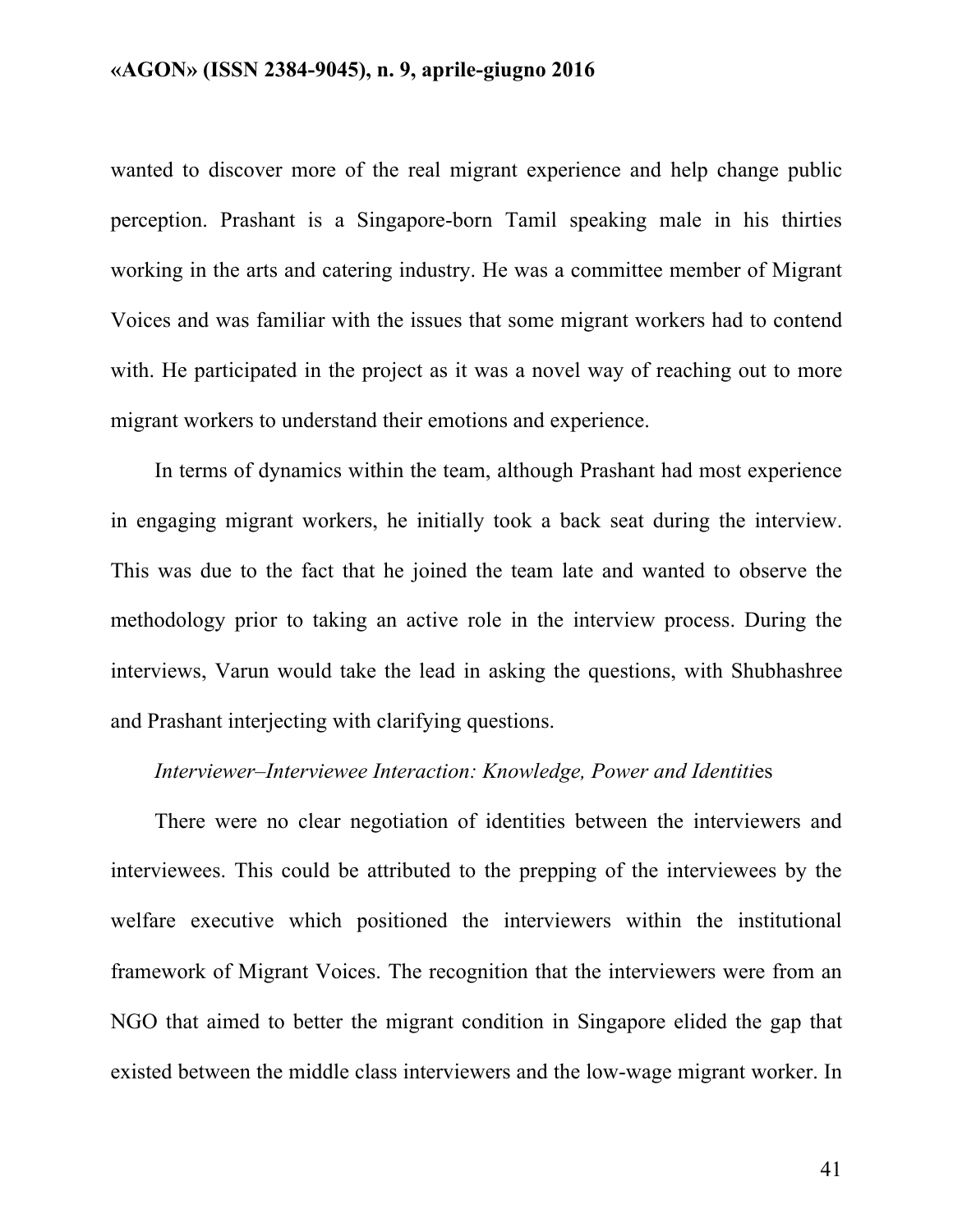a sense, the recognition that the interviewees possessed valuable knowledge that was of interest to the activist-interviewer could have levelled the power relations and empowered the migrant worker. One can surmise that in such a context the identity of the interviewers had limited bearing on the course of the interview, as the interviewees already had a pre-fixed notion on what they wanted said and recorded.

#### *Varun: The Empathetic Activist*

Varun stuck to the prescribed methodology of asking open-ended questions relating to the objects that the interviewees had brought or were talking about. However, in his email correspondence with the writers, he shared:

> I felt that (migrant workers) are often misunderstood and mistreated. I wanted to help in the process of voicing out their stories and enabling society to read about their lives. I guess, in some ways, I was wishful that it would contribute towards changing public attitude towards migrant workers.

Varun clearly made attempts to draw out the more complete humanistic portrayal of the migrant worker by positioning him not as an individual but rather as a member of a larger family unit. In the exchange below, Varun's question chooses not to dwell on the causes of injury but on post-injury familial relations and interaction.

Question: Do people at home know about your injury?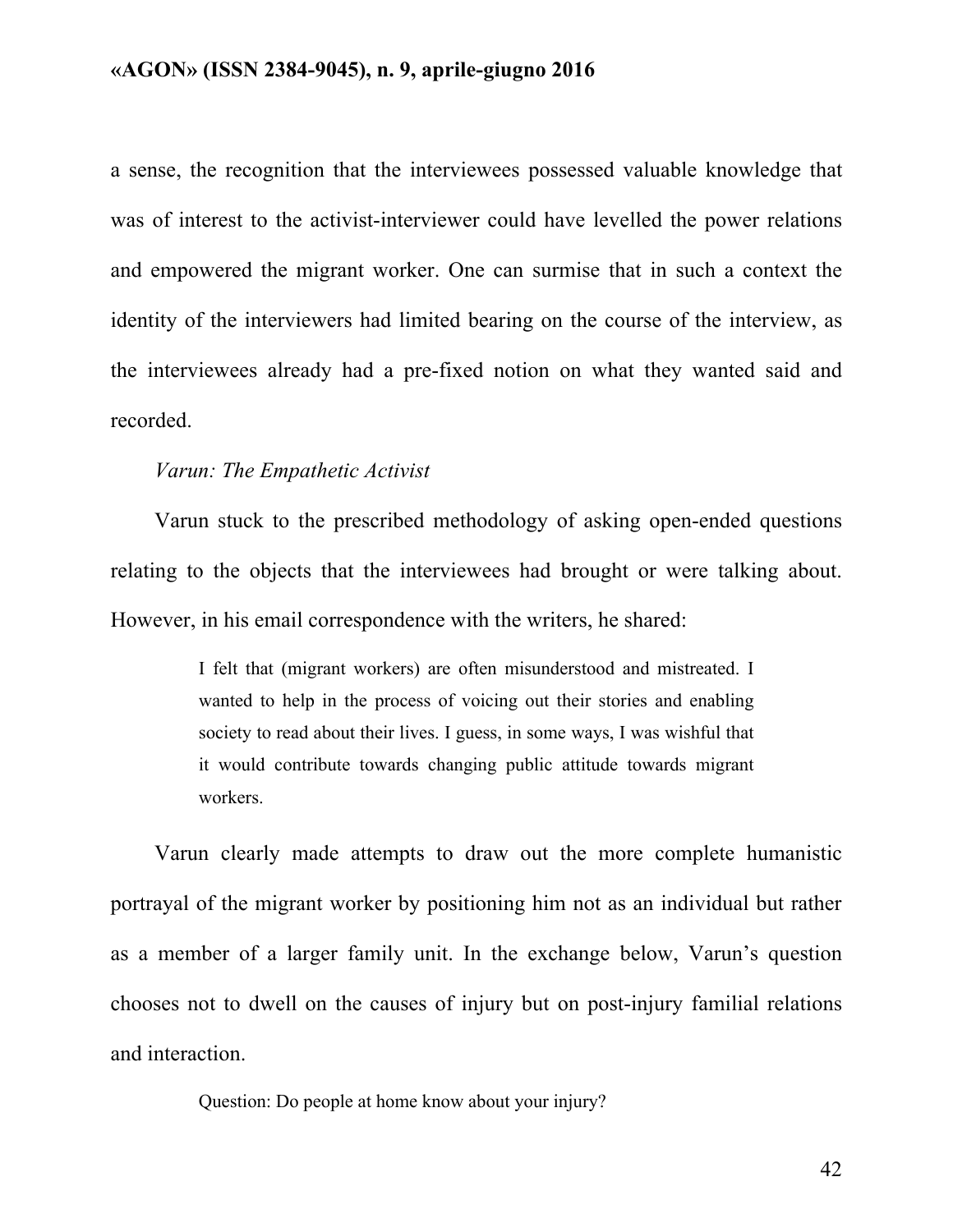Ravi: I normally don't go to work on Sunday's but I went on that day. Hmm, after I got hurt, I couldn't talk much. When I went to the hospital, the nurse asked me if I wanted to call someone. I couldn't talk much then. They took stuff out of my stomach and asked me if I wanted to tell anyone at home. I said that I have a brother here and he can be told. So they tried to tell my brother, but I think they were unclear about my name. So they went back and forth with my brother. He finally knew only after 3 days.

#### *Shubhashree: Activist-Convert*

While Varun took the lead in the interviews, Shubhashree seemed more comfortable intervening to clarify on details and draw out specificities. This could be attributed to her lack of familiarity with migrant workers and her perception that the main objective of the project was to 'draw them out, get them talking about their lives here, and their lives back in India – and gain a better understanding (and present it to the public) about the lives they lead' (email interview). She confessed that there was no particular reason for choosing to work with migrant workers and hence adopts a neutral approach during the interviews.

However, it is also important to note that her positionality shifts after her involvement in the project. In response to the writers' query on why she volunteered for the project, she shares that was 'no particular reason at that point of time – although, now I would readily jump at a chance to work with the workers, since the project has given me lots of insight into their lives, and I'm keen to help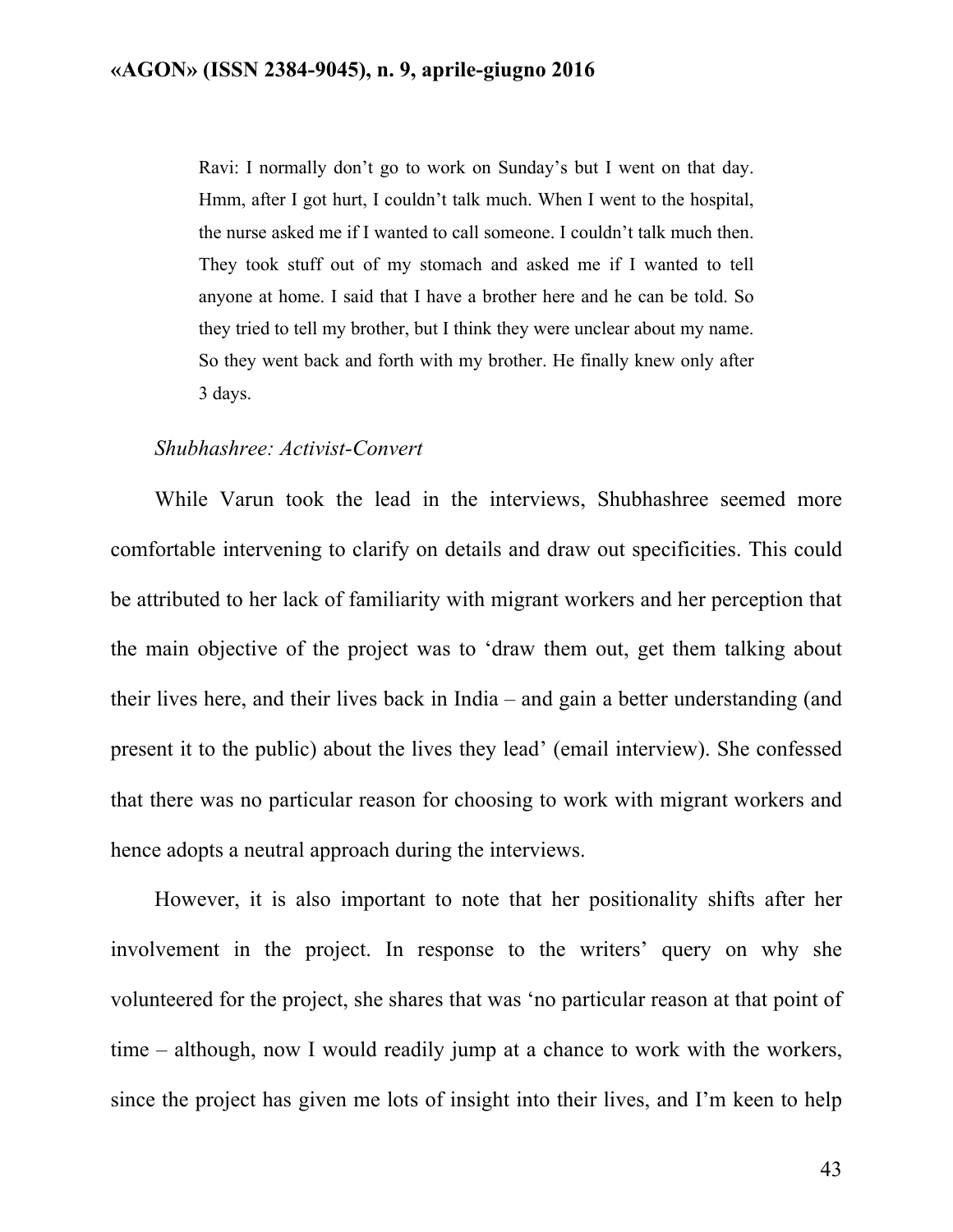in any way I can'. While there is no clear indication within the transcripts of her shift in positionality, we could postulate that Shubhashree would have adopted a more activist approach in future interviews.

### *Prashant: Inexperienced Activist-Interviewer*

While Prashant went into the interviews with knowledge of the experience of migrant workers, he was involved in the project at a late stage and thus initially adopted an observer's approach, before adopting a similar approach as Shubhashree in asking questions that would draw out personalised reflections on specific incidents. In asking direct questions like 'When was the last time you went home?' and 'What did you buy then?', Prashant aimed to avoid generalisations in the narratives. On two occasions where he had prior knowledge of the migrant experience, Prashant tried to engage broader issues such as integration in public spaces ('Do you visit other places in Singapore?'). However, the responses from the workers remained circumscribed within the framework of the set of objectives, conceptions, and values which they assumed were shared between the interviewers and themselves.

*Tamil Positionality 1. Talking with an Agenda: Manipulation, Motivations and Motions*

### *Manipulation & Motivations*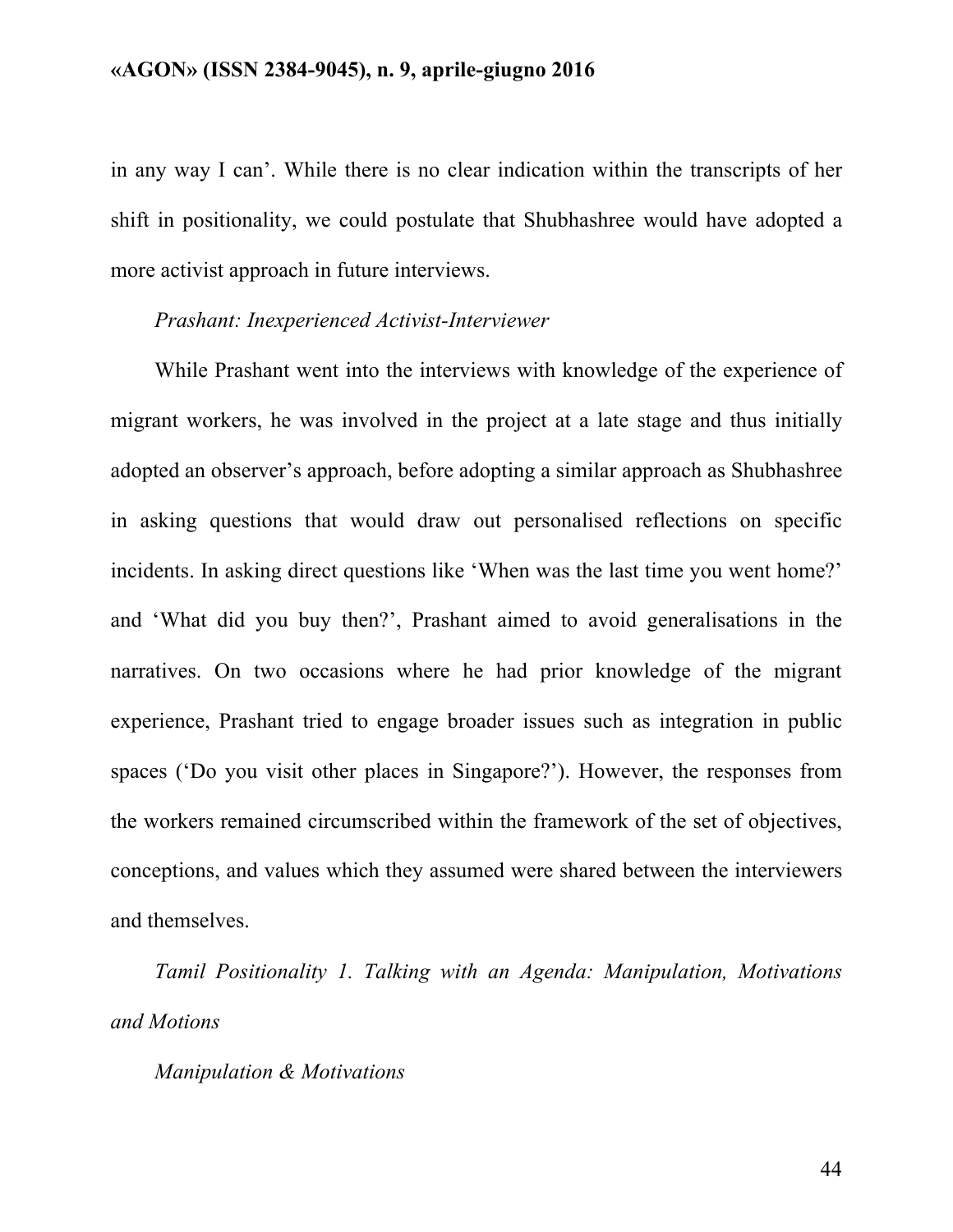As previously mentioned, the interviewees were deliberately selected by the welfare executive. She had briefed them on MV as an activist NGO and selected them to showcase their stories and plights with the specific objective of increasing public awareness. This pre-interviewing briefing pre-emptively shaped the mental frame of the interviewees, resulting them in focusing on their struggles, frustrations and post-injury experience, centred particularly around their experiences with the NGO. An example of an exchange during Selvaraj's interview:

> Shubhashree: What else would you like to say? Selvaraj: What else can I say? It's been about 10 months since my injury, and I just go operated upon. Still my vision is not very clear. They're good here, but they're taking time here – back home they would've finished treatment in a month.

Following Selvaraj's recounting of his brother's accident in India, there was a considerable pause in the interview. Shubhashree then prompted Selvaraj with an open-ended question if he had anything to say. Selvaraj took this as a cue to talk about his injury and the inefficient healthcare he received in Singapore.

A similar question to Selvaraj and Mahesh reveal a particular framing in their mental time frame.

Prashant: Do you go to other places in Singapore?

Mahesh: After this incident (injury), I have not been able to go to other places.

Prashant: Before that?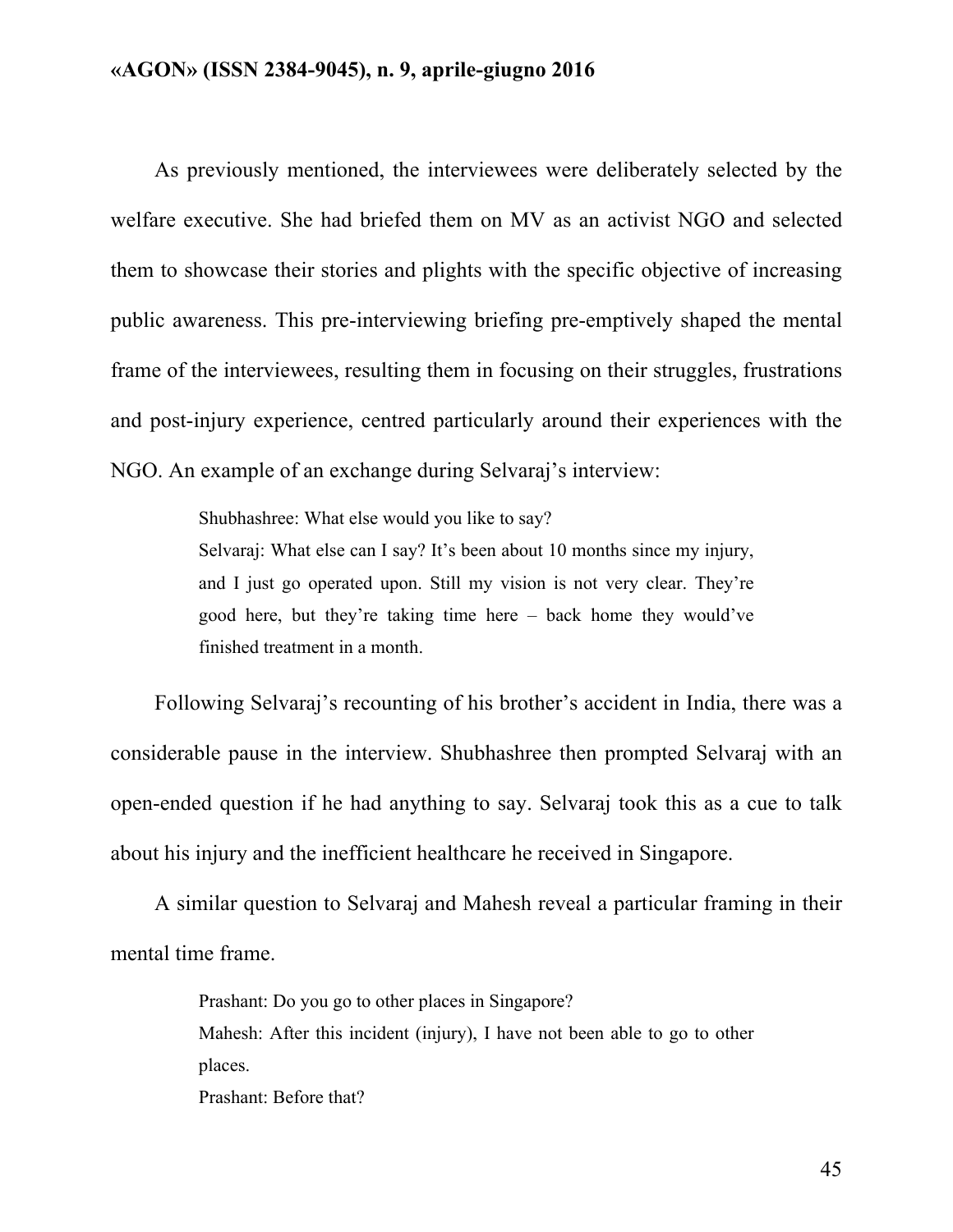Mahesh: Before that, I would go to work at 8 in the morning. It is 7-8 PM by the time I am done and get back home. After that, I need to cook and eat. I need to sleep so that I can wake up at 5 AM and get ready for work. On Sunday's alone, I go to Tekka (a place in Little India). I am let out from work by 5 PM, and go there and hang out till 10-10.30 PM. I don't go anywhere else.

Prashant: Do you visit other places in Singapore?

Selvaraj: Other places? The other day they took us out, like tourists. The previous week we went to Botanic Gardens. HOME (shelter) celebrated 5 year of being. They took us to East Coast Park this week. We played and cycled. We had competitions, cycling, football. Cycling we won. Chinese didn't win in anything. The Bangla guys won the football match. One tamil guy coached us. We won prize for cycling. They gave us one meal, cold drinks, a phone card. We went at 8.30 in the morning, and returned only by 6. Haven't gone anywhere else. I want to visit Sentosa, I haven't been able to visit only that, because of the treatment, else I would've gone.

The interviewer's aim in asking this particular question was to explore the integration of migrant workers in public spaces in Singapore and to understand why migrant workers tended to gather at particular public spaces along racial and national lines. However, based on the immediate responses of the two migrant workers, it appears that the assumption was that the interviewer was interested in the worker's post-injury experience. The pre-injury experience would have been considered too banal for the public.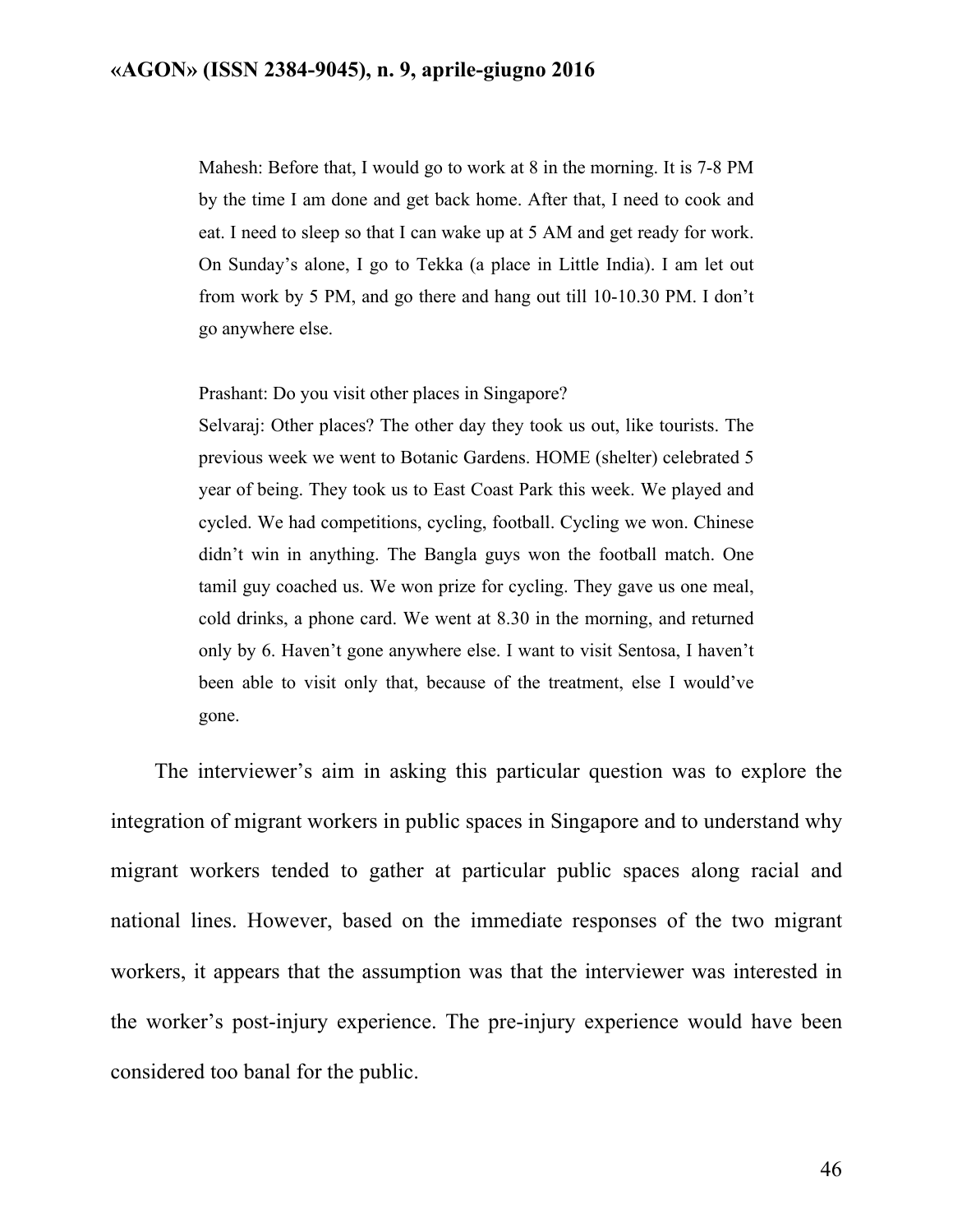It is understandable that the interviewees would keep returning to their postinjury experiences. However, we must also recognise that the pre-briefing by the welfare executive, the workers' assumptions of MV's interest areas, and the location of the interviews at the HOME shelter influenced the positionality of the interviewees. The motivations behind their responses may have gone beyond a simple life history narrative to encompass a wider activist discourse centred on their life experience after the work-related injuries. This is evident in the exchange with Selvaraj below, where he starts by talking about his experience in hospital, and then moves into a sharing of the collective experience of migrant workers at the HOME shelter.

Prashant: Which hospital do you go to?

Selvaraj: It used to be Changi Hospital, but now it's Outram Park, but it's the same doctor. 10 months is too long, but it's difficult – what do we do about food… we struggle a lot. Morning breakfast is at Sutha's, lunch we cook here at HOME (shelter for men), dinner – we either eat or go to bed early without dinner. Sometimes we eat late lunch around 3, so we just drink some coffee and sleep early. We eat if there's money, otherwise we don't. If there's no place at the HOME shelter then it's very difficult. Some companies are good, some cheat us. Many people come here from India thinking it's really nice here…but it's a struggle.

Hence it is evident that even though interviewers deliberately used open-ended questions, the interviewees tended to speak to a preconceived notion of the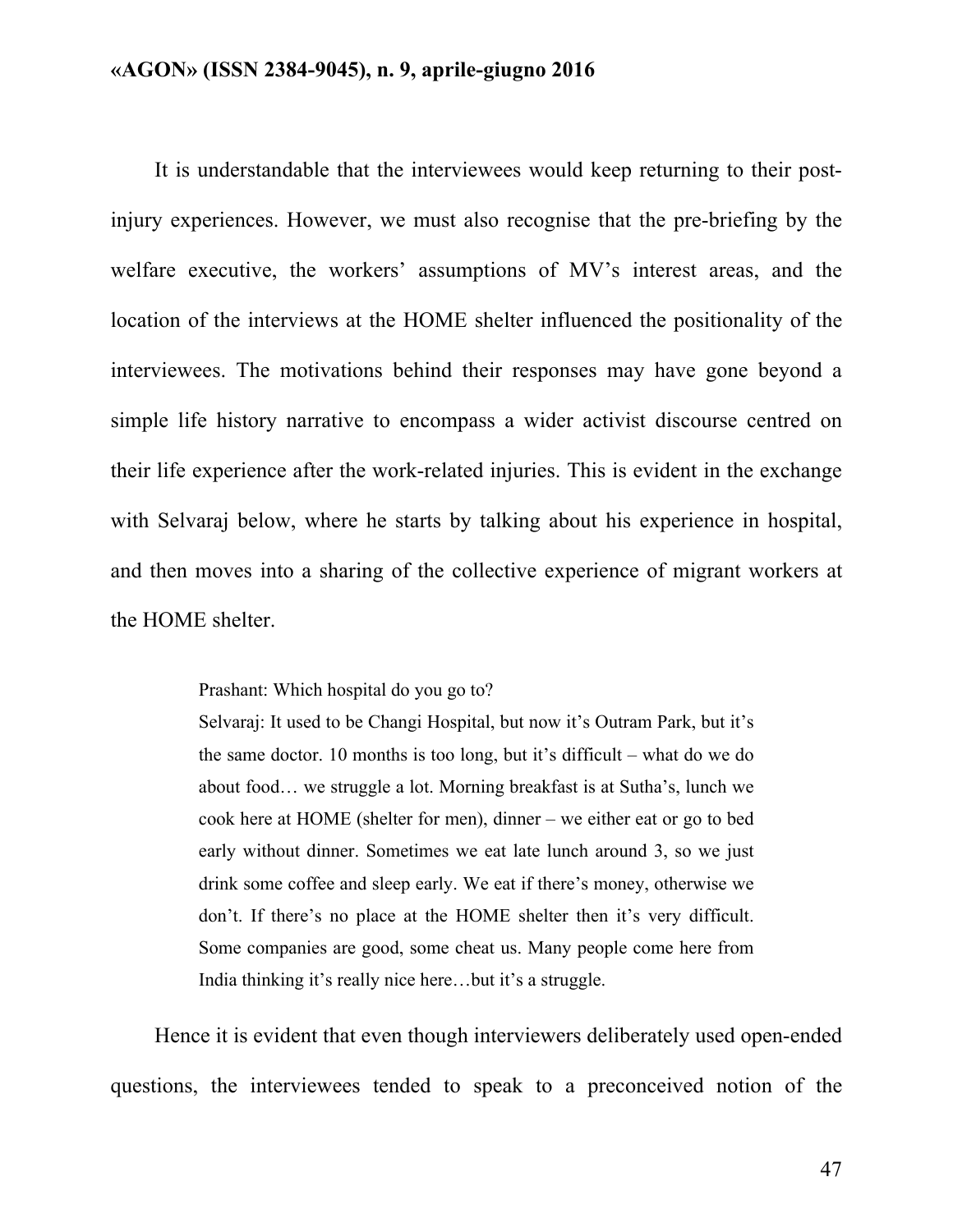'common agenda'.

#### *Motions*

Following this, Ravi went one step further to propose national policy solutions to improve the migrant condition.

> ... the Spore government should have an office in India and they should have officers as agents who should create awareness through newspapers and stick posters. And let everyone know where people are coming from. No company is given manpower without the MOM's permission. So the MOM will know where the workers are coming from. They should stick posters in cities where most people come from and tell them how their reputation is also getting spoilt, and tell them not to pay and get cheated by agents. They should tell them that someone wants to work in Singapore, they should approach the office, and they themselves will conduct tests and hire them directly. They should advertise such things, then such problems won't happen. If there's an office like that under the MoM/Singapore government, they won't lie. And things like agents cheating us won't happen.

Here, Ravi takes an authoritative approach in proposing solutions for their predicaments. While the transnational solution he recommends could potentially be feasible, his activist approach here belies his lack of agency in making this happen. He possibly looks to the institutional support of Migrant Voices and its NGO partners to raise awareness and effect policy changes.

*Tamil Positionality 2. Perpetuating the Migration Cycle*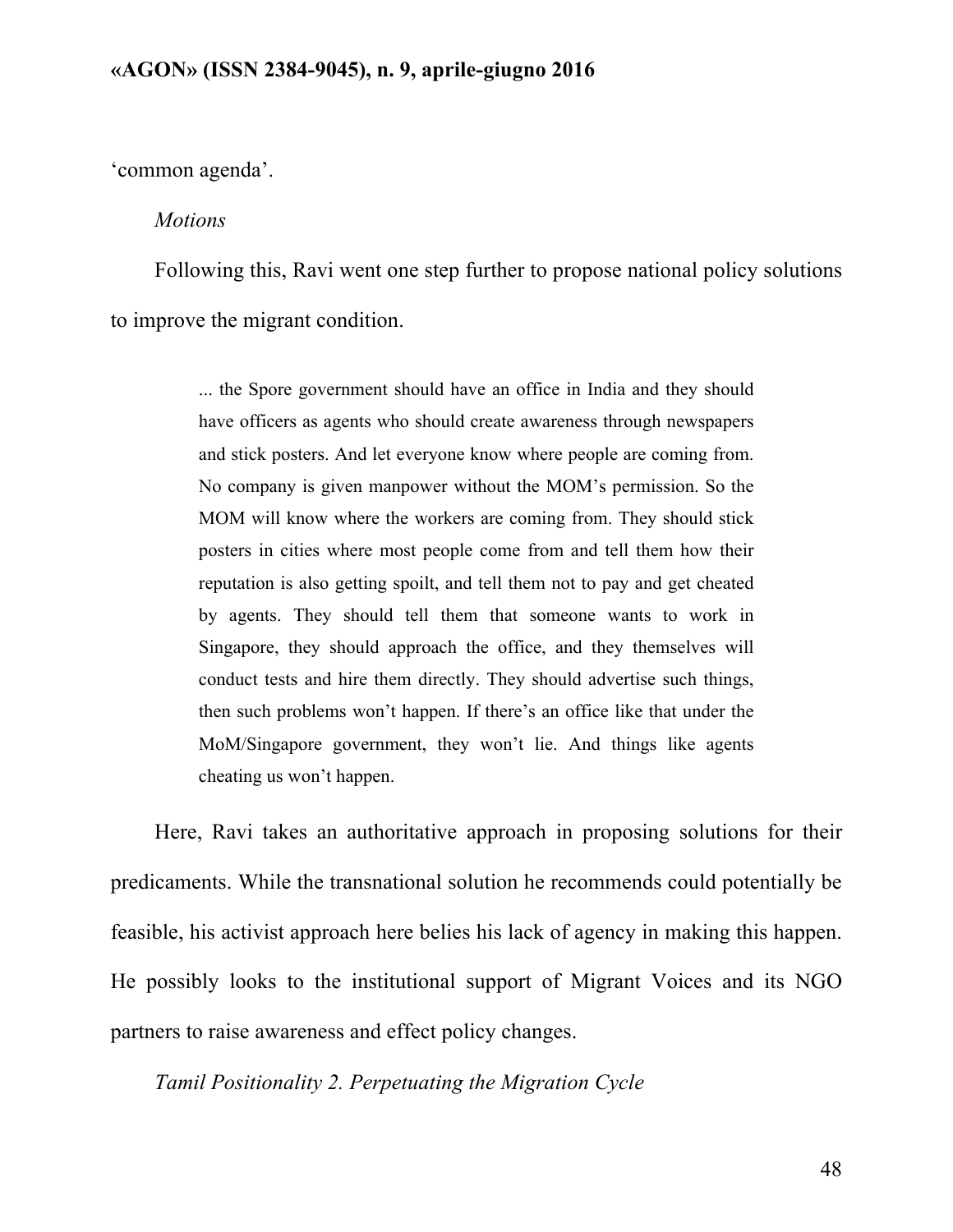A dominant narrative which surfaces in all three interviews is the issue of perpetuating the migration cycle by not fully informing family back home on their experiences here in Singapore. Mahesh and Ravi raised this in their interviews:

> Mahesh: My brothers have been here for a while and I was convinced to come by them. They struggled and yet told me to come without warning me about the challenges here – I have struggled here.

> Ravi: One of my friends Naresh, came here to work with a company and in four months, he wasn't needed for work even a single day. He was given 200 dollars for his expenses. He then took the case to MoM and fought and went back home finally. We don't tell our families of these troubles…they will worry a lot.

The contradiction is even starker in Selvaraj's interview:

Selvaraj: If there's no place at the HOME shelter then it's very difficult. Some companies are good, some cheat us. *Many people come here from India thinking it's really nice here…but it's a struggle*. Prashant: Have you told your family about this? Selvaraj: *My folks back home don't know about my injury. They will be really pained if they learn of it.* This has happened once before. I hadn't called home for about 8 months when I was in Malaysia once, and my grandma was very upset. And they will fight, that's why I don't tell them. If I tell my Dad I'm hurt, he will start drinking, then he will fight with my mother. Such things happen, that's why I don't tell them.

While Mahesh and Selvaraj attribute their problems in Singapore to a lack of full knowledge of the working conditions here, all three interviewees seem to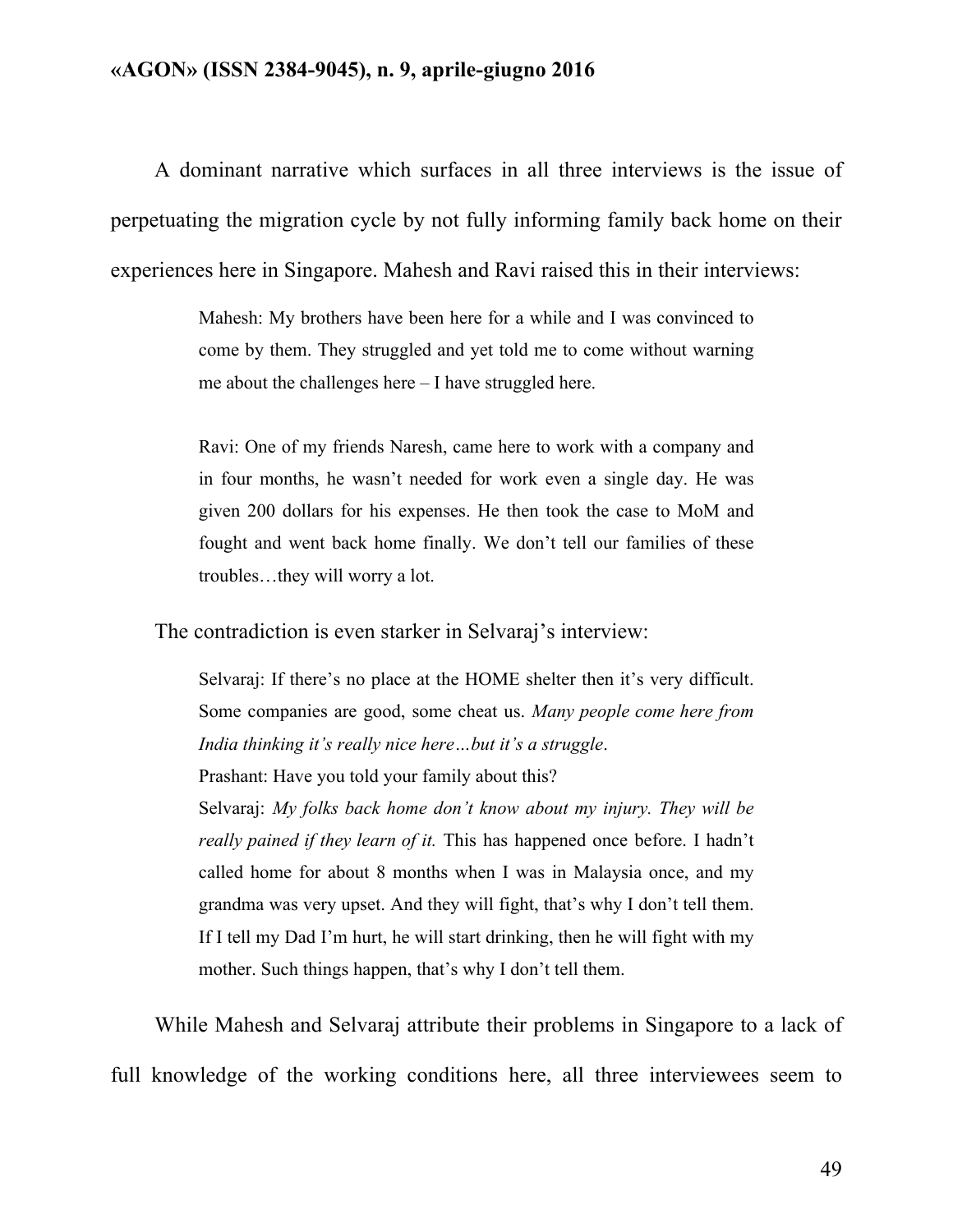perpetuate this by not informing their family of the negative aspects of their experiences here. Constrained by the fear of the impact on their future in Singapore, the stories they tell their families will inevitably continue the vicious cycle of ill-informed migrant workers coming to Singapore in search of a better life. A key observation here is that even though the interviewees were 'enlightened' by their experiences here, they seem to perpetuate the problems that they criticise. This contradiction can be reflective of their positions of 'knowing what is good' and yet unable to 'do what is good' due to external reasons such as institutional and structural constraints.

### **Final observations on our findings and where this all leads us**

Oral life narratives are, by their very nature, personal and subjective. This is where their strengths lie. We are told, in the interviewee's voice, about the events in her life, and how she makes sense of and attaches meaning to them. However, the way that human beings make sense of the world and their experiences is mediated by intersubjectivity and filtered through their specific understanding of their own positionality and those of their interlocutors.

> All personal narratives have a political function in that they produce a certain way of seeing the world which privileges certain interests (stories and meanings) over others, regardless of whether or not they contain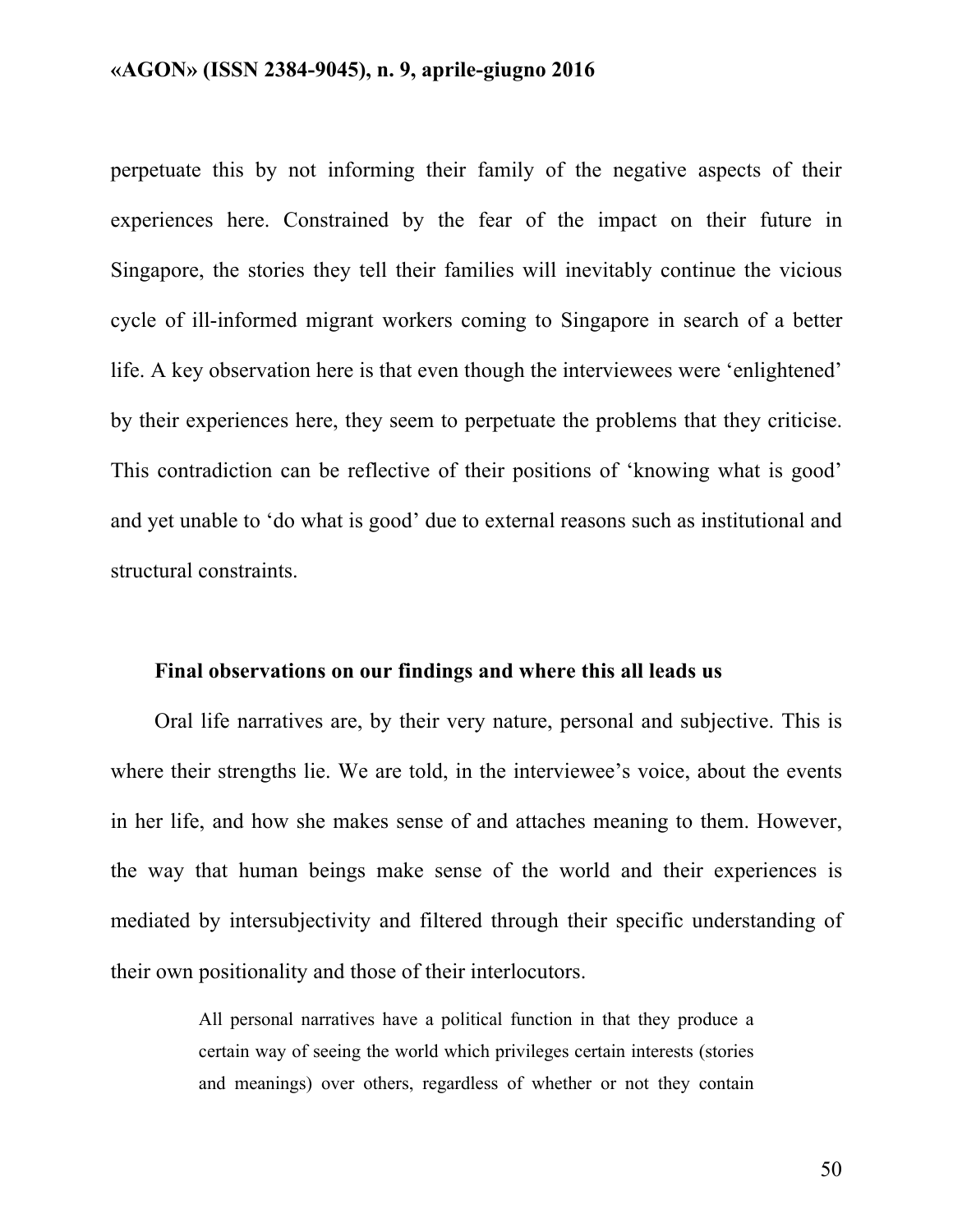explicit political content (Langellier, 1989, p. 271).

As our discussion above illustrates, we cannot separate the construction of a personal narrative from the role and identity of the interviewee and the interviewer, the setting in which the interview is conducted, nor the institutional fabric that individuals are embedded in. This is even more palpable in the case of the Oral History Project. All of the narratives collected were produced in the context of an activist milieu – the actors were drawn from NGO institutions and associated networks. In fact, as illustrated above, interviewees were often confused or bewildered when the interviewers attempted to divert the narrative away from an explicit activist agenda.

Knowing that the narratives will inevitably be guided by personal and wider contextual factors, does this mean that the creation of an archive of personal stories is any less valid and worthwhile? This depends on the purpose of the archive; the aims of the Oral History Archive Project are to inform social activism, education and scholarly research. It is argued here that these purposes can be fulfilled, as illustrated by other archival projects, such as Panos London, which focuses on advocacy, and the Centre of Oral History and Digital Story telling at Concordia University which focuses on academic research.

However, we need to approach this enterprise responsibly, fully cognisant of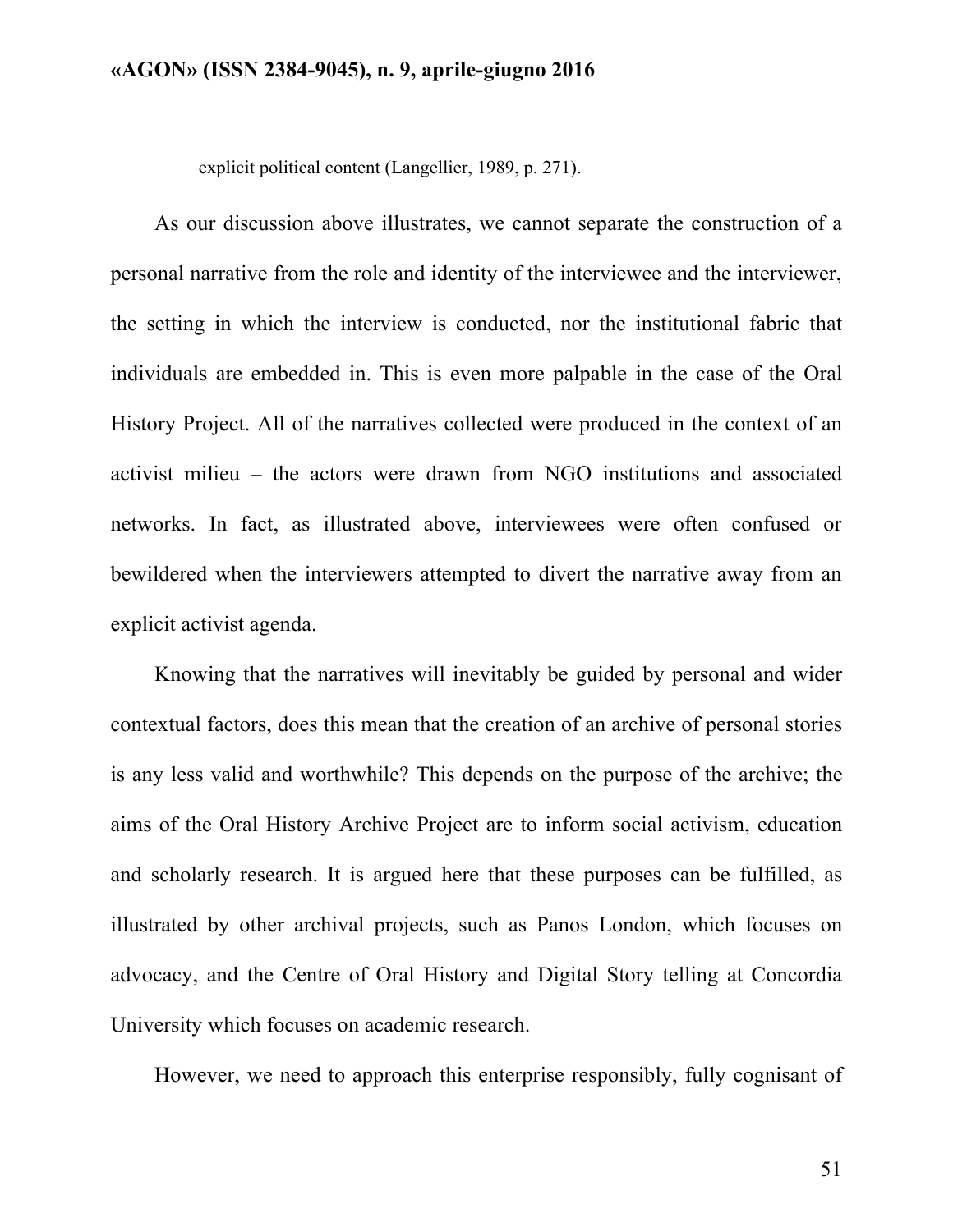the implications of our actions. The very act of interviewing, recording, analysing and (re)presenting oral life narratives in an archive is a process by which a body of 'knowledge' comes to be socially established as 'reality' (Berger and Luckmann, 1966). At the very least, the role, identity and positionality of the actors and institutions involved in the Oral History Project need to be made explicit. Stories are circumscribed by individuals' perceptions of time and space, and are limited to the immediacy and physical proximity of actors and networks; they are isolated from institutional and social frameworks and they valorize the personal over the institutional. Thus, an archive of the life stories of migrant workers has to be valued and recognised for its contribution to our understanding of the social, political and economic realities of migration in Singapore, but this has to be done within the context of institutional and social structures, the data for which may not necessarily reside in life stories.

In addition, including certain narratives, and not others, legimitises—and by default, delegitimises—certain groups of migrant workers and their life experiences. If the purpose of creating an oral archive is to give voice to migrant workers living in Singapore, it follows that we cannot record only the voices of those who are louder or already being heard. We need to look actively for migrant workers who are not involved in or enfolded within the activist institutional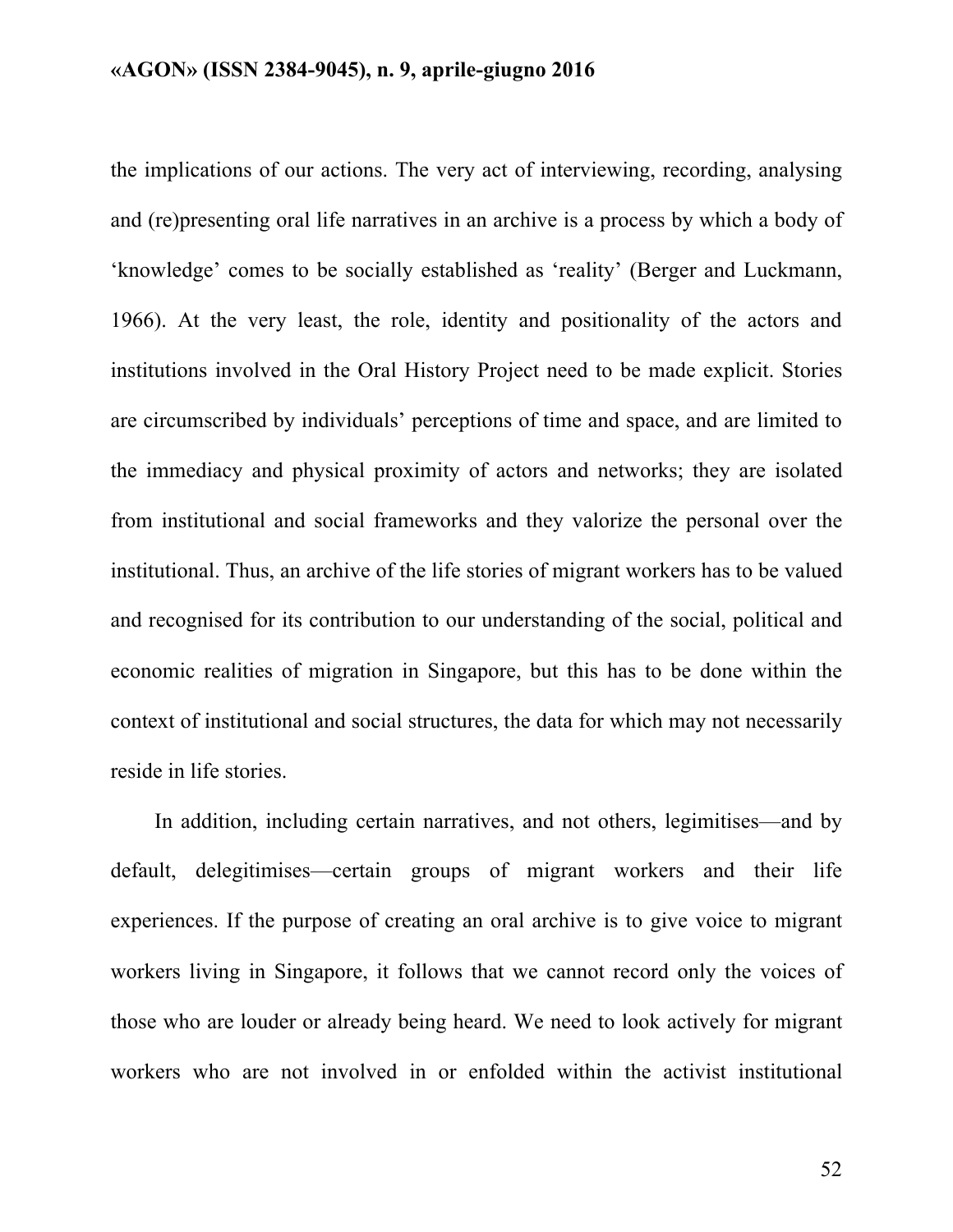framework so as to present narratives that represent as wide a section of the migrant worker population as possible.

# **Conclusion**

To approach the interviews with migrant workers with the goal of minimising the dominant structures of relevance is futile and unmeaningful. What we have learnt is that knowledge production is peripheral, reciprocal, and mediated, and that the processes of knowledge production and collaboration within the prevalent political and institutional structures have to be articulated, acknowledged and accounted for more explicitly.

In addition, what we have learnt is that we cannot use the methods in their current form. There needs to be more collaboration with migrant workers about the relevance of these interviews to them. Indeed, these narratives should be seen as a by-product of a far more important process, of assisting migrant workers in the goals towards self-actualisation, whatever that means to them. We propose that assistance for workers needs to be more decisively integrated into the project, not just as a formal partnership but also as a practical one. This requires a process that is participatory, that gives voice to migrant workers not as circumscribed by the personal and political inclinations of project leaders or nongovernmental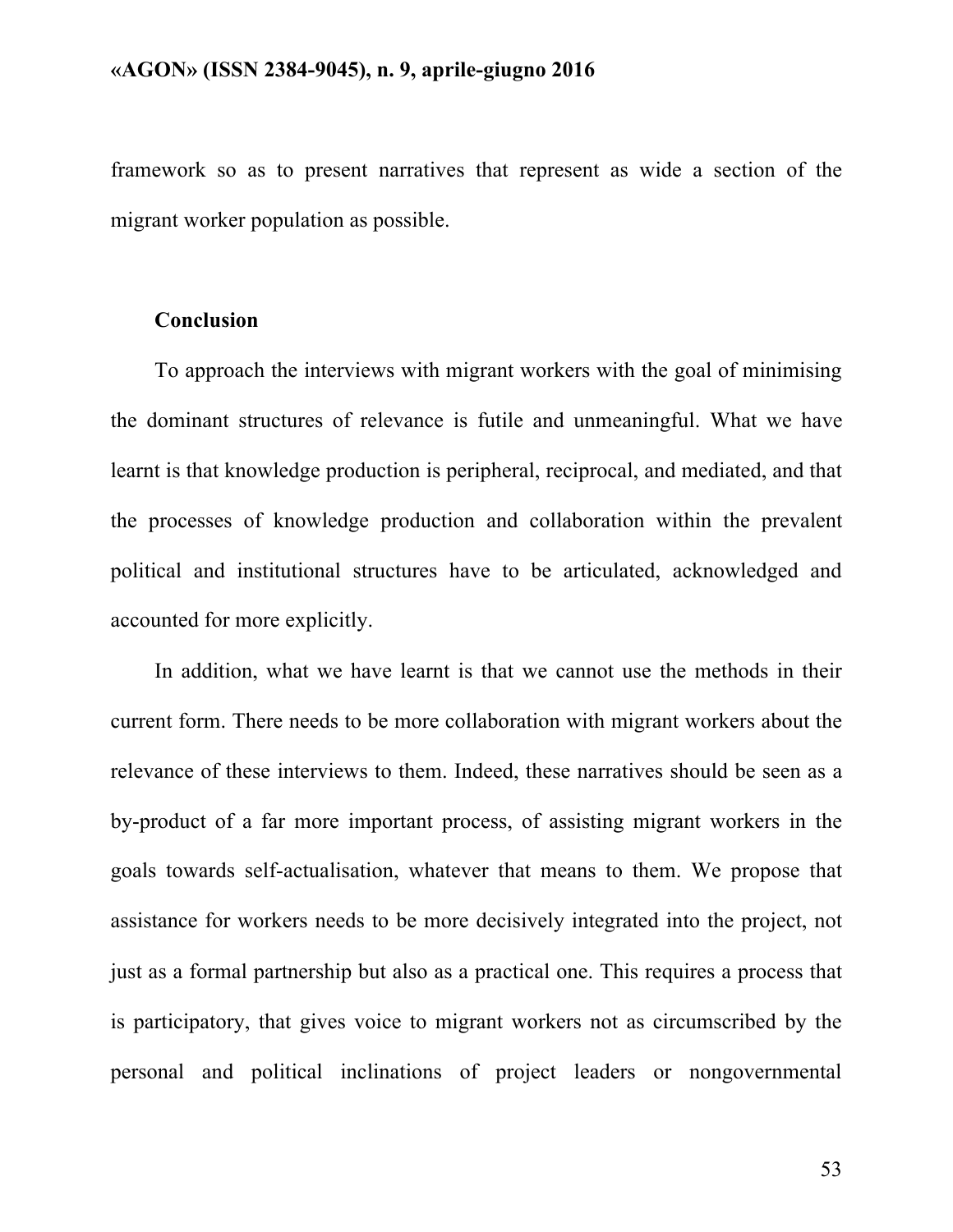organisations, but by co-designing an interview method that serves the purposes of the interviewees as well as the archive. This understanding of the project's collaborative practices extends also to our networks of interviewers. In order for the interviewers to elicit more meaningful and fuller narratives from their interviewees, they need more time to form friendships that are not solely functional for the time allocated to the interviewing process. One possible solution is to enlist more interviewers and to assign a small number of interviewees to them, while extending the time frame of the project. A more exact approach ought to be developed which will enable activist-interviewers to be more 'conscientised' in order for them to be more self-reflexive.

An oral history project about migrant workers in Singapore has to cope with particular and difficult challenges of positionality. We argue that instead of seeing these as limitations in and of themselves, they are also the conditions of possibility for a reflexive and politically engaged collaborative endeavour.<sup>1</sup>

<sup>&</sup>lt;sup>1</sup> Note: we have preferred the feminine as the default, gender-neutral pronoun in the essay so as to identify with the feminist philosophy of language, and to counter the male bias which is particularly ingrained in the English language.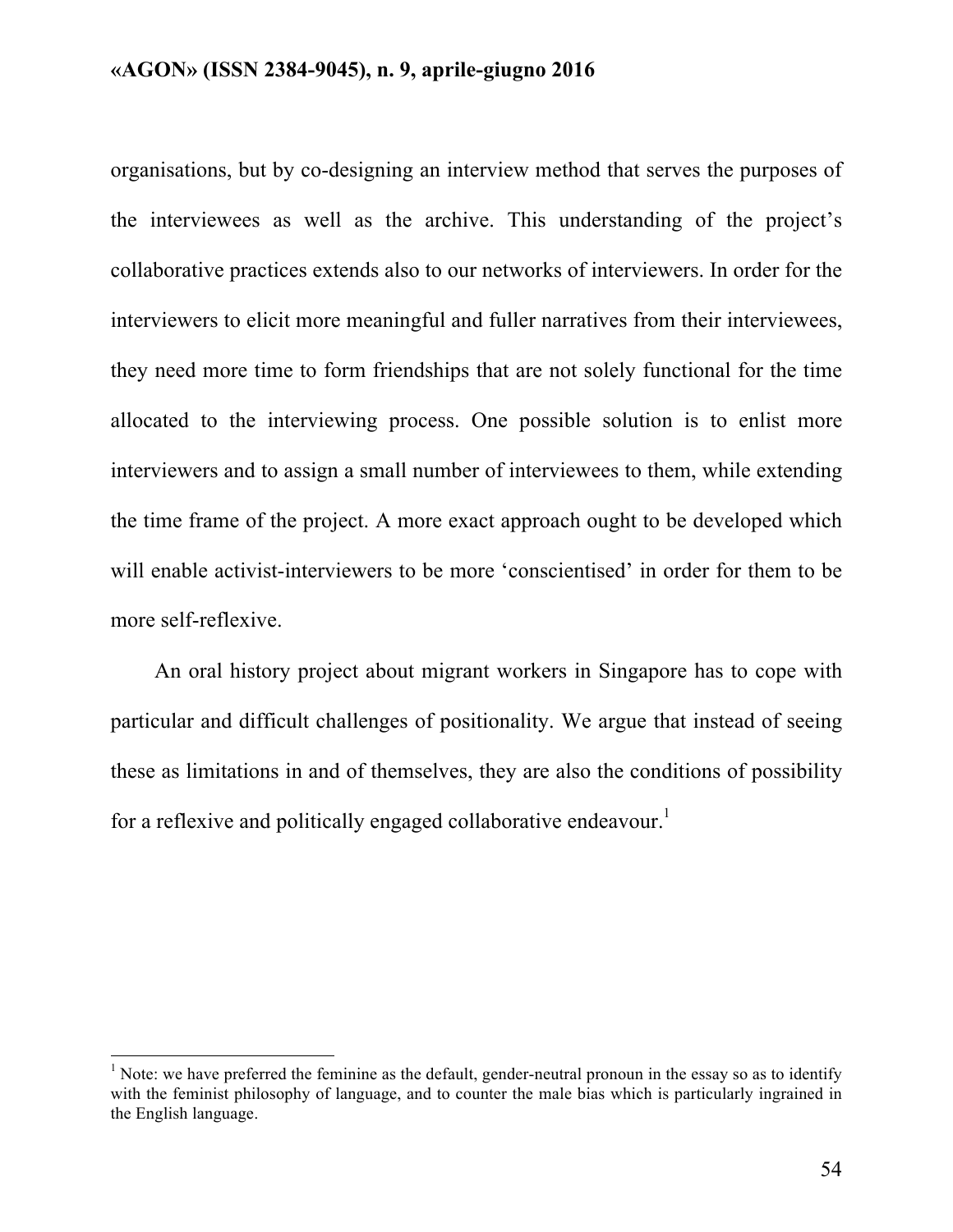# **BIBLIOGRAPHY**

Appadurai, A. (1996). *Modernity at large: Cultural dimensions of globalization.* Minneapolis: Univ. of Minnesota Press.

Bauer, Martin (1996). The narrative interview: comments on a technique for qualitative data collection. London School of Economics Methodology Institute Papers in Social Research Methods, Qualitative Series No. 1. Retrieved fromwww.lse.ac.uk/methodology/pdf/QualPapers/Bauer-Narrat1ss.pdf

Behar, R. (1997). *The vulnerable observer: Anthropology that breaks your heart.* Boston: Beacon Press.

Berger, Peter L., & Luckmann, Thomas (1996). *The Social Construction of Reality: A Treatise in the Sociology of Knowledge.* New York: Anchor Books.

Bertaux, Daniel (Ed.). (1981). *Biography and Society: The Life History Approach in the Social Sciences*. London: Sage.

Becker, Howard S., Geer, B., Hughes, Everett C., & Strauss, A. (1964). *Boys in White: Student Culture in Medical School*. Chicago: University of Chicago Press.

Benmayor, R. & Skotnes, A. (Eds.). (1994). *Migration and Identity*: *International Yearbook of Oral History and Life Stories*, vol. 3. Oxford: Oxford University Press.

Blumer, Herbert (1969). *Symbolic Interactionism: Perspective and Method*. Englewood Cliffs, NJ: Prentice-Hall.

Bourdieu, Pierre (2004). *Science of science and reflexivity*. Chicago: University of Chicago Press.

Burgess, R. G. (1982). Personal Documents, Oral Sources and life Histories. In Burgess, R. G. (Ed.), *Field Research: a Sourcebook and Field Manual,* (pp. 131- 135). London: Routledge.

Gershon, Ilana (2006a). Reflexivity in other's contexts: an introduction. *Ethnos* 71(4), 445-452.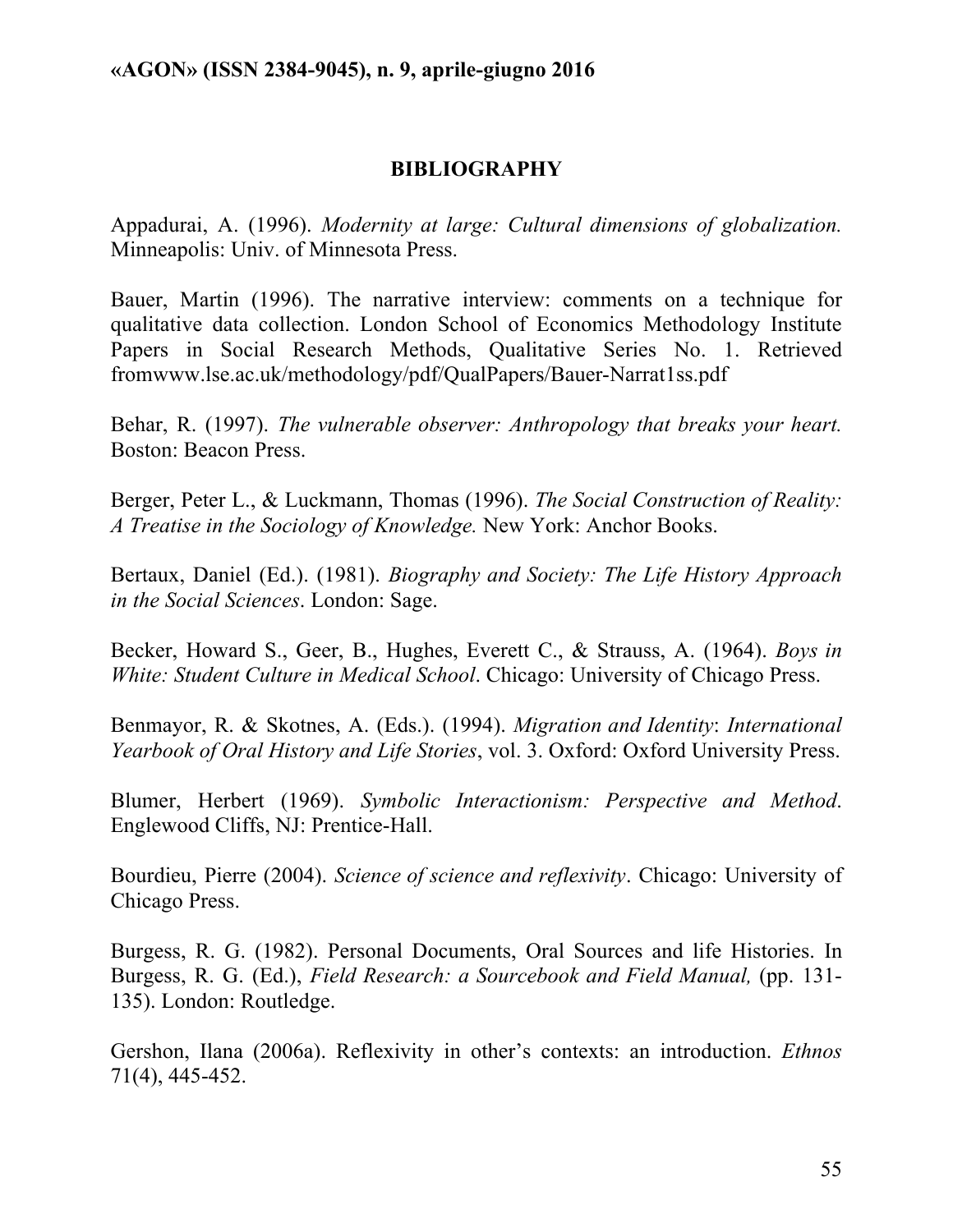Gershon, Ilana (2006b). When culture is not a system: why Samoan cultural brokers cannot do their job. *Ethnos* 71(4), 533-558.

HOME (Humanitarian Organization for Migration Economics) (2015), *A joint submission from the Humanitarian Organization for Migration Economics (HOME) & Think Centre for the 24th Session of the Universal Periodic Review (UPR)*. Retrieved from http://www.home.org.sg/wpcontent/uploads/2015/07/HOME-UPR-Report-13-June-2015.pdf.

Langellier, K. M. (1989). Personal narratives: perspectives on theory and research. *Text and Performance Quarterly*, 9(4), 243-276.

Mandelbaum, D. G. (1982). The Study of Life History. In R. G. Burgess (ed.), *Field Research: a Sourcebook and Field Manual*. London: Allen and Unwin.

Marcus, George E., & Fischer, Michael M. J. (Eds.). (1986). *Anthropology as cultural critique: An experimental moment in the human sciences*. Chicago: University of Chicago Press.

Maxey, I. (1999). Beyond Boundaries? Activism, Academia, Reflexivity and Research. *Area*, Vol. 31(3), 199-208.

McLafferty, S. L. (1995). Counting for Women. *The Professional Geographer*, 47(4), 436-442.

Mead, G. H. (1964). *Selected Writings*. In Andrew J. Reck (Ed.). Indianapolis: Bobbs-Merrill.

Ministry of Foreign Affairs (MFA) (2015). *Singapore Universal Periodic Review.* Retrieved from,

http://www.mfa.gov.sg/content/dam/mfa/images/media\_center/special\_events/upr/ Singapore%20UPR%20National%20Report%20(2015).pdf

Morrison, J. H. (1998). A Global Perspective of Oral History. In Lim, P. H. Morrison, J. H. and Kwa, C. G. (Eds.), *Oral history in Southeast Asia: theory and method*. Singapore: Institute of Southeast Asian Studies.

Nagar, R. (2003). Collaboration across borders – moving beyond positionality.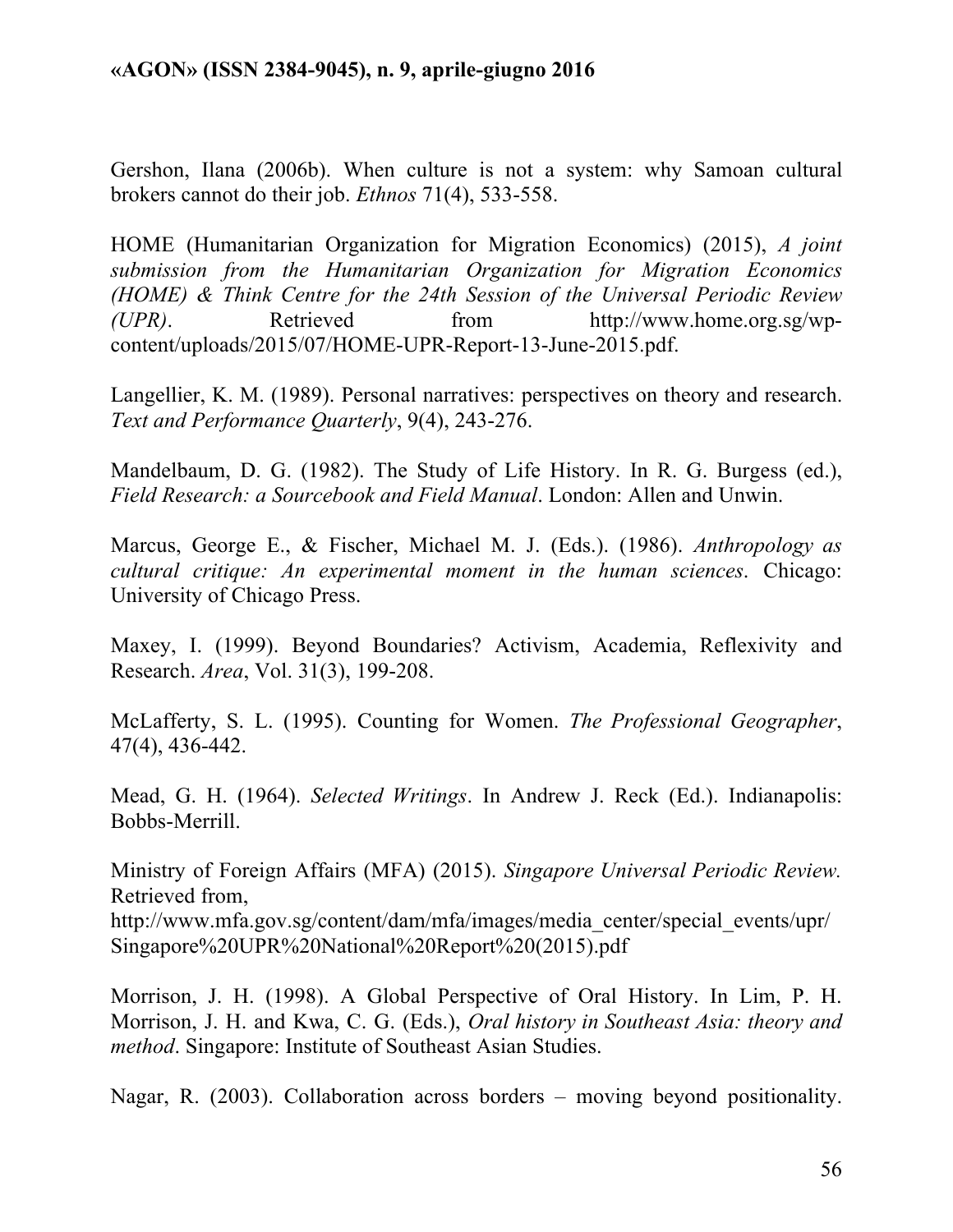*Singapore Journal of Tropical Geography*, Vol. 24(3), 356-372.

National Archives of Singapore. *Migrant Voices Collection*. Retrieved from http://www.nas.gov.sg/archivesonline/oral\_history\_interviews/.

Perks, R., & Thomson, A. (Eds.). (1998). *The Oral History Reader.* London: Routledge.

Piper, N. (2005). Migrant Labor in Southeast Asia. Country Study: Singapore. Friedrich Ebert Stiftung (FES) Project on Migrant Labor in Southeast Asia. Retrieved from http://www.fes.de/aktuell/focus\_interkulturelles/focus\_1/documents/8\_000.pdf

Purushotam, N. (1998). The Narrative Interview Process. In Lim, P. H., Morrison, J. H. and Kwa, C. G. (Eds.), *Oral history in Southeast Asia: theory and method*. Singapore: Institute of Southeast Asian Studies.

de Roche, C. (1996). "I Learned Things Today That I Never Knew Before": Oral History at the Kitchen Table. *Oral History Review*, Vol. 23(2), 45-61.

Rose, G. (1997). Situating Knowledges: Positionality, reflexivities and other tactics. *Progress in Human Geography*, 21(2), 305-320.

Salzman, Philip Carl (2002). On reflexivity. *American Anthropologist*, 104(3), 805- 811.

Samuel, R. (1982). *People's History and Socialist Theory*. London: Routledge and Kegan Paul.

Serikaku, L. R. Oral History in Ethnic Communities: Widening the Focus. *Oral History Review* 17(1) (Spring 1989): 71-87

Thomson, A. (1999). Moving Stories: Oral History and Migration Studies. *Oral History*, Spring 1999, 24-37.

Thompson, P. (1978). *The Voices of the Past: Oral History*. London: Oxford University Press.